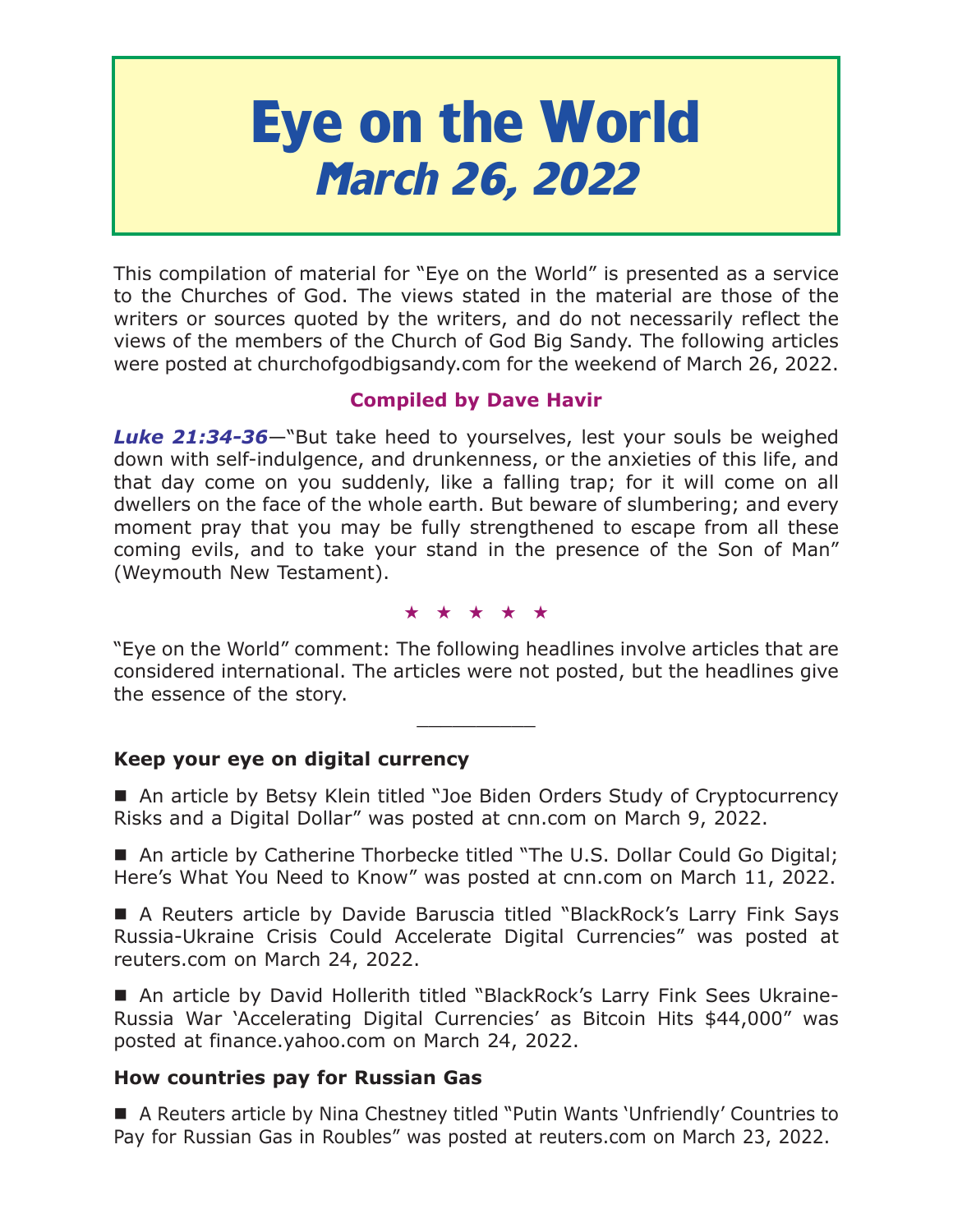■ An article by Shalini Nagarajan titled "Russia Says It Will Accept Bitcoin for Its Oil and Gas Exports From 'Friendly' Countries Like China and Turkey" was posted at businessinsider.com on March 25, 2022.

# **Russian war reveals high number of Oligarchs**

■ An article by Alex Hammer titled "Snitching on Russian Oligarchs to U.S. Government With Information Leading to Seizure of Stolen Assets Could Lead to a \$5 Million Reward" was posted at dailymail.co.uk on March 19, 2022.

■ An article by Simon Goodley, Kalyeena Makortoff and Jasper Jolly titled "\$17 Billion of Global Assets Linked to 35 Russians With Alleged Ties to Putin" was posted at theguardian.com on March 21, 2022.

 An article by Charlie Spiering titled "Joe Biden Meets With Top CEOs: Global Catastrophes Present 'Opportunities' to Lead 'New World Order' " was posted at breitbart.com on March 21, 2022.

 An article by Dominick Reuter titled "21 Yachts With Potential Ties to Russian Oligarchs Have Been Detained in Finland While Authorities Determine Ownership" was posted at businessinsider.com on March 23, 2022.

 An article by Huileng Tan titled "The Sanctioned Oligarch Alisher Usmanov, the 5th-Richest Person in Russia, Previously Transferred His Assets to Trusts and Doesn't Own Them Anymore: Report" was posted at businessinsider.com on March 23, 2022.

 An article by Vivian Salama, Justin Scheck and Max Colchester titled "Ukrainian President Asked Biden Not to Sanction Abramovich, to Facilitate Peace Talks" was posted at wsj.com on March 23, 2022.

■ An article by Samuel Benson titled "U.S. Sanctions Russian State Duma [328] Officials], More Oligarchs" was posted at politico.com on March 24, 2022.

■ An article by Chris Pleasance and Rob Crilly titled "Kremlin Admits Sanctioned Roman Abramovich Did Take Part in Early Peace Talks Between Russia and Ukraine, but That the Process Is Now in the Hands of Negotiators" was posted at dailymail.co.uk on March 24, 2022.

# **Media has been covering up Biden connection to Ukraine**

■ Looking back to October 2020, an article by Emma-Jo Morris and Gabrielle Fonrouge titled "Smoking-Gun Email Reveals How Hunter Biden Introduced Ukrainian Businessman [Vadym Pozharskyi] to VP Dad" was posted at nypost. com on Oct. 14, 2020.

■ Looking back to February 2022, an article by Freddy Gray titled "Why the Silence Over Biden's Links With Ukraine?" was posted at spectator.co.uk on Feb. 23, 2022.

■ Looking back to February 2022, an article by Edward Helmore titled "Stealth Hunter: Biden's Tangled Business Dealings Are Becoming Hard to Ignore" was posted at theguardian.com on Feb. 27, 2022.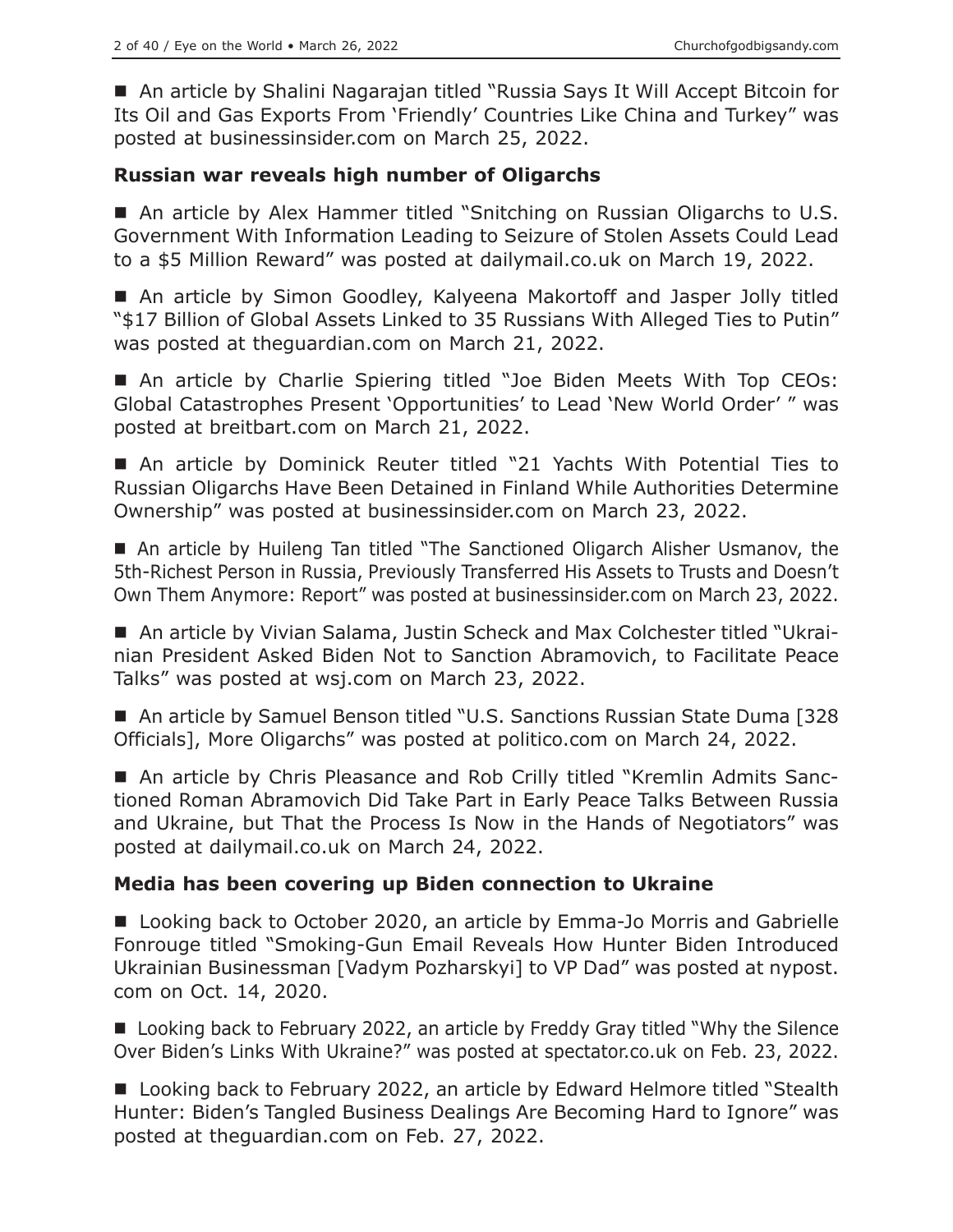An article by Natalie Winters titled "Exclusive: Hunter Biden Bio Firm Partnered With Ukrainian Researchers 'Isolating Deadly Pathogens' Using Funds From Obama's Defense Department" was posted at thenationalpulse.com on March 24, 2022.

## **Putin crackdown—censorship and arrests**

 An article by Mary Papenfuss titled "Trouble in Kremlin Gulag: Spy Boss Reportedly Arrested as Putin Fumes Over Ukraine Invasion" was posted at huffpost. com on March 19, 2022.

## **Zelensky crackdown—martial law**

■ An article by Peter Caddle titled "Ukraine: Zelensky Uses Martial Law to Ban Main Opposition Party in Crackdown on 'Division' " was posted at breitbart. com on March 20, 2022.

 An article by Grayson Quay titled "Zelensky Nationalizes TV News and Restricts Opposition Parties" was posted at theweek.com on March 20, 2022.

## **Putin speech quotes Jesus**

■ An article Grayson Quay titled "Putin Quotes Jesus to Justify Invasion of Ukraine [Paraphrasing John 15:13 by Saying 'There Is No Greater Love Than If Someone Gives His Soul for His Friends']" was posted at theweek.com on March 19, 2022.

#### **Zelensky speech mentions Holocaust**

 An article by Ian Haworth titled "Zelensky Compares Russian Invasion of Ukraine to Holocaust in Speech to Israel's Government" was posted at dailywire.com on March 20, 2022.

■ An article by Ian Haworth titled " 'Impossible to Rewrite the Terrible History of the Holocaust': Zelensky Slammed by Israeli Lawmakers for Comparing Russian Invasion to 'Final Solution' " was posted at dailywire.com on March 20, 2022.

■ An article by Deborah Brand titled "Zelensky Flip-Flops: Now Says Ukraine 'Grateful' After Slamming Israeli Mediation on Russia" was posted at breitbart. com on March 21, 2022.

## **Zelensky criticizes NATO**

■ An article by Sinead Baker titled "Zelenskyy Criticizes NATO in Address to Its Leaders, Saying It Has Failed to Show It Can 'Save People' " was posted at businessinsider.com on March 24, 2022.

## **Russia will attack NATO members—real or propaganda?**

 A Reuters article by Jan Lopatka titled "Slovakia Starts Deploying Patriot Air Defense System" was posted at reuters.com on March 20, 2022.

■ An article by Tim Meads titled "Russia Implements 'Desperate Measures'; Belarus Possibly Prepares to Join the Fight" was posted at dailywire.com on March 21, 2022.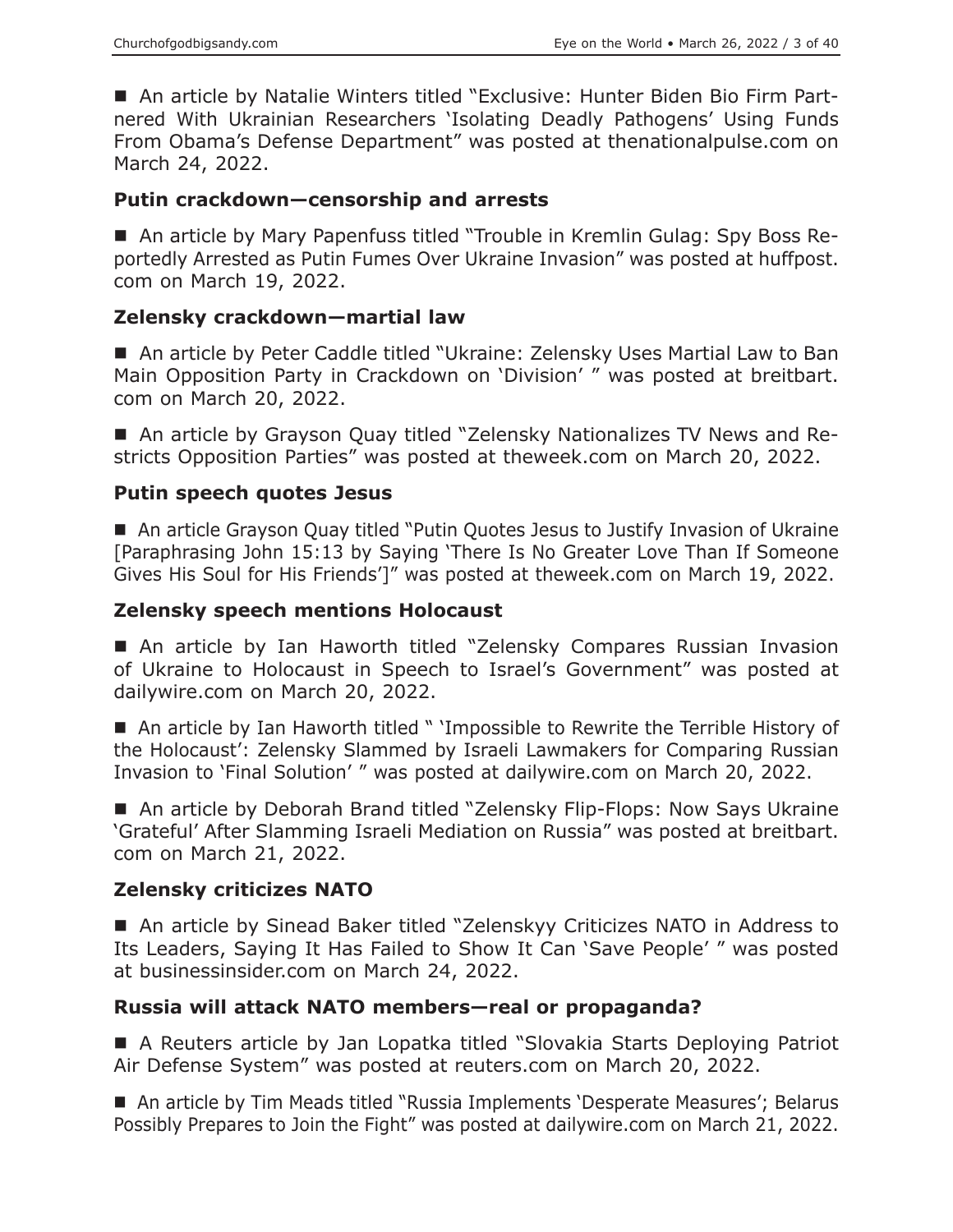A Reuters article by Sabine Siebold and Robin Emmott titled "Russia May Not Stop With Ukraine, NATO Fears" was posted at reuters.com on March 21, 2022.

 A Reuters article by Sabine Siebold and Robin Emmott titled "Russia May Not Stop With Ukraine—NATO Looks to Its Weakest Link [Latvia on the Eastern Flank]" was posted at reuters.com on March 21, 2022.

■ An article by Tyler O'Neil titled "Russian Foreign Minister [Sergei] Lavrov Issues Chilling Warning About 'Direct Clash' With NATO" was posted at foxnews. com on March 23, 2022.

■ An article by Sinead Baker titled "Finland's People Now Strongly Back Joining NATO, Poll Says; a Massive Political Shift That Would Enrage Russia" was posted at businessinsider.com on March 23, 2022.

 An article by Chris Tomlinson titled "NATO Chief: Sweden Could Be Fast-Tracked to Join Alliance" was posted at breitbart.com on March 23, 2022.

# **Negotiations—real or propaganda?**

■ An article by Colin Campbell titled "Zelensky Draws Line in Negotiations: We're Not Giving Land to Russia" was posted at yahoo.com on March 20, 2022.

 An article by Barak Ravid titled "Zelensky Tells Israeli Government: 'You Can Mediate—But Not Between Good and Evil' " was posted at axios.com on March 20, 2022.

■ An article by Zachary Cohen, Natasha Bertrand and Alex Marquardt titled "U.S. and NATO Officials Struggle to Decipher Status of Negotiations Between Russia and Ukraine" was posted at cnn.com on March 20, 2022.

■ An article by Deborah Brand titled "Zelensky Backs Israel as Good Place to Host Peace Summit With Russia" was posted at breitbart.com on March 21, 2022.

■ An article by Frances Martel titled "Ukraine Wants China to Play 'Important Role' in Ending Russian War" was posted at breitbart.com on March 22, 2022.

## **Nuclear weapons—real or propaganda?**

■ An article by Ian Haworth titled "Putin Spokesman [Dmitry Peskov] Won't Rule Out Using Nuclear Weapons in Response to 'Existential Threat' " was posted at dailywire.com on March 22, 2022.

■ An article by David E. Sanger, Eric Schmitt, Helene Cooper and Julian E. Barnes titled "U.S. Makes Contingency Plans in Case Russia Uses Its Most Powerful Weapons" was posted at nytimes.com on March 23, 2022.

# **Chemical weapons—real or propaganda?**

■ An article by Sharon Weinberger titled "Ukraine's Biological Facilities Becomes Flashpoint in Russia's Information War" was posted at wsj.com on March 20, 2022.

■ An article by Inderdeep Bains titled "Putin Is Accused of Using Banned White Phosphorus Incendiary Weapons on Ukrainian City as Fears Grow the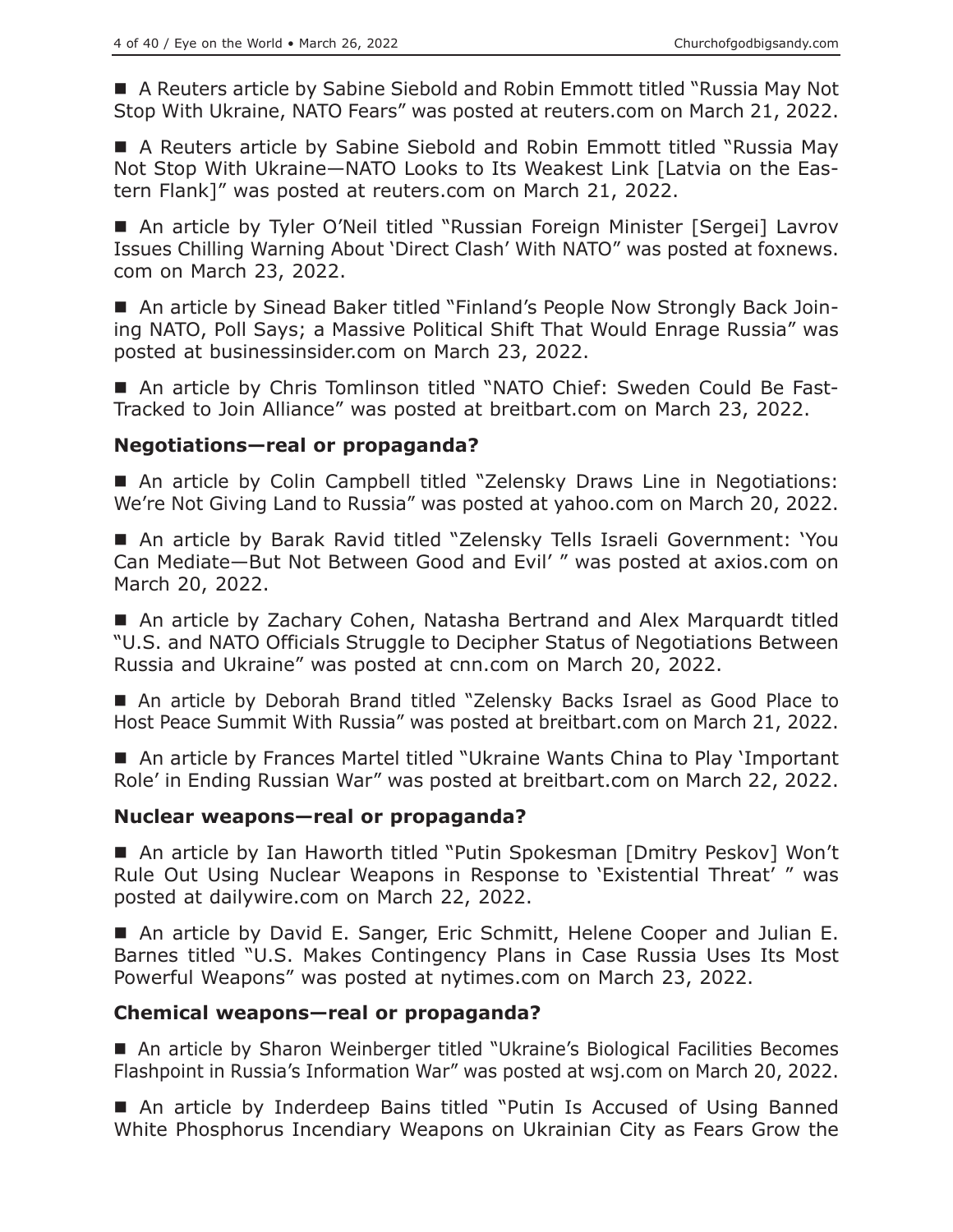Increasingly Desperate Russian Leader Will Resort to Chemical Warfare as Invasion Stalls" was posted at dailymail.co.uk on March 22, 2022.

■ An article titled "Russia Destroys Chernobyl Lab, Gaining 'Highly Active Samples' " was posted at thehill.com on March 23, 2022.

■ An article by Cheryl Teh titled "Social-Media Users in China Are Obsessing Over a Conspiracy Theory Claiming the Covid-19 Virus Was Produced by U.S.-Linked Laboratories in Ukraine" was posted at businessinsider.com on March 25, 2022.

## **Painting swastikas in Ukraine—real or propaganda?**

■ An article by Grace Dean titled "An Oligarch Bankrolled a Scheme to Paint Swastikas in Ukraine to Fuel Putin's Unfounded Claims About Rampant Nazism, a Report Says" was posted at businessinsider.com on March 24, 2022.

# **Russians killing deserters—real or propaganda?**

■ An article by Ian Birrell titled "Putin Is Sending in 'Execution Squads' With Orders to Kill His Own Men if They Try to Flee Ukraine War in a Revival of Stalin's Brutal Tactics for Dealing With Deserters" was posted at dailymail. co.uk on March 22, 2022.

# **Shooting themselves to avoid fighting—real or propaganda?**

■ An article by Yaron Steinbuch titled "Demoralized Russian Troops Reportedly Shoot Themselves in Legs to Avoid Fighting" was posted at nypost.com on March 18, 2022.

# **Russians purging top officials—real or propaganda?**

■ An article by Tom Porter titled "Putin Is Rumored to Be Purging the Kremlin of Russian Officials He Blames for the Faltering Invasion of Ukraine" was posted at businessinsider.com on March 18, 2022.

## **Revolution in Moscow—real or propaganda?**

■ An article by Will Daniel titled "Russian Banks Are So Broke the Biggest Lender Just Got the Go-Ahead to Issue Digital Assets Like Crypto" was posted at fortune.com on March 18, 2022.

 An article by Marcus Parekh titled "Vladimir Putin in 'Total Panic' About Revolution in Moscow, Says Boris Johnson" was posted at telegraph.co.uk on March 19, 2022.

## **Putin may be assassinated—real or propaganda?**

■ An article by Jake Epstein titled "Putin Replaced 1,000 Personal Staff Members in February Over Fears They Would Poison Him, Report Says" was posted at businessinsider.com on March 18, 2022.

■ An article by Ankur Sharma titled "Russian Elites Working to Replace Putin With Oleksandr Bortnikov; Here Is How They Are Planning the Assassination" was posted at theancestory.com on March 21, 2022.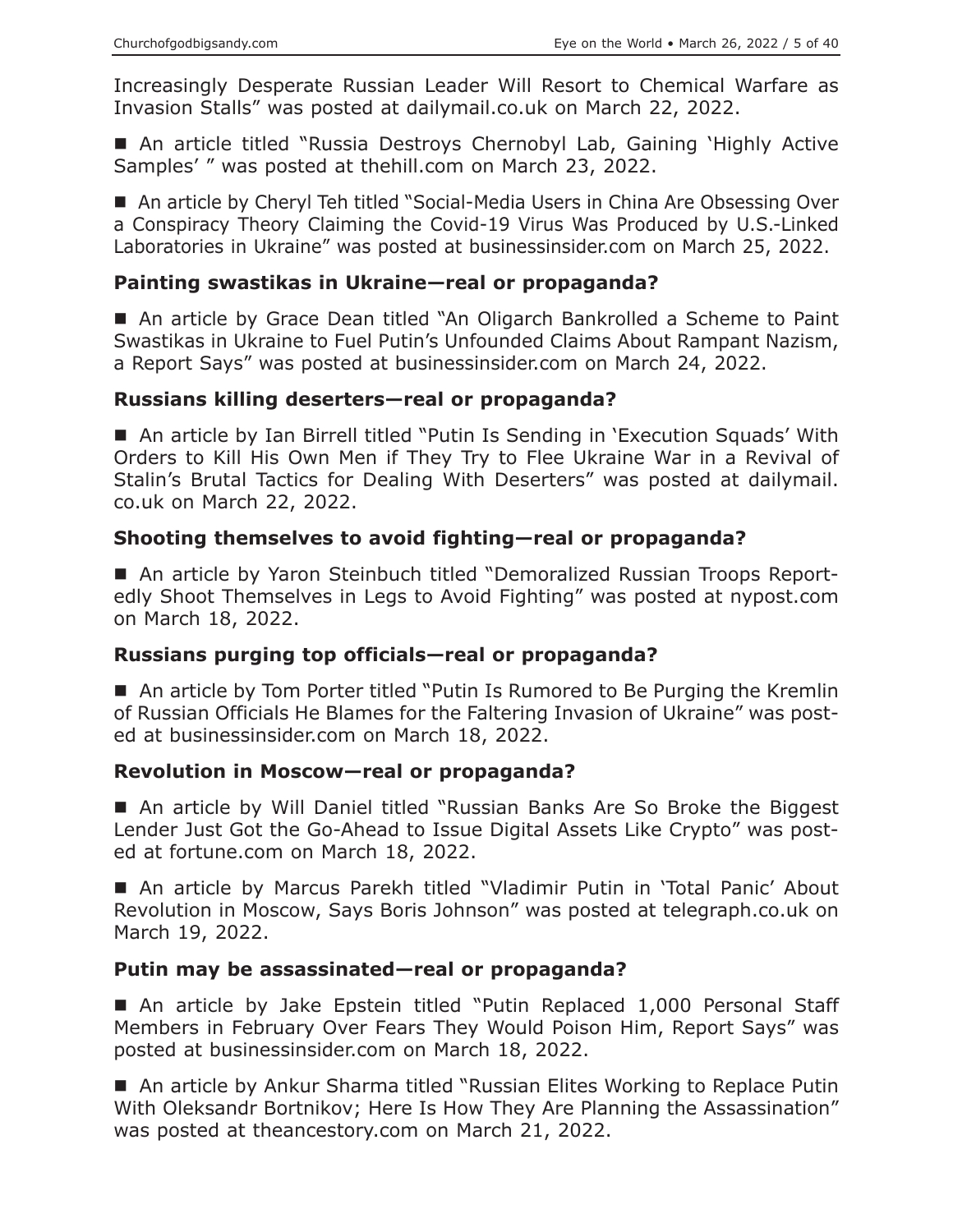# **Zelensky may be assassinated—real or propaganda?**

 An article by Danyal Hussain titled "Putin's 'Assassination Squad' Is Sanctioned: Rapes, Murders and War Crimes Dominate the Shadowy History of the Wagner Group—Which Is Now in Ukraine With Volodymyr Zelensky on Its Kill List" was posted at dailymail.co.uk on March 24, 2022.

# **Ukrainian and Russian refugees**

■ An article by Justin McCurry and Lorenzo Tondo titled "Ukraine Crisis: Claims Mariupol Women and Children Forcibly Sent to Russia" was posted at theguardian.com on March 20, 2022.

■ An article by Tim Pearce titled "10 Million Civilians Have Fled War in Ukraine, Top UN Official Says" was posted at dailywire.com on March 21, 2022.

 An article by Penny Starr titled "Reports: Ukrainians Seek Asylum at U.S. Southern Border, Russians Turned Away" was posted at breitbart.com on March 20, 2022.

■ An article titled "Ukrainian Refugees Are Flooding Into Warsaw; Its Mayor Warns of a Breaking Point" was posted at washingtonpost.com on March 21, 2022.

■ An article by Nebi Qena and Cara Anna titled "Ukraine Says Moscow Is Forcibly Taking Civilians to Russia" was posted at apnews.com on March 25, 2022.

# **Climate change warriors—preach even in time of war**

■ An article by Simon Kent titled "U.N. Chief Guerres Says Endure High Gas Prices for the Good of the Planet" was posted at breitbart.com on March 21, 2022.

■ An article by Matt McGrath titled "Climate change: EU Unveils Plan to End Reliance on Russian Gas" was posted at bbc.com on March 8, 2022.

■ An article by Roger Harrabin titled "Climate Change: Can the Russian Energy Crisis Help to Curb Global Heating?" was posted at bbc.com on March 11, 2022.

■ An article by Matt McGrath titled "Climate Change: 'Madness' to Turn to Fossil Fuels Because of Ukraine War" was posted at bbc.com on March 21, 2022.

■ An article by Matt McGrath titled "Climate Change: IPCC [Intergovernmental Panel on Climate Change] Scientists to Examine Carbon Removal in Key Report" was posted at bbc.com on March 21, 2022.

# **Comments about Russia and China**

■ An article by Mike Brest titled "Inept Russian Invasion Could Force China to Reconsider Taiwan Plans, Senator [Jack Reed, Democrat From Rhode Island] Says" was posted at washingtonexaminer.com on March 23, 2022.

# **Comments about Russia**

 An article by Danielle Wallace titled "[Russian Opposition Leader Alexei] Navanly Reacts to 9-Year Sentence Calling on Russian Supporters to Act Against Putin Regime 'War Criminals' " was posted at foxnews.com on March 22, 2022.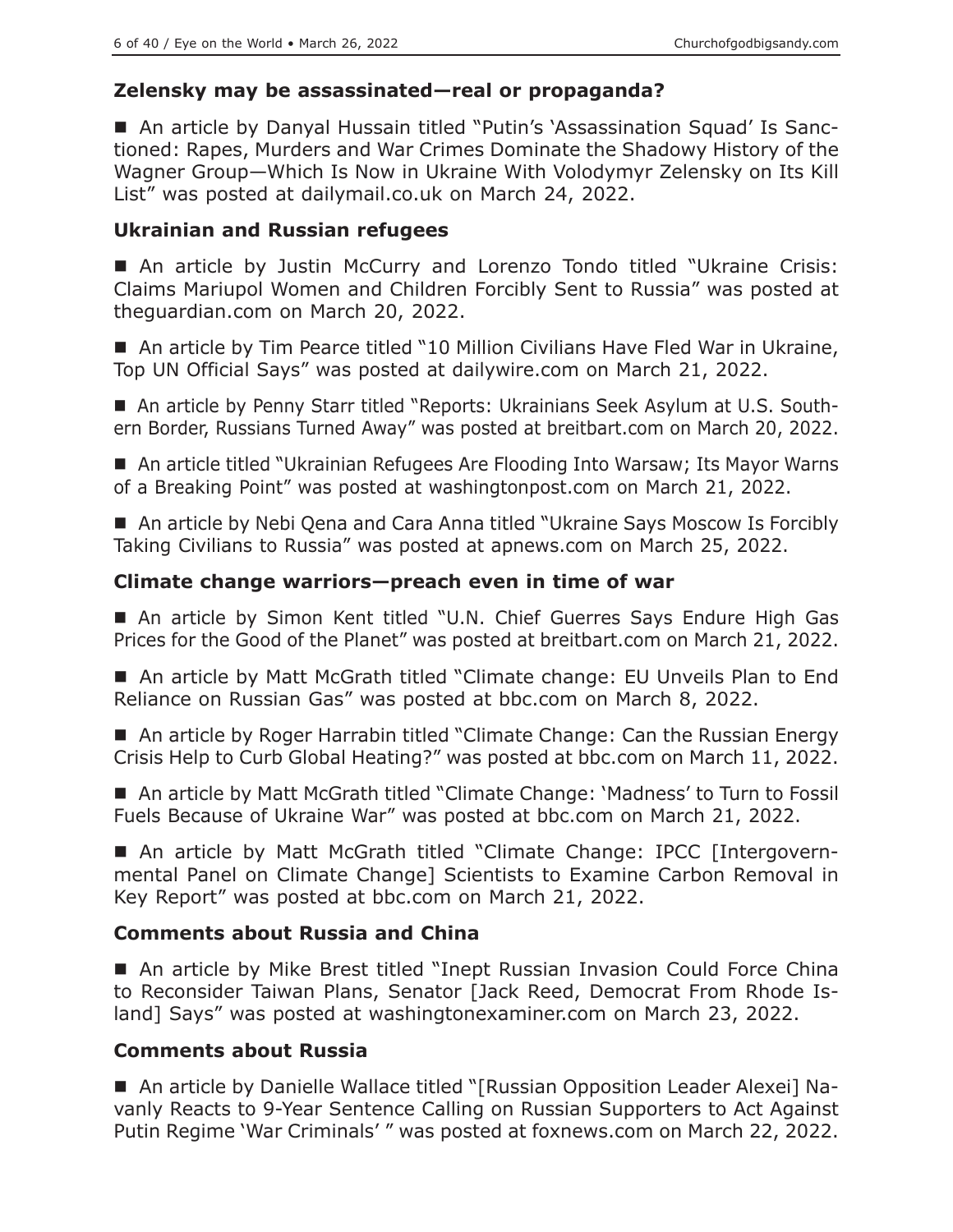# **Comments about China**

■ An article by Hope King titled "China Is Making New Billionaires Much Faster Than the U.S." was posted at axios.com on March 20, 2022.

 An article by Frances Martel titled "U.S. Admiral [John C. Aquilino]: Beijing Armed South China Sea Islands in 'Largest Military Buildup Since WW-II' " was posted at breitbart.com on March 21, 2022.

■ An article titled "[American Actor] Keanu Reeves Films Pulled From Chinese Streaming Sites After Actor Supports Tibet" was posted at March 25, 2022.

# **Comments about Israel**

■ An article by Trent Baker titled "Netanyahu: Biden Trying to Re-Enter Iran Nuclear Deal 'A Catastrophic Development' " was posted at breitbart.com on March 20, 2022.

 An article by Paul Bois titled "Israeli Officials Blast Zelensky for Invoking Holocaust in Knesset Speech" was posted at breitbart.com on March 20, 2022.

 An article by Staff titled " 'Unparalleled in His Generation': Rabbi [Chaim] Kanievsky [Known as the 'Prince of Torah'] Laid to Rest in Massive Funeral [With Estimated Crowd of 750,000]" was posted at timesofisrael.com on March 20, 2022.

# **Comments about Iran**

■ An article by Fred Fleitz titled "Biden's Nuclear Deal With Iran Is Set to Be Even More Disastrous Than Obama's" was posted at thefederalist.com on March 17, 2022.

■ An article by Natasha Turak titled "Russia Backs Down on Demands in Iran Nuclear Deal Talks, Making Revival of 2015 Pact Imminent" was posted at cnbc.com on March 18, 2022.

■ An article by Ian Hanchett titled "[Pentagon Press Secretary John] Kirby: We Still Want to Pursue Iran Nuke Deal Despite Russian 'War Crimes'—Russia's Not Leading the Talks" was posted at breitbart.com on March 22, 2022.

 An article by Rick Moran titled "Iran Nuclear Deal Hinges on Taking Terrorist Organization [the Islamist Revolutionary Guard Corps] Off the List of Terrorist Organizations" was posted at pjmedia.com on March 22, 2022.

# **Comments about Saudi Arabia**

 A Reuters article by Moataz Mohamed, Yasmin Hussein, Omar Fahmy, Saeed Azhar and Maha El Dahan titled "Yemen Houthis Attack Saudi Energy Facilities, Refinery Output Hit" was posted at reuters.com on March 20, 2022.

 An article by Sarah Dadouch titled "Saudi Arabia Says It Can't Be Held Responsible for Oil Shortages After Houthis Attack Energy Facilities" was posted at washingtonpost.com on March 21, 2022.

 An article by Rob Crilly titled "Biden Sends Multiple Patriot Missiles to Saudi Arabia to Try and Fix Tense Relationship and Urge Them to Pump More Oil to Reverse Surging Gas Prices" was posted at dailymail.co.uk on March 21, 2022.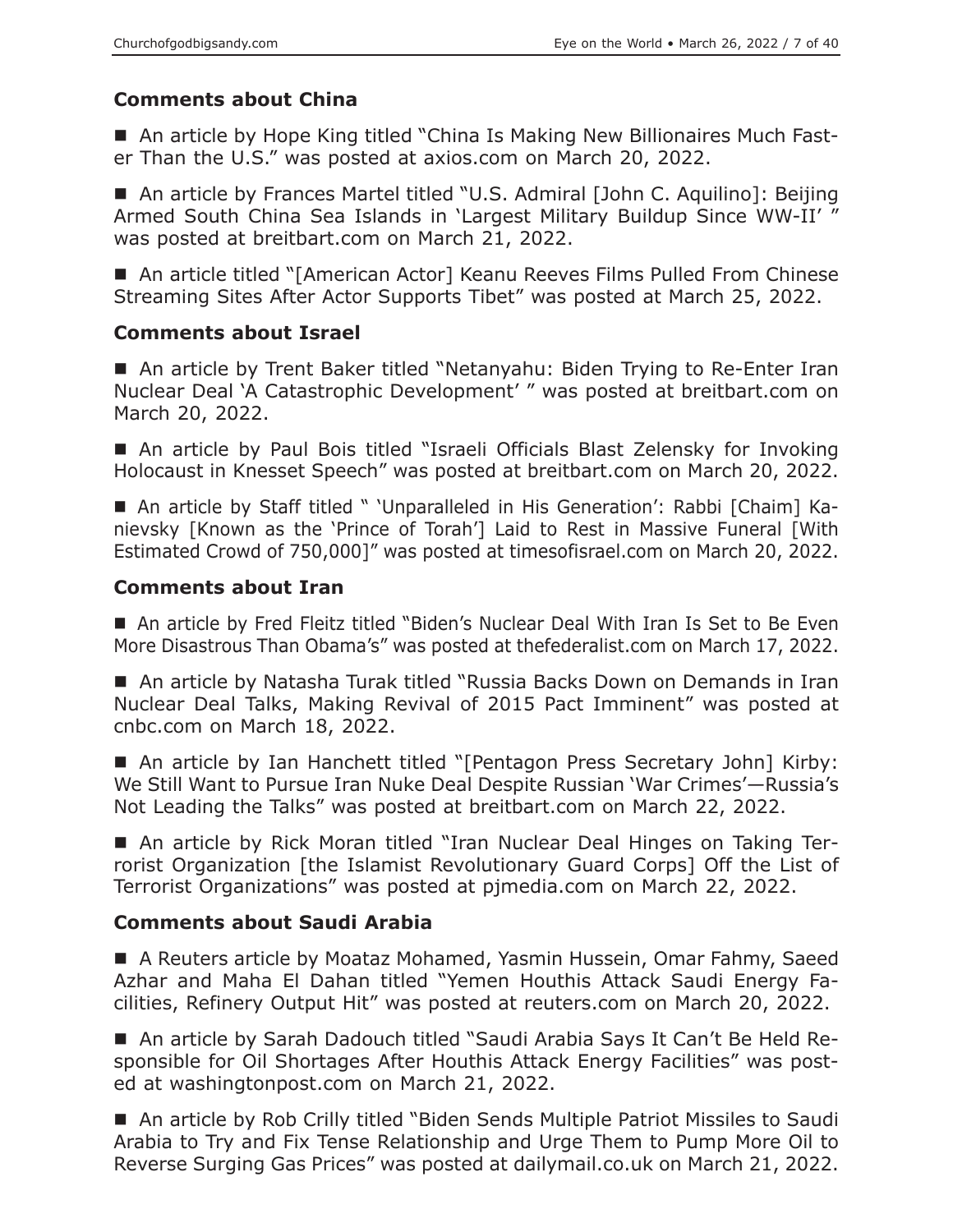# **International covid news**

■ An article by Eva Fu titled "Children in China Diagnosed With Leukemia After Taking Chinese Vaccines" was posted at theepochtimes.com on March 11, 2022.

 An article titled "Covid: Spring Booster Jab Launches for Over-75s and High Risk in England" was posted at bbc.com on March 21, 2022.

■ An article by Peter Caddle titled "Fourth 'Spring' Jab Offered to Britons, Health Secretary Hints at Fifth Jab" was posted at breitbart.com on March 21, 2022.

■ An article by John Hayward titled "China Declares Coronavirus Victory in Shenzhen After Forcing Workers to Live in Factories" was posted at breitbart. com on March 22, 2022.

■ An article by Staff titled "Locked-Down Shanghai Residents Struggle to Buy Fresh Food" was posted at bloomberg.com on March 24, 2022.

# **International miscellaneous news**

■ An article by Alana Mastrangelo titled "[English Actor-Comedian] Russell Brand: Mainstream Media [in England], Government, Big Business Operating in Unison to Benefit Themselves and Disadvantage You" was posted at breitbart.com on March 21, 2022.

■ An article by Brendan Nicholson titled "Ukraine War May Drive More Indo-Pacific Nations Towards Nuclear Weapons" was posted at aspistrategist.org.au on March 22, 2022.

■ An article by Gabrielle Reyes titled "Japan Issues Unprecedented Warning of Nationwide Electricity Shortage" was posted at breitbart.com on March 22, 2022.

■ An article by Breitbart London titled "Justin Trudeau Strikes Deal With Far-Left to Remain in Power Until 2025" was posted at breitbart.com on March 22, 2022.

■ A video and an article by Tom Scotson titled "Shocking Moment a 13-Year-Old Boy Is Savagely Beaten by Police in India for Stealing Biscuits" were posted at dailymail.co.uk on March 23, 2022.

 An article by Breitbart London titled "Jamaicans Protest, Demand Reparations During Royal Visit From Prince William and Kate Middleton" was posted at breitbart.com on March 23, 2022.

■ An article by Emily Goodin and Alex Hammer titled "North Korea Launches New Intercontinental Ballistic Missile That Could 'Hit New York' and Flew Higher Than International Space Station: Biden Condemns Test and Urges Japanese PM to Join Him in Holding Kim Jong-Un to Account" was posted at dailymail.co.uk on March 24, 2022.

 An article by Huileng Tan titled "The Richest Man in Africa Just Opened the Continent's Biggest Fertilizer Plant; He Says People Are 'Begging' Him to Sell Crop Nutrients as Sanctions Against Russia Disrupt Supply" was posted at businessinsider.com on March 24, 2022.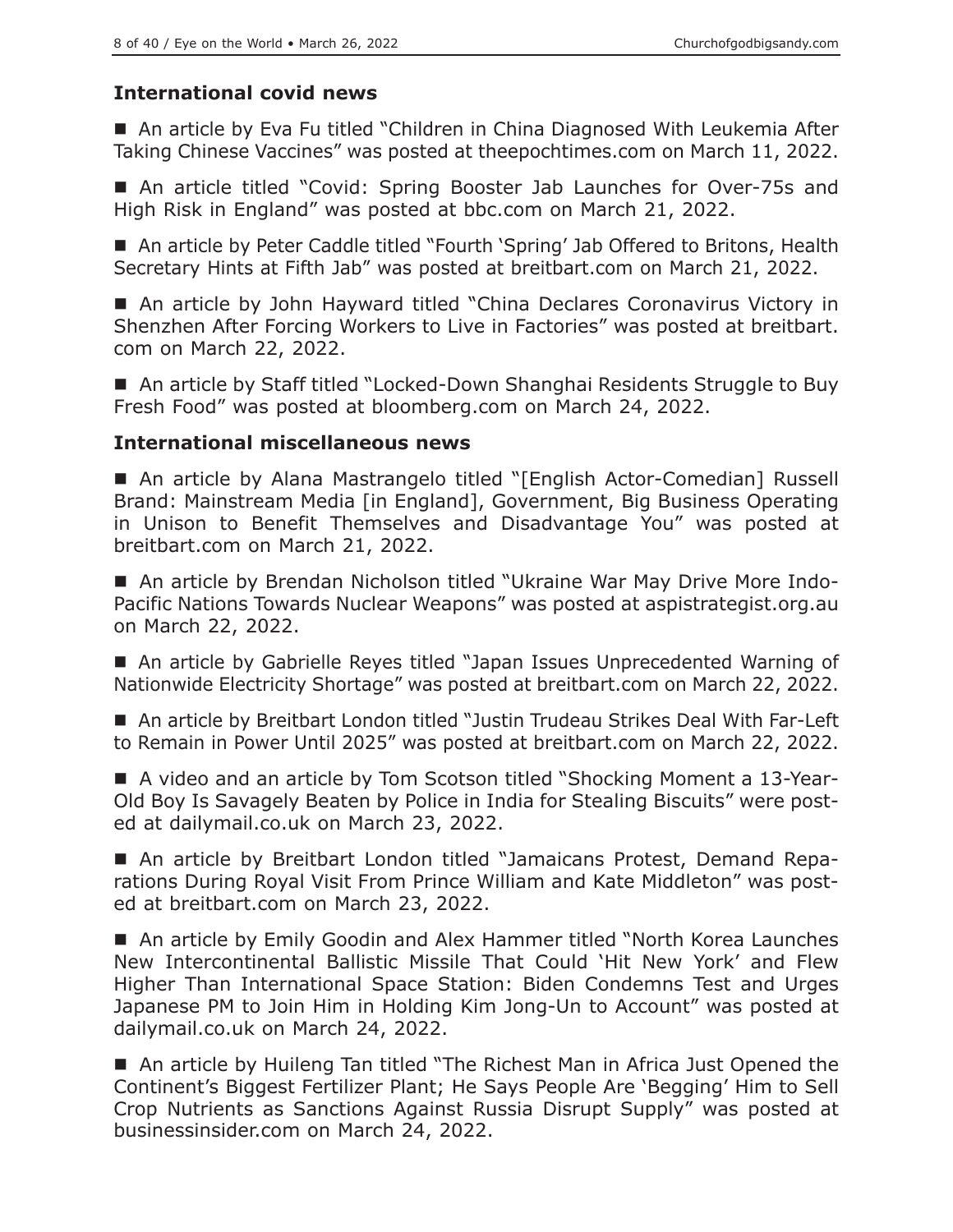#### ★★★★★

An article by Dennis Prager titled "America Caught Between Russia and China Externally and the Left Internally" was posted at townhall.com on March 22, 2022. Following is the article.

 $\overline{\phantom{a}}$  , where  $\overline{\phantom{a}}$ 

America is caught between an external and an internal threat. The external is an economically aggressive and America-hating China and a nuclear-equipped, America-hating Russia; the internal is a non-nuclear, America-hating Left.

(As I always note, "Left" is not the same as "liberal"; in fact, leftism poses a mortal threat to liberalism. The greatest contemporary tragedy in American life is that most liberals are unwilling to acknowledge this and continue to vote for the Left.)

To use one of the Left's favorite terms, the Left poses an existential threat to America. Russia, unless it starts a nuclear war, does not. I should add that I do not discount the latter possibility. I was a high school freshman during the Cuban missile crisis, but I do not remember anyone my age or among my parents' peers who believed the Cuban crisis would lead to nuclear war. I am less certain today.

Russian President Vladimir Putin does not seem to be as rational as Nikita Khrushchev was, and Khrushchev had nowhere near the passion about Cuba that Putin has regarding Ukraine.

The Left may hate Putin, but hatred of America unites the Left and Putin. Again, this is not the case with liberals, most of whom love America. To illustrate this point, take the example of Superman. It was liberals, in 1938, who created Superman, an America-loving, American values-affirming ("Truth, Justice, and the American Way") superhero. And it was leftists who destroyed Superman as an American hero.

In 2011, they ended his American identity: Standing in front of the United Nations, Superman announced that he was renouncing his American citizenship to become a "citizen of the world." "I'm tired of having my actions construed as instruments of U.S. policy," he announced. Ten years later, DC comics announced that Superman's motto would no longer be "Truth, Justice, and the American Way" but "Truth, Justice and a Better Tomorrow."

Every left-wing movement in the world despises America—and for good reason. America has stood for everything the Left opposes. It is the most capitalist, most religious, and most nationalistic major democracy. America's unique success has been the greatest possible rebuke to left-wing ideology.

America must therefore be brought down. Specifically, it must abandon its capitalist economy, its Judeo-Christian values and its nationalism (as expressed, for example, in Americans' celebration of the flag and national anthem; in Americans' celebration of national holidays such as the Fourth of July and Thanksgiving; in Americans' opposition to anything hinting of world government; and in Americans' belief that their country is "the greatest country in the world").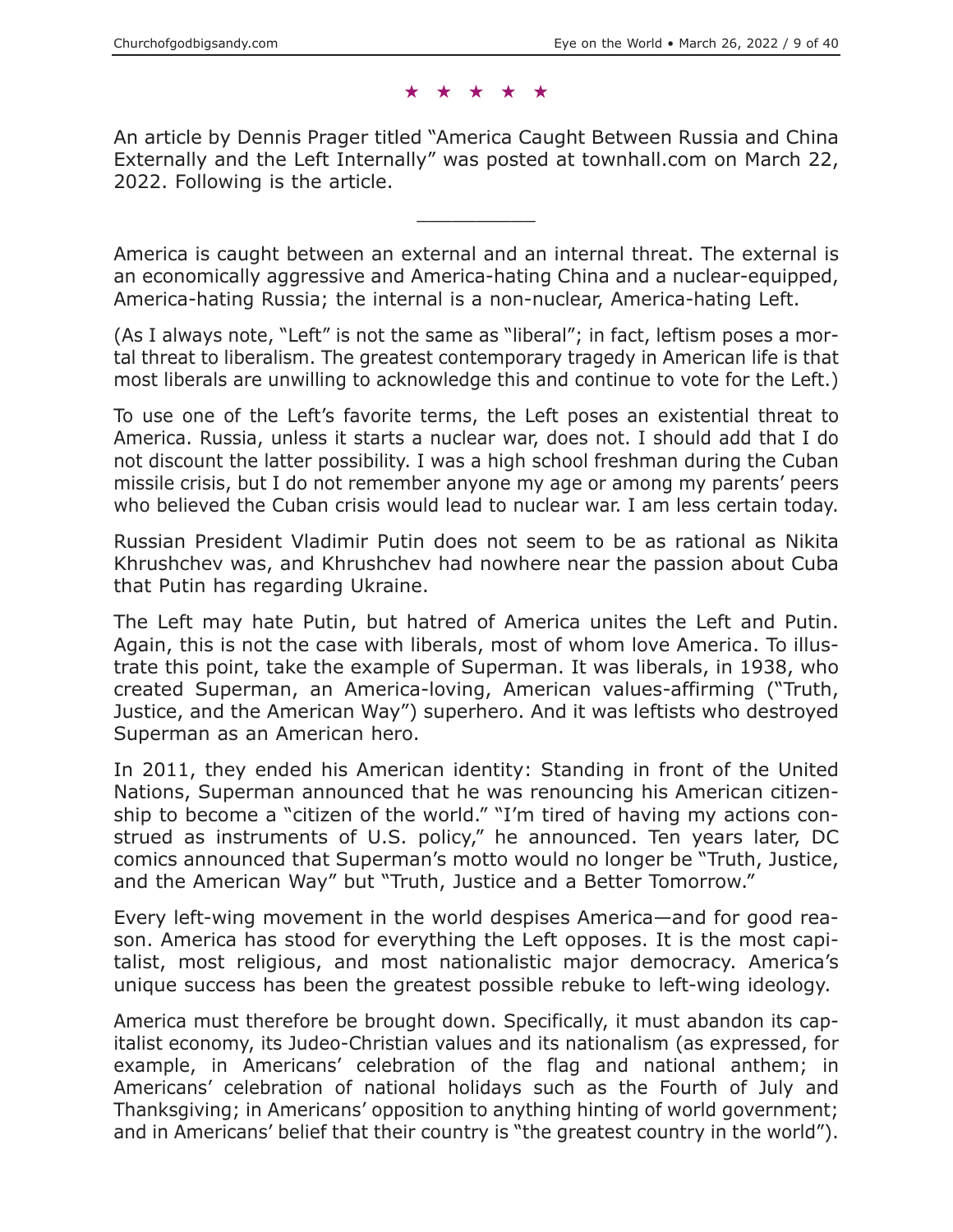So, then, America finds itself today attacked by three anti-American forces: Putin and China externally and the American Left internally.

If there is no nuclear war with Russia, by far the greatest of these threats emanates from the American Left.

■ It has successfully de-Americanized and ruined every major institution it has touched.

 Nearly all educational institutions from elementary schools through universities.

■ Virtually all major mainstream news media.

The intelligence agencies (51 heads of intelligence agencies declared revelations of Biden-family corruption emanating from Hunter Biden's abandoned laptop "Russian disinformation").

 $\blacksquare$  The economy (the worst inflation rate in nearly half a century is the result of the cavalier spending of trillions of dollars and the Left's energy policies which, within a few months, transformed America from energy-exporting to energy-importing).

 Even medicine (the American Medical Association and more and more medical schools are fully "woke").

The only way to save America from its internal existential threat is for liberals to understand that the threat to their core values emanates from the Left, not the Right.

Let me cite two examples.

■ It is not the Right that opposes liberalism's commitment to free speech; it is the Left that cancels people for saying anything the Left differs with including stating obvious scientific and moral truths, such as that it is unfair to women to allow biological males to compete in women's sports.

■ It is not the Right that opposes liberalism's commitment to racial integration; it is the Left (holding the same position as the Ku Klux Klan) that calls for all-black dormitories on college campuses and all-black graduations.

America cannot defeat Russia and China without the help of other nations. And America cannot defeat the Left without the help of liberals. To put it in political terms, if America's liberals voted their values, the Democratic Party would not win another major election—and it would either become irrelevant or decide to return to its liberal roots.

Only America's liberals, working in common cause with conservatives, can save America. Then America can deal with any threat—internal or external.

## ★★★★★

An article by Tucker Carlson titled "We Have a Right to Know What's Going On in Ukraine, but Our Leaders Are Lying" was posted at foxnews.com on March 21, 2022. Following is the article.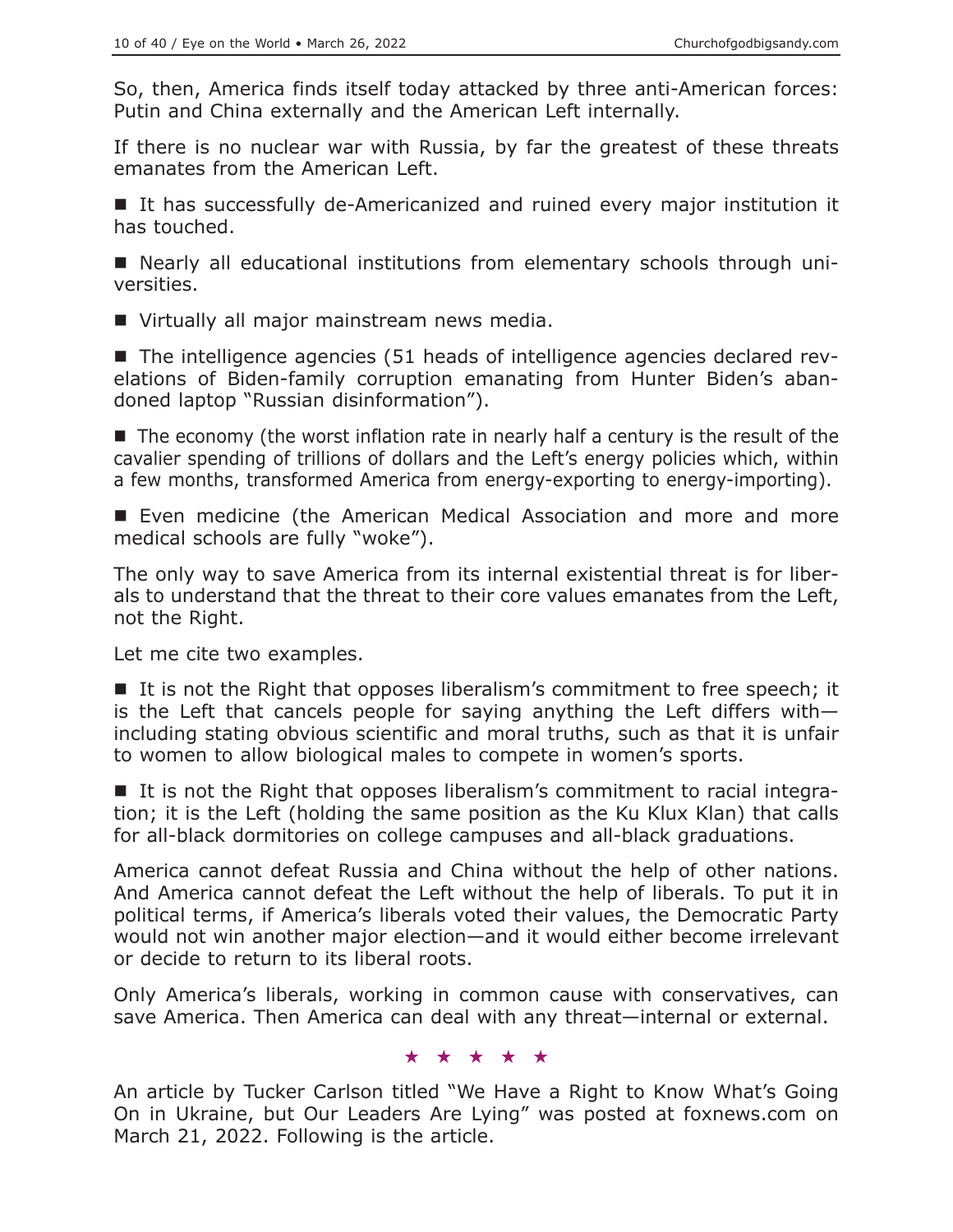What exactly is democracy? Well, pluralism is the hallmark of it. In a democracy, citizens can have any opinion they want to have. They can express any opinion they want in public whenever they care to express it, including through mass media.

 $\overline{\phantom{a}}$  , where  $\overline{\phantom{a}}$ 

If citizens are dissatisfied with their political leadership, they can challenge their leaders for office. Now, all of these things are true in every free country, in any period, always.

These are not just features of democracy. These are prerequisites for democracy. So, with that in mind, you should know about a political party in Ukraine called Opposition Platform for Life. With 43 seats in parliament, it is the largest opposition party in that country.

Over the weekend, the president of Ukraine, Volodymyr Zelenskyy, banned that party. Opposition Platform for Life is now prohibited from "all activity within Ukraine."

So, with a single command, Zelenskyy made it impossible for anybody to run against him for president. He did this not just to Opposition Platform for Life, but to ten other political parties that he believed were insufficiently loyal to him. They're all illegal now.

Obviously, there's a war underway in Ukraine and, on that basis, Zelenskyy has declared martial law, but we must tell you there is no evidence that the opposition parties he banned were aiding Russia in its war against Ukraine.

Opposition Platform for Life, for example, denounced the Russian invasion the moment it happened, just like everybody else. But Zelenskyy took the opportunity to turn Ukraine into effectively a one-party state, which it now is.

So, having banned all opposition, he then seized control of the country's media outlets. Zelenskyy signed a decree that combines all national television channels into a single platform that he controls. He described this as a "unified information policy," and it certainly is unified.

So, if all of these details seem shocking to you, if this is not the Zelenskyy you've heard about on the Today Show, then you may not have been paying attention to Ukraine. Zelenskyy has been solidifying complete control over Ukraine for a long time, since long before the Russian invasion and the war.

Last year, he had his main political opponent arrested and his assets seized by the state. At the same time, Zelenskyy shut down three of Ukraine's most popular television networks–channels that, not coincidentally, had criticized him.

So how should we as Americans assess this?

Well, first and most obviously, by admitting this is authoritarianism; it's not democracy. Then, second, by acknowledging that actually it's pretty common around the world. Even in 2022, real democracy is a rare thing anywhere.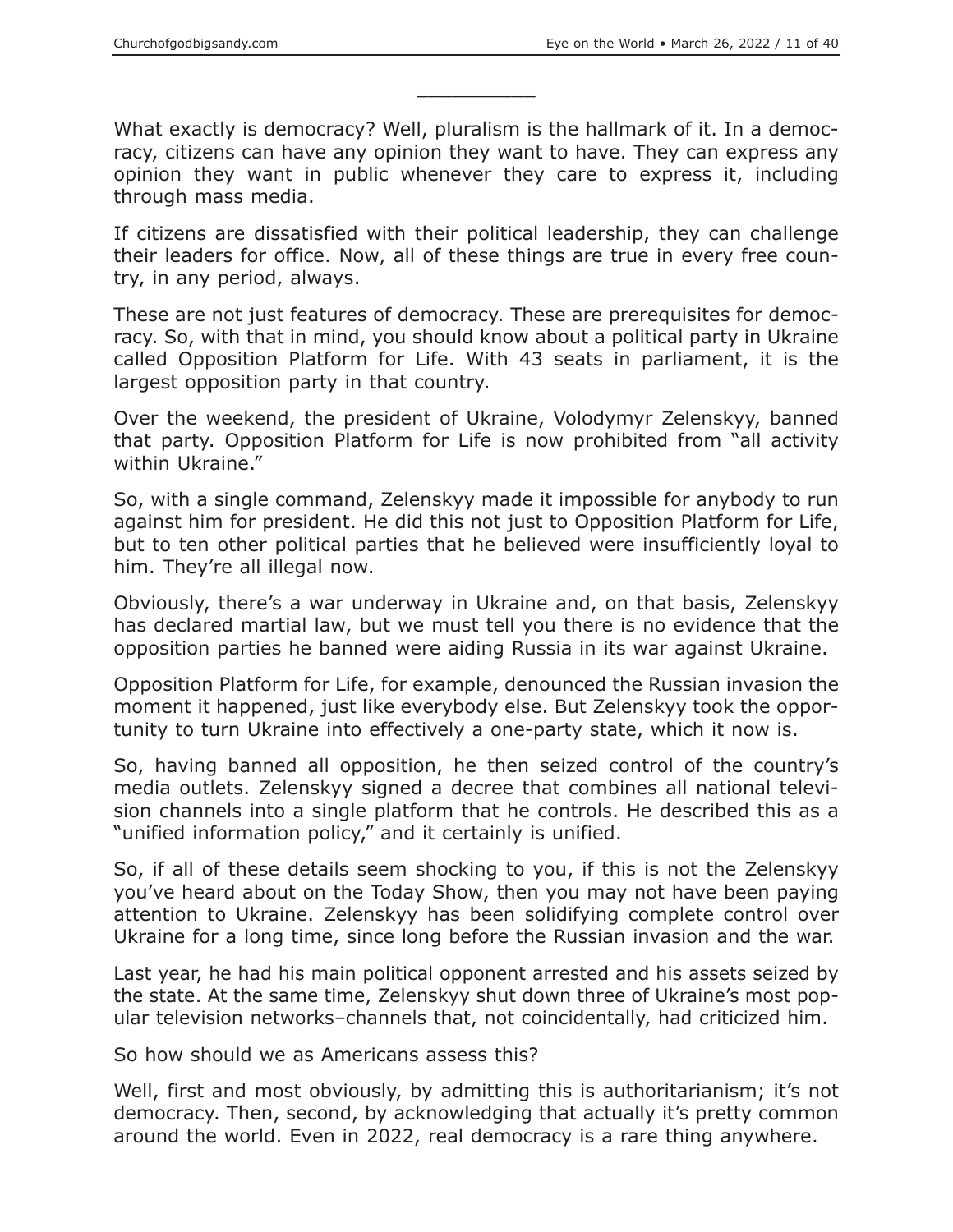Most countries are still governed by some variety of dictatorship, whatever they may call it, and that includes close American allies. The kingdoms of Jordan and Saudi Arabia come to mind, but there are others.

We're not moralizing about this, by the way. Obviously, we'd prefer democracy everywhere in every country, but, as Americans, it's probably a waste of time to get too involved in the internal affairs of other countries. They're hard to change.

What we care about, what all Americans should care about is what happens here in the United States. The United States is, despite the fact it's also a bumper sticker doesn't make it untrue, is a beacon of hope and freedom to the rest of the world.

How do we maintain that inspiring position? Not simply by sending people missiles, but by remaining free ourselves. The United States cannot be a beacon of freedom, of light, in the world if we are not free.

So that's the first thing we do if we want to inspire and change the world, Ukraine included, is make sure that we stay free. And with that concern in mind, you should be very worried by your leader's response to what's happening in Ukraine, the growing dictatorship there, and that's the word for it. What's another word for it? If you have ideas, send it to us.

On the very same day that Zelenskyy shut down opposition media and all opposition political parties, professional liar and Atlantic Magazine pundit David Frum posted this on Twitter verbatim: "Ukraine may be the first example in human history of a country that, under the pressure of war, is becoming 'more' tolerant and 'more' liberal."

Right, so when you outlaw all criticism of yourself, that's called tolerance. It's called democracy. Don't take the word of a single Canadian warmonger, propagandist. David Frum is hardly alone in telling you that. All of Washington is telling you that. Watch.

*JOHN BARRASSO: So proud of President Zelenskyy and the courage that he has shown and in Congress, we are trying to get the administration on board.* 

*CHRIS MURPHY: President Biden is showing moral leadership, just like President Zelenskyy's showing moral leadership.* 

*DICK DURBIN: He, of course, by his example, shows the kind of courage we all hope we can reach and provide at a moment of real testing.* 

*BEN SASSE: Government doesn't give us our rights. Our rights come to us from God and government is just a shared tool to secure them and you see that spirit, that American Philadelphia 1787 spirit, in Zelenskyy right now.* 

So the man who just declared himself king is actually the world's newest George Washington. Okay, so you could be deeply concerned and deeply saddened, outraged by what's happening to Ukrainians without saying things like that, because it's absurd. It's a lie.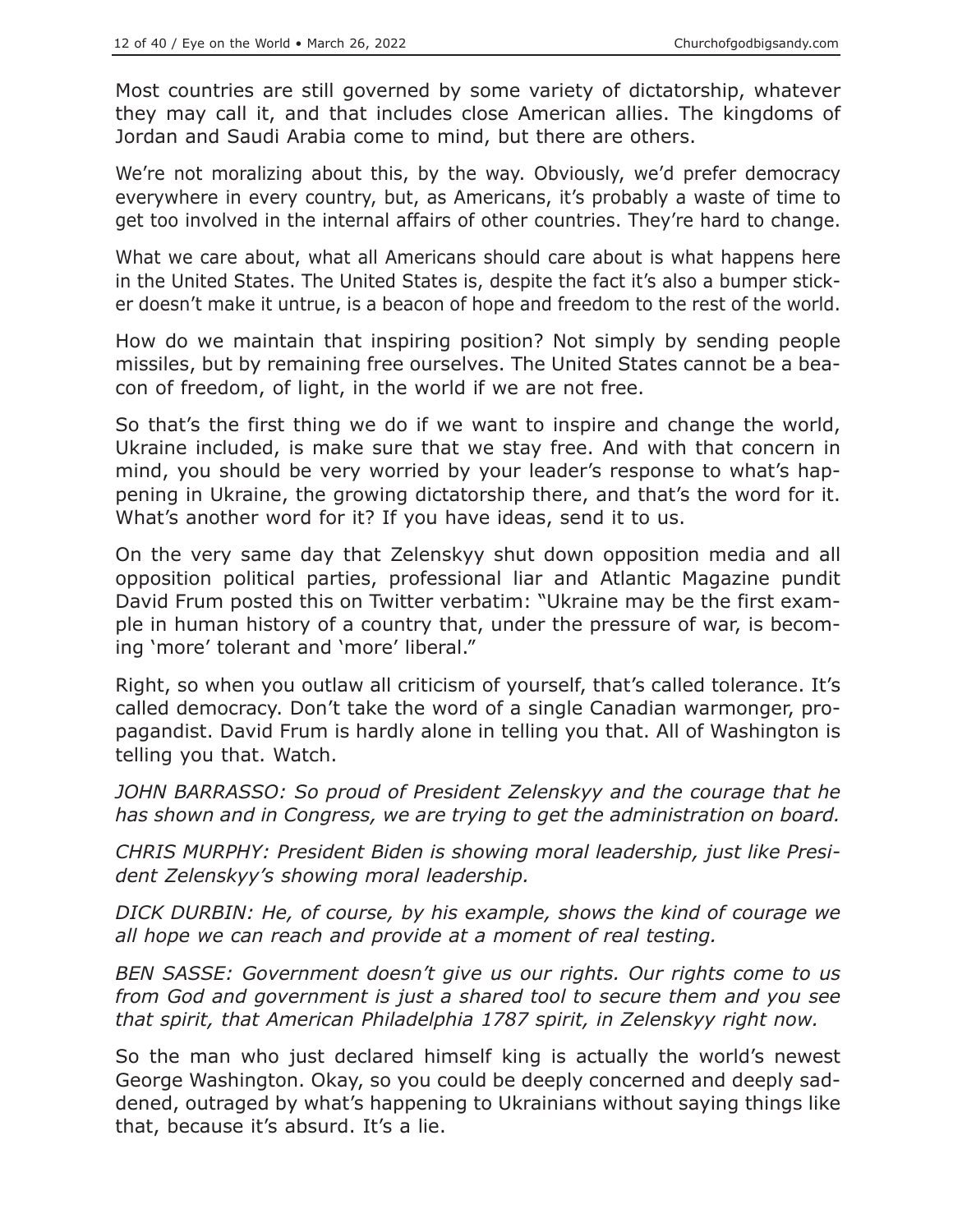That's the word from Sen. Ben Sasse of Nebraska, a Republican. And again, on one level, you can understand why people are whipped into an emotional frenzy when they talk about Ukraine.

Why wouldn't they be? Russia's invasion of Ukraine was shocking. It was wrong. The suffering of civilians there is entirely real. We're watching it on TV. It's horrifying.

So it's entirely natural to root for the Ukrainians to expel the invaders, and obviously we are rooting for them to expel the invaders, Russia. But just because what Russia has done in Ukraine was wrong doesn't mean you have to lie about the Ukrainian government.

In fact, if you really cared about the Ukrainian people and all the people you saw on TV—"we care so much"—you wouldn't want them to live under a dictator, so you'd be highly upset about what Zelenskyy just did, but our leaders are not upset in the slightest. They're cheering it on even when they know better. So some of it is too dumb to know, but some of them do know.

Michael McFaul, for example. He's Barack Obama's ambassador to Russia. Unlike shallow gasbags like Dick Durbin or Ben Sasse, McFaul actually understands Eastern Europe. He has lived there. He knows exactly who Zelenskyy is and exactly what he's doing.

So here's his assessment of the Ukrainian government, not the people, the government, as of this afternoon. "If Zelenskyy remains in power, Ukrainian democracy is preserved."

That guy teaches at Stanford. But that's not true. So again, Ukraine was invaded by its neighbors, and we oppose that, we should oppose that, but that doesn't mean Ukraine is a democracy.

It's not and we shouldn't tell Americans it is because that's a lie. We should tell the truth, but virtually no one is telling the truth. Everyone is lying.

So why? Why is everyone lying?

Why not just say, "Look, it's outrageous that Russia did this and . . . we like Ukraine better. We're going to support Ukraine." Fine.

Why go the extra step to tell us that Ukraine is a model democracy when it's not at all? Why are they doing that?

Maybe because Ukraine now has exactly the sort of democracy they'd like to see here in the United States. They hate to think that could be true. It's scary to think that's true, but ask yourself. Play this word game.

If they can find a "national security pretext" for a war, for example, do you think Adam Schiff and Kamala Harris or Mitch McConnell would pause for even a second before banning their political opponents for running for office in this country?

Do you think they would hesitate before pulling this show off the air forever? No, of course not. They'd do it in a flash. Then they'd call it democracy.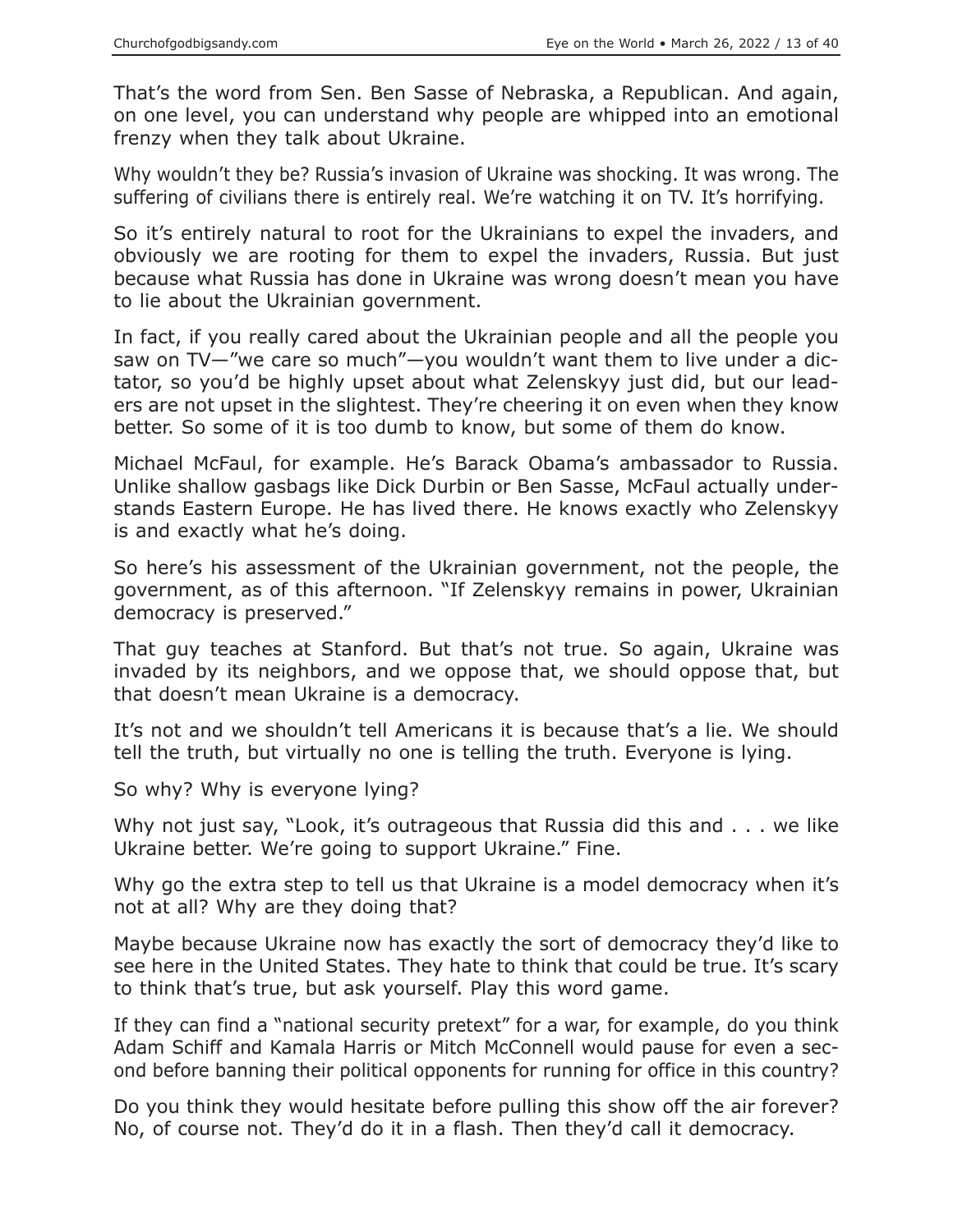So maybe you're starting to conclude these people love Zelenskyy, not because he represents the Ukrainian people, but because Zelenskyy is exactly the leader they would like to be with wildly expanded war powers to make everyone who complains shut up at gunpoint. Maybe that's what's going on.

It seems kind of obvious when you think about it. Now, of course, we pray they never have the power to do any of that in this country, the last free country in the world. We should not let them do that because freedom in America is not just important to us, our children and grandchildren. It's important to the globe. Again, we are the last free country. We must remain free.

In the meantime, a war is being waged in America's name with our money, so it's fair to ask how the side we are backing is doing. Clearly, there are an awful lot of heroic Ukrainian citizens. We see them all the time on television. We applaud them.

We admire them, but how is the government doing? How is it behaving?

Again, we have a right to know, even if state-controlled media in Ukraine won't report it, even if our sort of state-controlled media here downplays it, dismisses it.

Here's a man called Gennadiy Druzenko. Druzenko was a medic in charge of a field hospital in Ukraine. He's appeared on CNN. Here, he casually announces that he has ordered the castration of captured Russian soldiers. Watch.

*GENNADIY DRUZENKO: I have instructed my doctors. I have always been a great humanist and said that as soon as a person is wounded, he is no longer an enemy, but a patient. But now, a very strict instruction is to castrate all men because they are cockroaches, not people.*

Cockroaches, not people. Now again, that doesn't mean the broader Ukrainian cause is unjust. It is just. They were invaded. They have a right to fight back and expel the Russians from their country and for the fifth time, we're rooting for that.

But we're paying for this. So we have a right to know exactly what's happening. We have an absolute right to know. In fact, we have a constitutional right to free media. We don't have that. That video, by the way, disappeared. People on the Internet managed to get a copy of it.

You may hear it dismissed as Russian propaganda, just like Hunter Biden's laptop was or the 2016 presidential election results in this country were, but it's not Russian propaganda. It's real.

The man you just saw speaking has confirmed the video is authentic. He apologized for it. So murdering POWs is a war crime, so is castrating them. We're not shocked by this. This happens that a lot of countries. Ukraine is not unique.

Atrocities happen during war, every war, always, no matter what the neo cons may tell you, but this is a war that we are paying for.

This is a war with moral implications. This is a war the White House is involved in at every level. So when the Ukrainian government does something,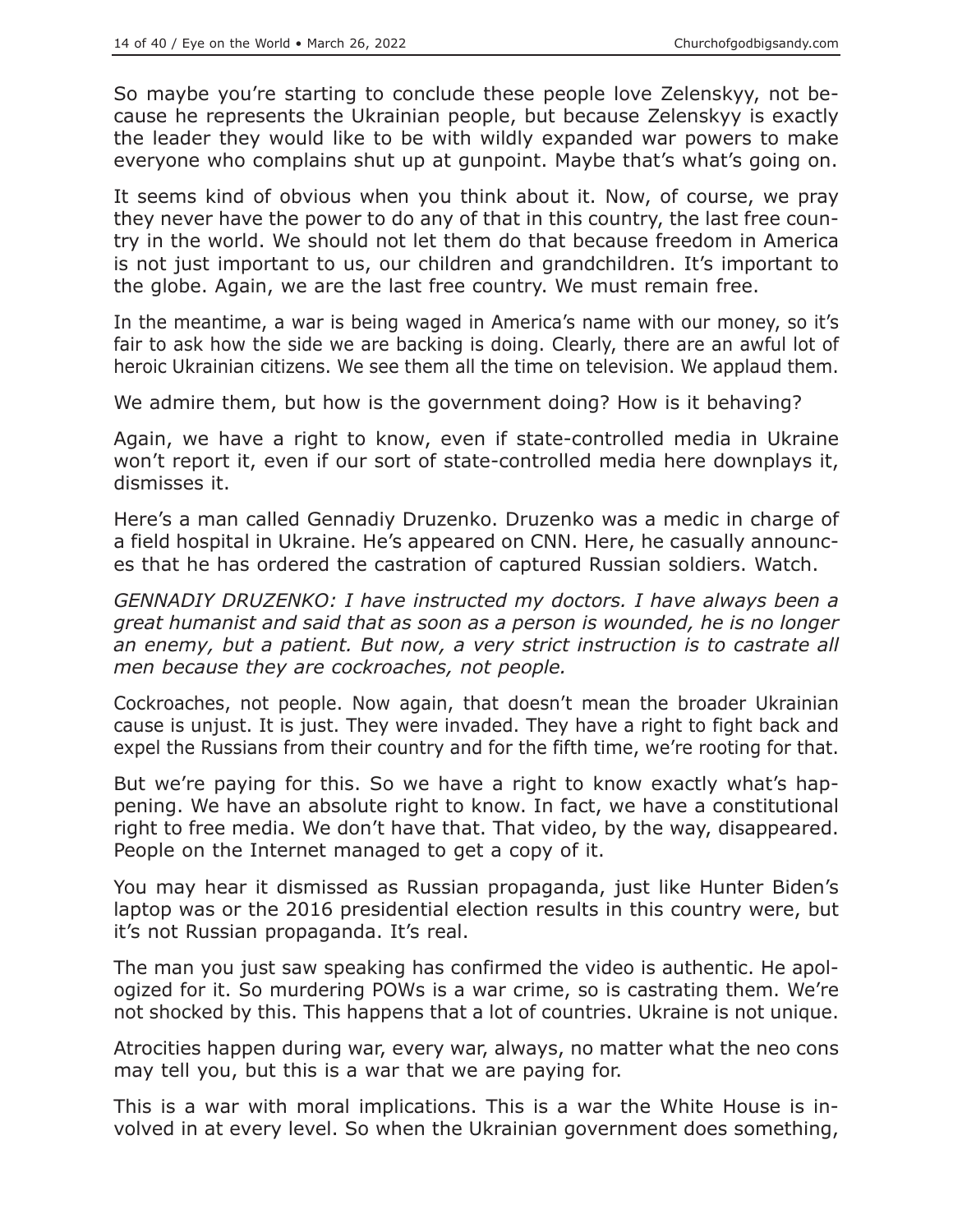we have an interest in knowing exactly what it is and what it means, but more than anything, we have an overriding interest and a moral obligation to keep the United States free.

So when you see them admire someone who's shutting down any opposition to him, you should pause.

★★★★★

An article by David Bahnsen titled "U.S. Energy and the Economy—3 Key Facts to Know as Russia-Ukraine Crisis Continues" was posted at foxbusiness.com on March 23, 2022. Following are excerpts of the article.

■ U.S. is missing a huge growth opportunity to produce and export oil and gas.

 $\overline{\phantom{a}}$  , where  $\overline{\phantom{a}}$ 

■ Oil and gas prices are always a byproduct of supply and demand, and it is government policy that most limits supply.

■ Aside from the economics, geopolitical and environmental considerations beg for more U.S. oil and gas.

★★★★★

An article by Andrew Lisa titled "Which Really Costs More: Charging an EV or Filling Up Your Tank With Gas?" was posted at gobankingrates.com on March 21, 2022. Following is the article.

 $\overline{\phantom{a}}$  , where  $\overline{\phantom{a}}$ 

Electric vehicles and gas cars have always come with a tradeoff. Fully electric vehicles are more expensive to buy, but they're cheaper to own because they're cheaper to fuel and maintain—and they produce zero emissions. Traditional cars cost less up front, but you pay more in the long run thanks to the high cost of dirty gas.

That dynamic is still widely accepted as true, but compelling new evidence reveals a disconnect between the metrics used to analyze fuel costs and the realities that EV drivers face on the ground.

So are EVs really cheaper to power than internal-combustion-engine (ICE) vehicles? Well, that depends on the yardstick you use when measuring.

# **It's Cheaper To Charge Than To Pump**

In 2020, the Department of Energy (DOE) released a study that was more comprehensive than those that had come before. Using a state-level assessment of EV charging costs, the study's results were much more granular than what came out of previous studies, which assumed a singular value.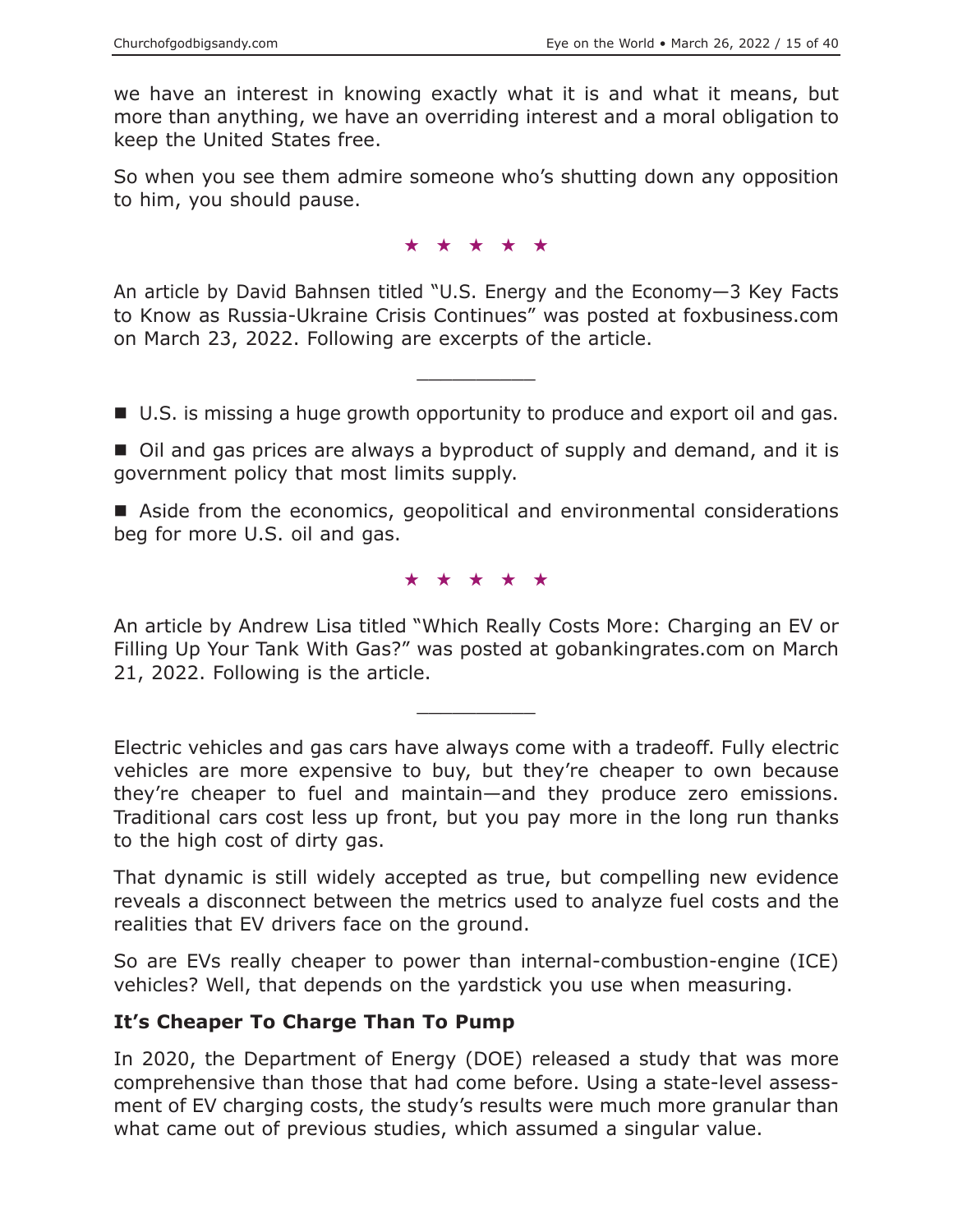It found that the national average to charge an EV is \$0.15 per kWh, which DOE determined translated into savings of as much as \$14,500 over 15 years on fuel costs alone.

On top of that, EVs are cheaper to maintain—\$0.04 cheaper per mile, according to the DOE—which adds another \$8,000 in savings for EV drivers over the course of 200,000 miles.

The jury had returned a verdict.

Yes, EVs cost more to buy, but they paid their owners back for the difference and then some over the life of the car—plus the whole zero-emissions thing and that's not even counting state and federal tax credits and other incentives.

But a different study was about to get even more granular.

# **Study Reveals Different Findings**

On Oct. 21, 2021, the Anderson Economic Group—a respected economic consulting firm with decades of auto industry experience—released the results of its own study, which was six months in the making. It was the first installation in a larger economic research series that is still being conducted.

Anderson parsed the costs of EV charging much more finely, going beyond just a state-by-state breakdown to examine rural/urban variations. The new methodology also separated vehicles by segment, use and cost.

Titled "Comparison: Real World Cost of Fueling EVs and ICE Vehicles," the report's startling results were summarized in its official synopsis: "Electric vehicles can be more expensive to fuel than their internal combustion engine counterparts."

# **There's More to It Than Just Gas and Electricity**

DOE says that the average cost of electricity for an EV is \$0.04 per mile, which means it costs \$9 to fully charge a battery with a 200-mile range. By comparison, it costs between \$0.07 and \$0.10 per mile to fuel a gas car, according to AAA.

The Anderson study, however, challenged the presumption that EVs are cheaper to drive—or even cheaper to fuel. It found that powering EVs comes with four hidden costs: the purchase of a home charger, the greatly inflated price of commercial charging at public stations, "deadhead miles" spent driving to find far-flung charging stations, and registration taxes that states slap on EV drivers to make up for the fact that they don't pay gas taxes. The study also factored in the cost of time spent searching for reliable charging stations, which—even when located—can take a half-hour for a charge of 20% to 80%.

Traditional research—like the industry standard provided by DOE—doesn't take any of that into account. It also presumes a heavily lopsided reliance on cheap, at-home charging instead of expensive commercial charging.

# **The More You Consider, the Worse EVs Look**

Again, the new research is just the first installment in a larger series, but its results are undeniably head-turning. The study found the following.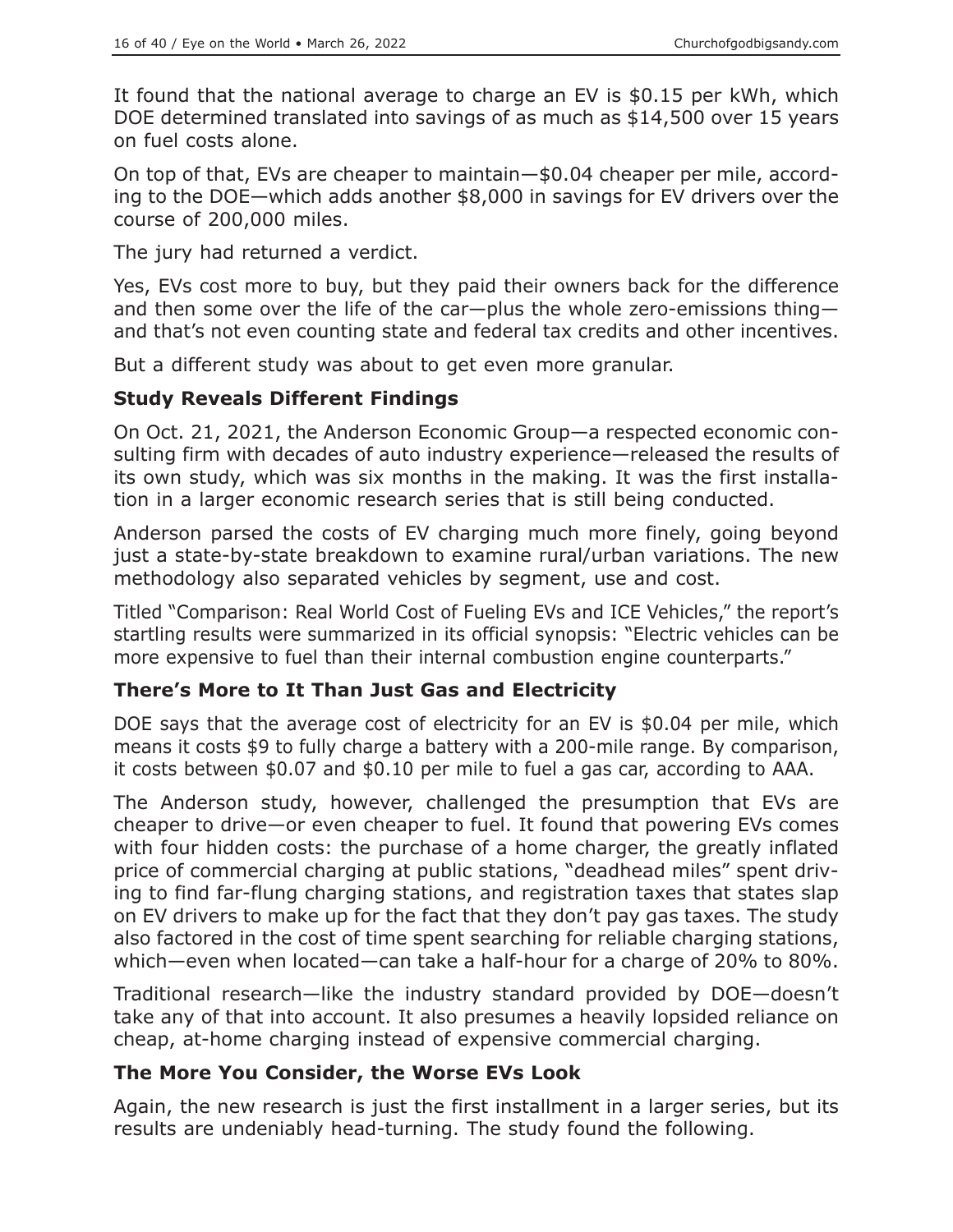■ Commercial charging rates are two to four times higher than residential rates.

■ Level 1 chargers cost an average of \$600 to install and can take 20 hours to fully charge an EV.

■ Level 2 chargers are much faster but cost \$1,600.

■ "Full charge" is a misleading term because charging past 90% is slow, difficult and unadvised, which means you get far fewer miles than the advertised ranges would have you believe. Gas vehicles, on the other hand, are good for 300-400 miles per tank.

■ Considering all of those factors, and presuming a greater reliance on commercial charging, it would cost \$8.58 to fuel a mid-priced gas car that gets 33 mpg for 100 miles at \$2.81 a gallon. Comparatively, a mid-priced EV— Tesla Model 3, Nissan Leaf or Chevy Bolt—would cost \$12.95 per 100 miles.

■ Annually, presuming 12,000 miles driven, it would cost \$1,030 to drive a gas car versus \$1,554 for an EV.

## ★★★★★

An article by Stephen Moore titled "The End of the Climate Change Legend" was posted at townhall.com on March 22, 2022. Following is the article.

 $\overline{\phantom{a}}$  , where  $\overline{\phantom{a}}$ 

For many years now, there has been a spirited debate about whether climate change is science, religion or even perhaps a secret route to socialism. That question remains unanswered, but we've now discovered with certainty that climate change is a political albatross around the neck of the Democratic Party.

The Left's spiritual devotion to climate change has been speeding the Democrats over a political cliff this fall with likely unprecedented losses this November. The zero fossil fuels suicide pact was always an economic and political loser. More than 70% of all the energy we produce and consume in America derives from oil, gas and coal. President Joe Biden's war on these fuel sources was sure to cause severe shortages and \$5 a gallon gasoline at the pump. Didn't Democrats learn their lesson in 1980 when Ronald Reagan won a landslide election against Jimmy Carter that surging inflation and gas prices is a surefire way to infuriate voters?

While Biden keeps saying he is doing "everything I can to lower gas prices," he's speaking out of both sides of his mouth—because if your goal is to get people to stop using something, raising its price is a pretty good way to accomplish that. If prices go to \$10 or \$15 a gallon, you can clear the highways of trucks and cars altogether, and what a wonderful world it will be.

Democrats were so enamored of their Green New Deal delusion that they failed to understand that most people aren't as hyper-obsessed with climate change as they are. A new poll sponsored by my group, Committee to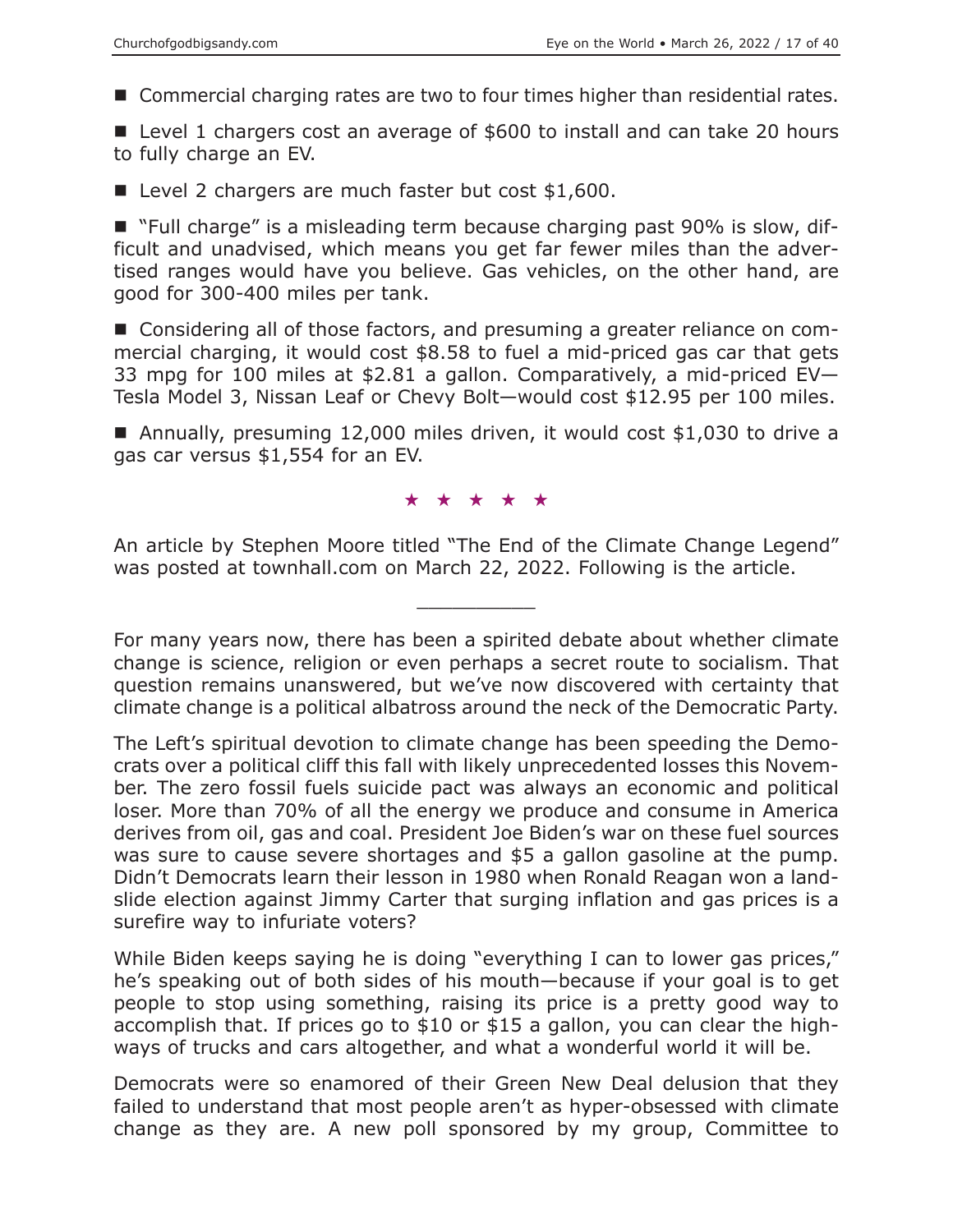Unleash Prosperity, found that people are much more concerned about inflation and high gas prices than climate change. Moreover, the poll found that respondents' average amount they would be willing to pay for the climate change agenda was \$55 a year. Sorry, that's the extra cost we are already spending with two fill-ups at the gas station.

Then there is the increasingly unavoidable reality that the green energy sources they fantasize about are decades away from being technologically feasible to replace old-fashioned oil, gas and coal. Even the Energy Department predicts that even with the trend toward renewable energy, by 2035, we will still be heavily reliant on oil, gas and coal for electricity production, home heating and transportation fuels.

Elon Musk, the leading champion of electric cars, reminded Biden in a recent tweet that in the real world rather than in la-la land, we are going to need oil and gas for many years to come. Today 3% of cars on the road are electric, and 95% use gas or diesel.

This brings us to yet another fatal flaw of the climate change movement. The Biden administration and its radical green allies can't explain why getting our energy from Saudi Arabia, Iran and Russia makes more sense than Texas, Oklahoma and Alaska.

This strategy is especially pinheaded because the war on oil, gas and coal production is a big loser for the environment and increases global greenhouse gas emissions. That is because America has the strictest environmental standards. Shifting oil and gas production to Russia or Iran and shifting coal production to China and India is causing far more air pollution and greenhouse gas emissions. Chinese President Xi Jinping is busy trying to take over the world economy, and the last thing he or the ruling class in Beijing cares about is climate change.

Finally, Democrats should have learned from the green energy catastrophe of Western Europe. A decade ago, the French, Germans, Italians and others in the European Union moved to a renewable-energy future. They slashed much of their oil, gas and coal production, shut down nuclear plants (why?) and subsidized the building of wind turbines and solar panels. It nearly bankrupted Germany as energy prices soared and factories left Europe for America and Asia. A decade later, France is back to building nuclear plants, and Germany is burning more coal than ever before and importing natural gas from Russia. Europe recently redefined natural gas and nuclear power as "clean energy."

Going green wrecked their economies and submerged these countries deeper into the red. Unfortunately, Americans weren't paying any attention to that failed experiment. So now Biden is repeating it. The result is likely to be the same. The Democrats' radical climate change agenda isn't greening the planet, and it is bankrupting our country.

## ★★★★★

An article by Derek Hunter titled "The Progressive Mindset Is Evil" was posted at townhall.com on March 15, 2022. Following is the article.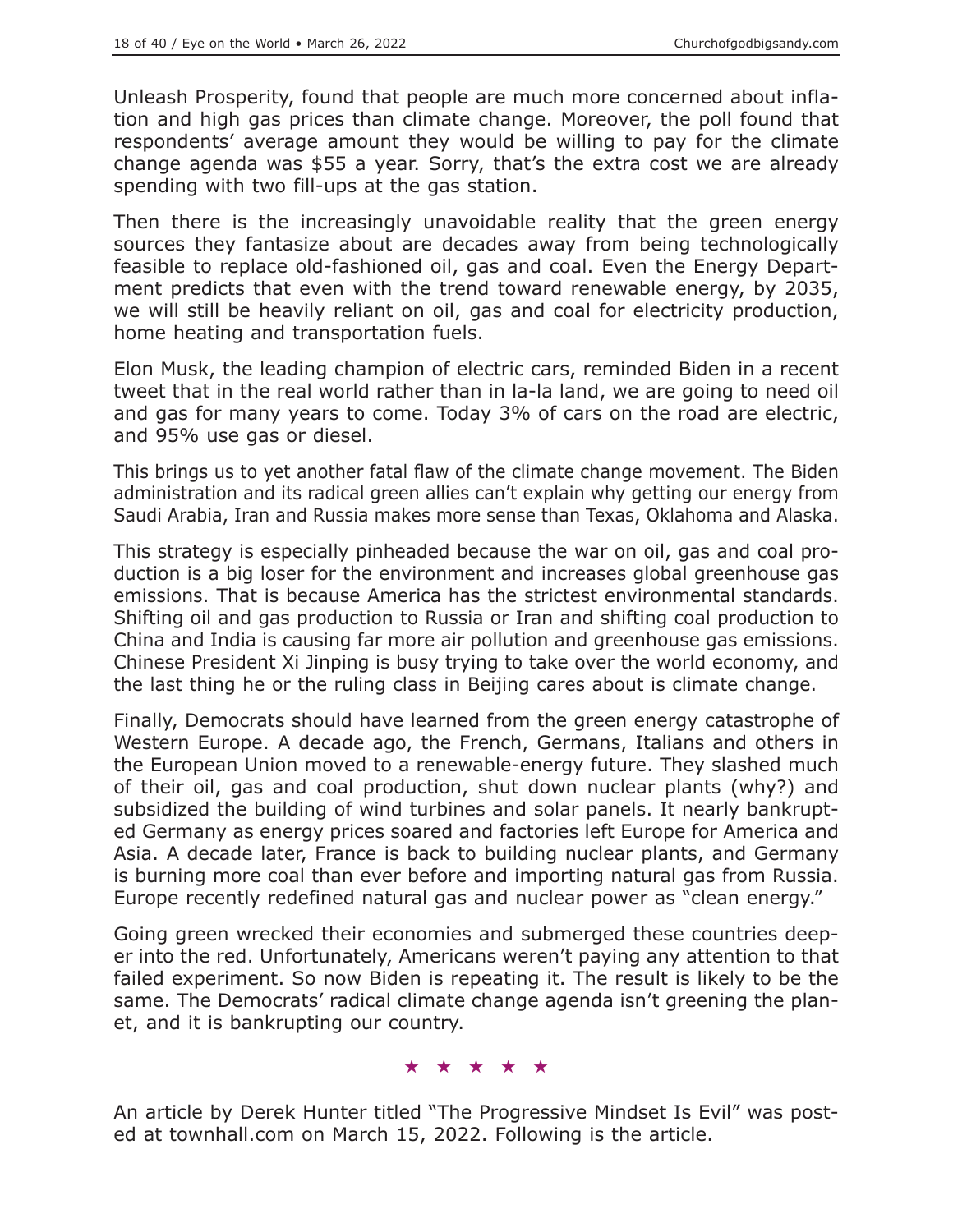I try not to spend a lot of time focused on the enemies of America, but they are plentiful, and a growing percentage of them reside within the United States. Hell, a lot of them are in Congress, the courts, or the White House. But most of them live in academia, many times in between stints in government. They are actively working to make this country worse.

 $\overline{\phantom{a}}$  , where  $\overline{\phantom{a}}$ 

The progressive mind-set is one of, quite honestly, evil. Think of all the progress our species has made throughout all of human history, and we're watching these people do their damnedest to destroy it.

Nothing exemplifies this more than the modern left and Martin Luther King Jr.'s "I Have a Dream" speech. King lays out, in terms so basic even Joe Biden can understand them, his desire for the country to get past the color of a person's skin.

"I have a dream that my four little children will one day live in a nation where they will not be judged by the color of their skin but by the content of their character" is one of the most influential lines ever spoken.

The left is voiding their bowels all over it on a daily basis.

For example, Donna Johnston was applying for a job at Bridgewater State University. She didn't get it because she couldn't justify her skin color, which is white.

The Boston Globe reports, "Johnston, a licensed social worker from Plainfield, Conn., said she was floored by the question while interviewing to teach sociology at Bridgewater State University last summer when she was also asked to contemplate 'your white privilege.' Then in a follow-up, Johnston said she was told that 'black students may not be able to relate to you because of your white privilege.' "

This is the essence of the progressive philosophy—you are your skin color, sexual orientation, gender, or whatever else the left cooks up to divide people, and nothing more. Stray from what a progressive Democrat thinks you should believe based on any of those irrelevant characteristics, and you are their enemy, and no holds are barred when it comes to destroying anyone the left deems an enemy.

The Globe, which then quoted a filing from the university, reported, "Any possibility of discriminatory motive is contradicted by the fact that the university ultimately hired two Caucasians," and that a third hire was a black woman.

Isn't this the equivalent of saying you're not a racist because you have black friends? Liberals always attack these statements, which is stupid because someone who actually is a racist would be very unlikely to have friends who are of the race they hate people over, aren't they? I mean, that's what being a racist means, or at least used to.

Now racist means you are white. It's really not any more complex than that. If you're white, you're a racist; a racist who benefits wildly from your skin color. No matter your life circumstances—parents, upbringing, schools, family, whatever—you had your life laid out for you because you're white.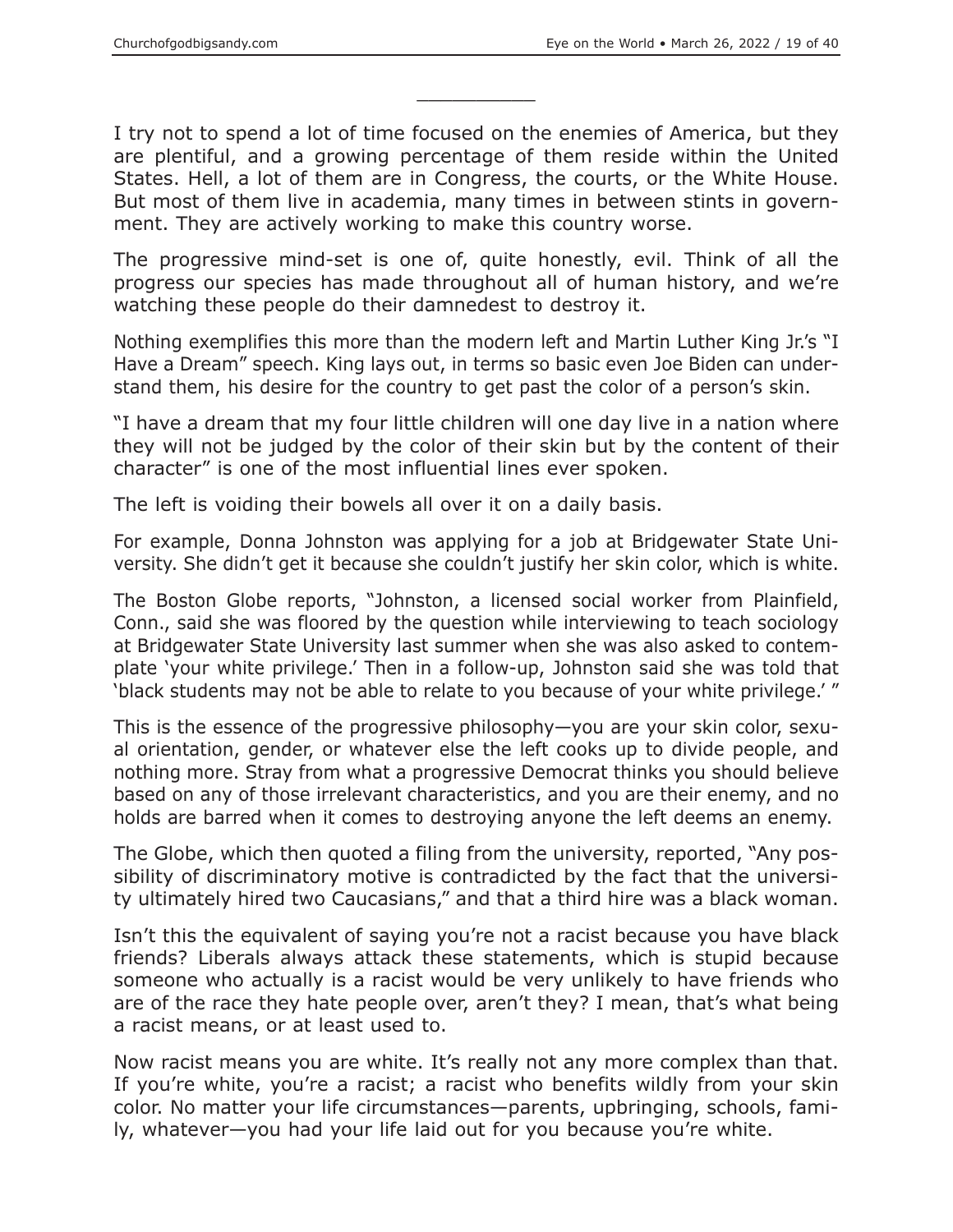I had no idea I had it so good as I was burning up on rooftops across Detroit, slopping down 500-degree tar roofing in 95-degree weather. I probably should've just sent my landlord my 23 & Me report [DNA test] and a picture of my forearm, rather than busting my ass like a sucker. Does my white privilege get me a refund on the sweat equity and actual financial outlays I've had to make? Where do I go to get the time I wasted working toward goals?

I honestly hope students avoid Bridgewater and any institution (educational or otherwise) that blatantly present themselves this way.

The progressive left has turned the country, especially academia, into a pit of racial obsession. It's like a Coachella for the Klan, with people segregated in every way we can be differentiated and told to stay away from others, your skin color is your wristband. It's evil.

Feel bad because of what your skin looks like, feel like a victim because of yours. The Democrat Party has turned from Martin Luther King's dream to a racist dystopia. How do you do that and still live with yourself? I don't know, and I don't want to.

#### ★★★★★

An article by Michael Brown titled "Four Reasons Why Lia Thomas Is Not the New Jackie Robinson" was posted at townhall.com on March 24, 2022. Following are excerpts of the article.

 $\overline{\phantom{a}}$  , where  $\overline{\phantom{a}}$ 

■ Jackie Robinson was black; Lia Thomas is not a woman.

■ Robinson did not have a competitive advantage over other athletes because of his skin color.

■ There was no moral issue with Robinson's presence in the locker room with other players. There is a moral issue with Thomas's presence.

 When Robinson broke the color line in baseball, he did not redefine the nature of the sport.

#### ★★★★★

An article by Tim Graham titled "[Supreme Court Justice] Clarence [Thomas] Didn't Get the Ketanji [Jackson] Media Puffery [in 1991]" was posted at creators.com on March 23, 2022. Following is the article.

 $\overline{\phantom{a}}$  , where  $\overline{\phantom{a}}$ 

The liberal media has treated the Supreme Court nomination of Ketanji Brown Jackson as a glorious and historic occasion. Nobody needs to care about where she stands on things since she and the media share all the "correct opinions."

The Associated Press issued a story under this tweet: "For Black girls, the possibility of Ketanji Brown Jackson being the first Black woman on the Supreme Court is a moment of promise, hope and the breaking of yet another barrier."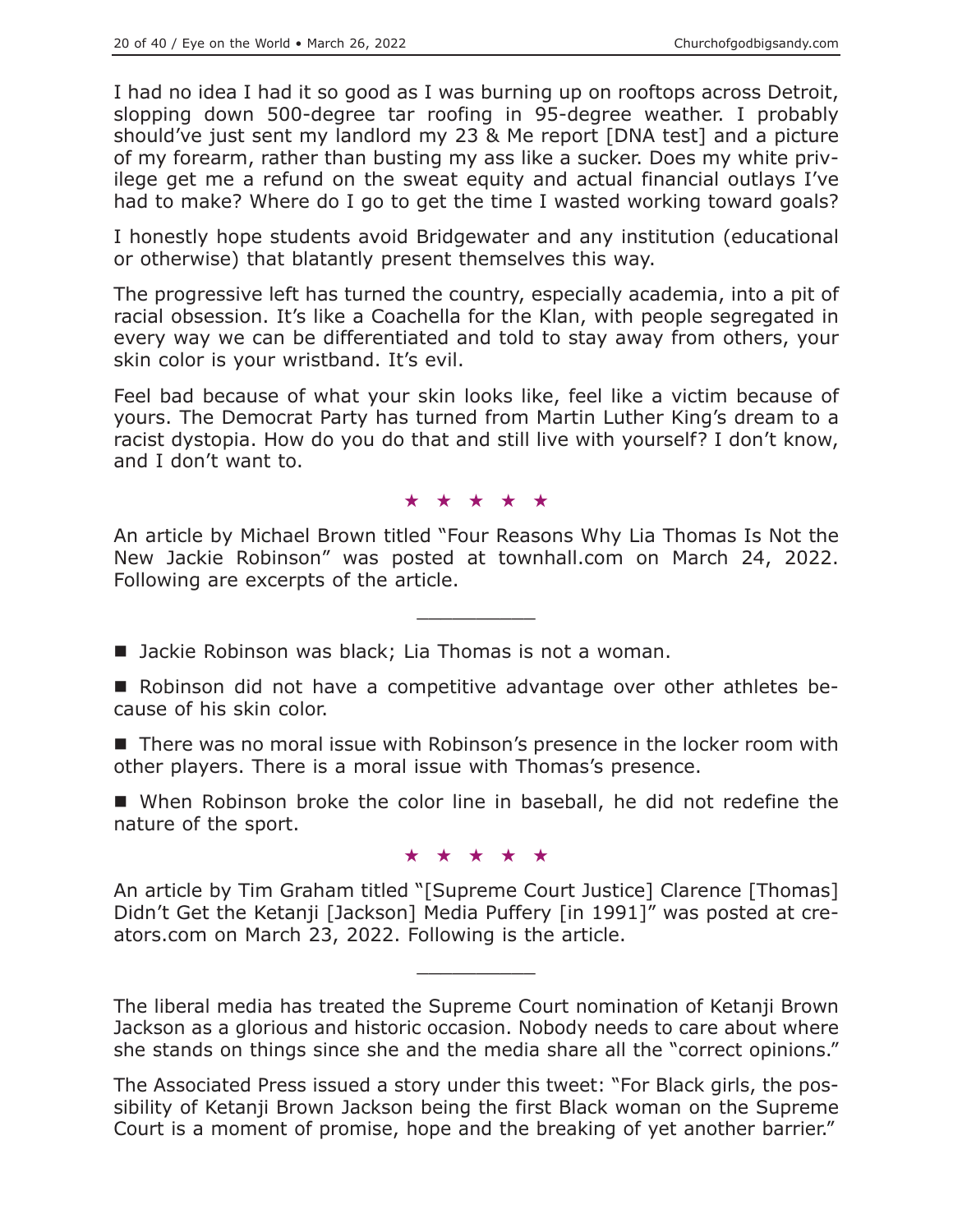But on July 1, 1991, when President George H.W. Bush nominated Clarence Thomas to the Supreme Court, the networks were horrified. He was a conservative, so he wasn't black. On ABC's "World News Tonight," reporter Tim O'Brien said that a "prominent black legal scholar called Thomas's nomination to the Supreme Court insulting."

It was Harvard's Derrick Bell, the architect of critical race theory, who angrily claimed, "To place a person who looks black, and in conservative terms thinks white, is an insult."

On "NBC Nightly News," Jim Miklaszewski forwarded liberals who said, "Thomas tried to dismantle affirmative action," and then found Rep. John Lewis to say, "But simply because he's black doesn't make him right or make him good for the United States Supreme Court."

The NBC reporter concluded, "With opposition to the nomination from within the minority community itself, it's hard to see just how this could help George Bush politically." Now NBC is suggesting President Joe Biden's nomination of Jackson will boost him politically.

Black opinion writers were even more appalled with the Thomas pick.

Barbara Reynolds of USA Today proclaimed, "If Hugo Black, who once was a member of the KKK, could become a distinguished liberal justice, there is hope that a Negro can turn black."

Columnist Carl Rowan punched low: "If you gave Clarence Thomas a little flour on his face, you'd think you had David Duke talking."

Then, two days before the Thomas hearings in September 1991, NBC's "Sunday Today" promised to provide the pros and cons of Thomas. But their "pro-Thomas" argument consisted of one question in a profile of black conservative Rep. Gary Franks (R-Connecticut), where anchor Garrick Utley found hypocrisy. Like Thomas, Utley said, Franks went to Yale "under an affirmative action program. Yet today, he battles the Democratic civil rights bill in Congress."

Then NBC aired a nasty anti-Thomas commentary by black reporter Bob Herbert. "Who is this guy, Clarence Thomas, and why should we want him on the Supreme Court? I can't think of any good reasons. The man is not distinguished and he doesn't seem to have a heart," Herbert lectured.

Then he called Thomas a "tool of the rich and powerful" backed by Dan Quayle, Jesse Helms and Strom Thurmond. "Even David Duke, former Ku Klux Klan leader, is crazy about Clarence Thomas. Make no mistake—old people, poor people, black people, women, forget about it. Clarence Thomas is not your friend."

Barbara Reynolds attacked Thomas again in September. "Here's a man who's going to decide crucial issues for the country and he has already said no to blacks; he has already said if he can't paint himself white, he'll think white and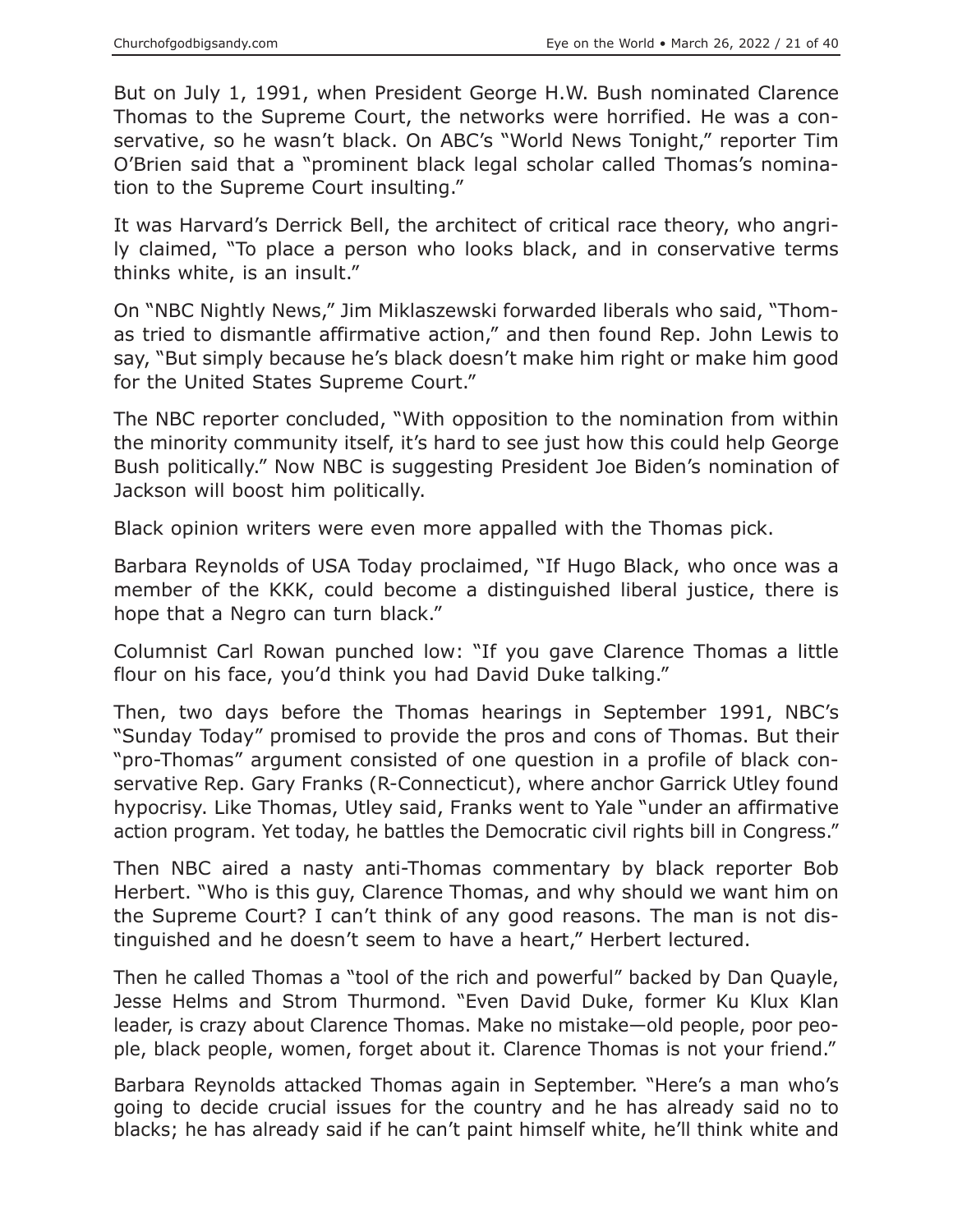marry a white woman." No liberal journalist will employ phrases like "saying no to blacks" or "painting herself white" to describe Jackson marrying a white man.

All this came before Anita Hill's sexual harassment smears in October 1991.

Journalists tout black "lived experience" for the high court, but they savagely attack minorities who are conservative. Forget their experiences. The outpouring of media hostility felt like what Thomas described as a "high-tech lynching for uppity blacks who in any way deign to think for themselves."

#### ★★★★★

"Eye on the World" comment: The following headlines are about articles that involve the United States. The articles were not posted, but the headlines give the essence of the story.

 $\overline{\phantom{a}}$  , where  $\overline{\phantom{a}}$ 

**Comments about rich getting richer**

 An article by Alastair Talbot titled "China Is Creating New Billionaires Much Faster Than the U.S.—but America's Super-Rich Still Control More Wealth Than Their Far Eastern Counterparts" was posted at dailymail.co.uk on March 21, 2022.

■ An article by Antoinette Siu titled "Big Tech Is Even Bigger Than You Think: \$2.7 Trillion Apple Is Now Worth 11 Disneys" was posted at thewrap.com on March 22, 2022.

## **Politicians, media and big-tech lied about Hunter Biden**

■ Looking back to October 2020, an article by Emma-Jo Morris and Gabrielle Fonrouge titled "Smoking-Gun Email Reveals How Hunter Biden Introduced Ukrainian Businessman [Vadym Pozharskyi] to VP Dad" was posted at nypost. com on Oct. 14, 2022.

■ Looking back to April 2021, an article by Ian Haworth titled "The Media Told Us the 'Bombshell' Hunter Biden Scandal Was Russian Disinformation; He Just Admitted the Laptop 'Could' Be His" was posted at dailywire.com on April 2, 2021.

■ An article by Staff titled "Now That Joe Biden's President, the [New York] Times Finally Admits: Hunter's Laptop Is Real" was posted at nypost.com on March 17, 2022.

 An article by Katie Pavlich titled "Flashback: Trump Demolished '60 Minutes' for Denying the Hunter Biden Story" was posted at townhall.com on March 17, 2022.

 An article by Jordan Dixon-Hamilton titled "[California Rep. Darrell] Issa: Congress Must Probe Big Tech, Media Collusion in Shutting Down Hunter Biden Story Before Election" was posted at breitbart.com on March 17, 2022.

■ An article by Kyle Smith titled "How Dem Officials, the Media and Big Tech Worked in Concert to Bury the Hunter Biden Story" was posted at nypost.com on March 18, 2022.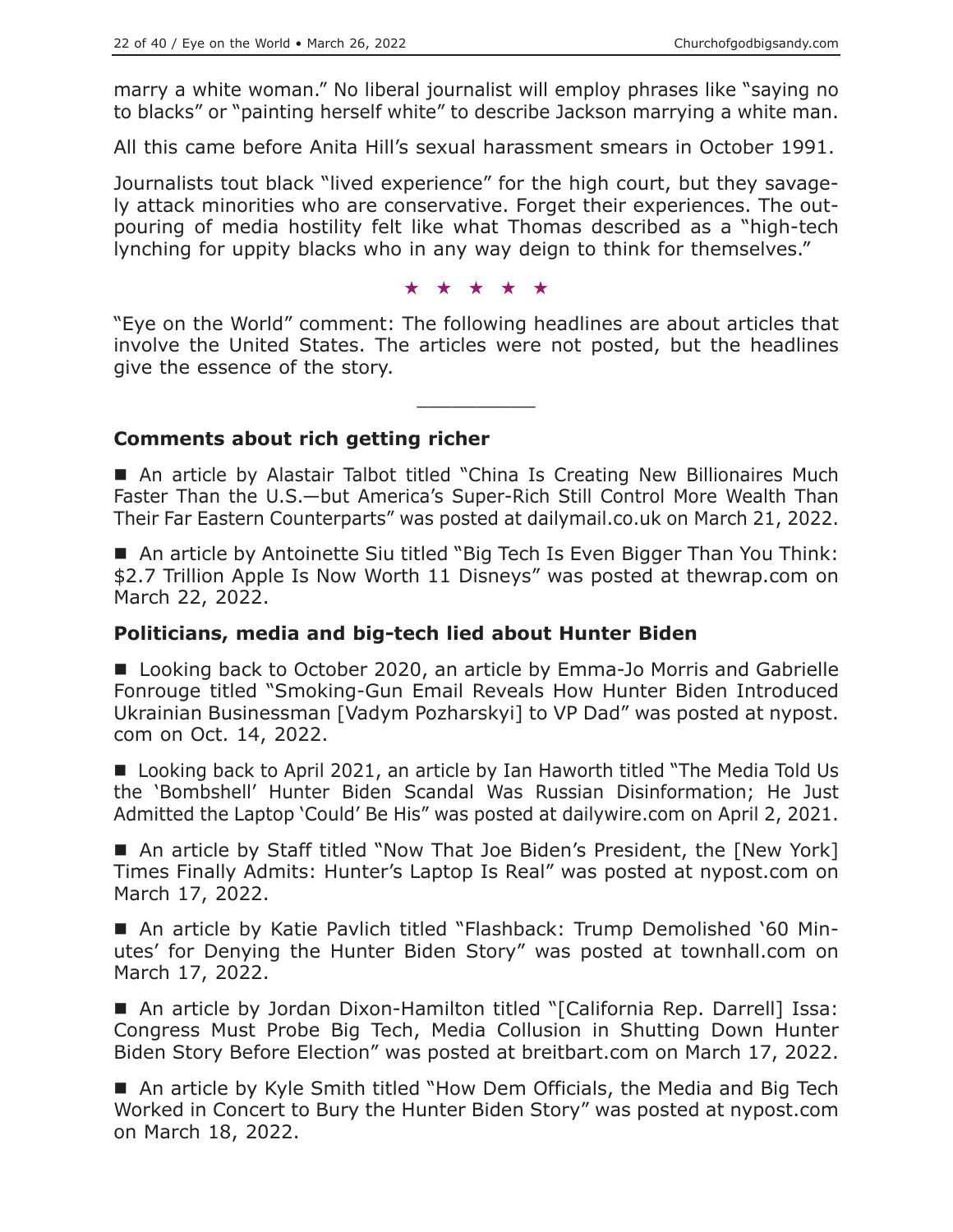■ An article by Staff titled "Spies Who Lie: 51 'Intelligence' Experts Refuse to Apologize for Discrediting True Hunter Biden Story" was posted at nypost. com on March 18, 2022.

■ An article by Trent Baker titled "[Author of 'Red-Handed' Peter] Schweizer: Hunter Biden Laptop Story 'Goes Straight to the President [Joe Biden]" was posted at breitbart.com on March 20, 2022.

■ An article by Joseph Vazquez titled "Devil Wears Pravda: NewsGuard Gives 100/100 Scores to Outlets That Tried to Bury Biden Laptop Story" was posted at newsbusters.org on March 22, 2022.

## **Comments about abortion**

 An article by Danielle Campoamor titled "A Tennessee Bill Would Allow Rapists' Families, Friends to Sue If Victims Get an Abortion" was posted at today.com on March 18, 2022.

■ An article by Madeline Leesman titled "Washington State Governor [Jay Inslee] Signs Law Prohibiting 'Texas-Style' Abortion Lawsuits" was posted at townhall.com on March 18, 2022.

■ An article by Matt Margolis titled "California Legislators Introduce Abortion Tourism Bill [to Attract Out-of-State Residents]" was posted at pjmedia.com on March 19, 2022.

■ An article by Rebecca Downs titled "There's Been a Lot of Misinformation About Missouri's Abortion Bills, Thanks to Pro-Abortion Media" was posted at townhall.com on March 20, 2022.

■ An article by Madeline titled "West Virginia GOP Governor [Jim Justice] Signs Law Protecting Unborn Babies With Down Syndrome From Abortion" was posted at townhall.com on March 21, 2022.

■ An article by Charlotte Pence Bond titled "Abortion Advocates Bring New Lawsuits Against Texas Pro-Life Law" was posted at dailywire.com on March 22, 2022.

 An article by Sarah Berjan titled "[California Governor Gavin] Newsom Signs Legislation to Eliminate Out-of-Pocket Costs for Abortion Services" was posted at chulavistatoday.com on March 23, 2022.

# **Judge Jackson—gender identity and sexual content**

■ An article by Breccan F. Thies titled "K-12 School Where Ketanji Brown Jackson Sits on Board Pushes Adult Sexual Content on Children" was posted at breitbart.com on March 23, 2022.

■ An article by Joel B. Pollak titled "First Black 'Woman' Nominated to Supreme Court Won't Define 'Woman' " was posted at breitbart.com on March 23, 2022.

■ An article by Katie Pavlich titled "Tulsi Gabbard Points Out Absurdity of Biden's Supreme Court Nomination [Who Won't Give the Definition of a Woman, Because She Is Not a Biologist]" was posted at townhall.com on March 24, 2022.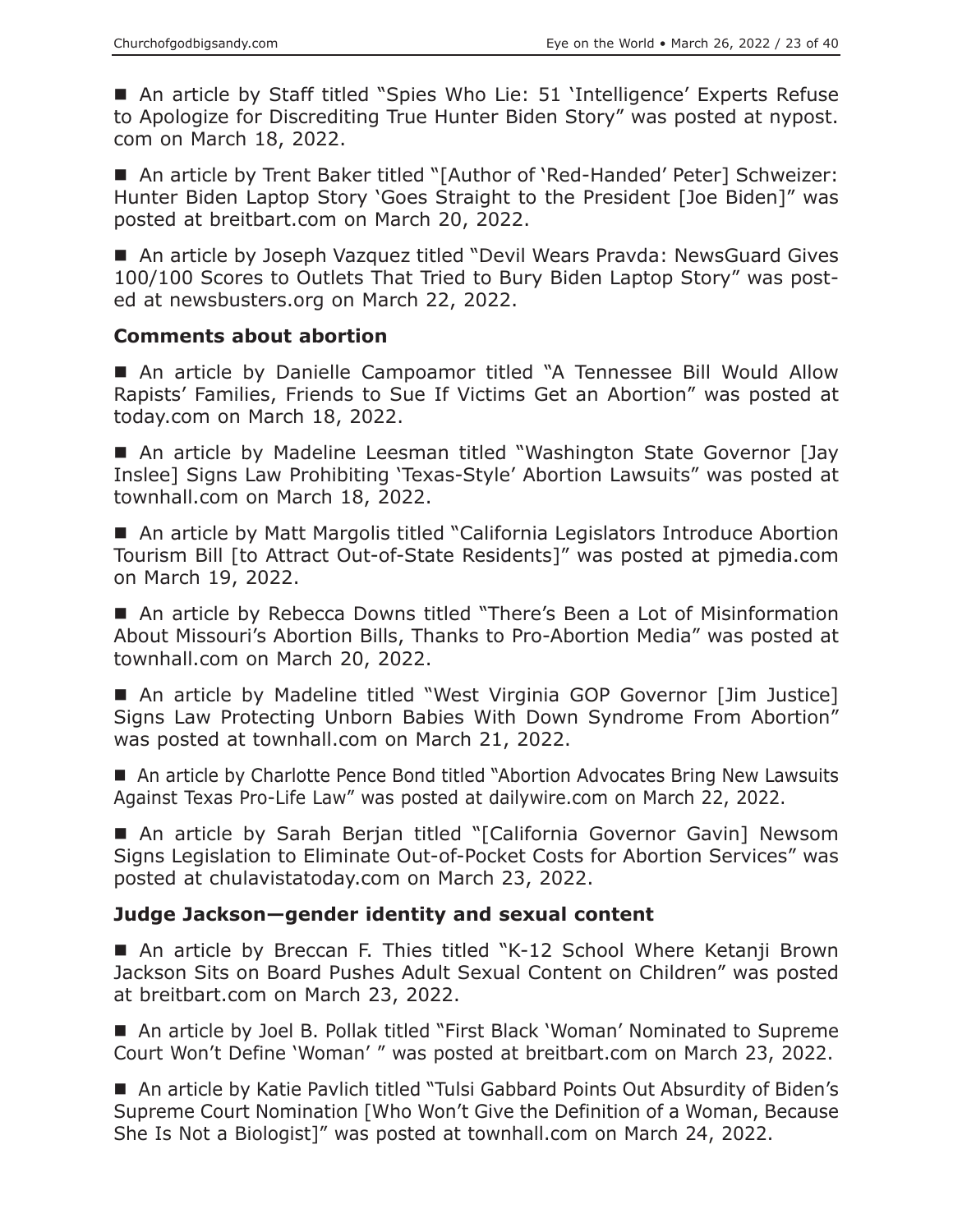■ An article by Meghan McCain titled "Judge Ketanji Brown Jackson's Ridiculous Refusal to Define the Word 'Woman' Has Exposed the Absurdity of the Progressive Left's Extreme Gender and Identity Politics" was posted at dailymail.co.uk on March 24, 2022.

 An article by Kyle Sammin titled "How Can Ketanji Brown Jackson Rule in Sex Discrimination Cases If She Can't Define 'Woman'?" was posted at thefederalist.com on March 24, 2022.

## **Judge Jackson—views about abortion**

■ An article by Charlotte Pence Boyd titled "Pro-Life Leaders Send Letter to Senators Calling Out Jackson's Abortion Record" was posted at dailywire.com on March 22, 2022.

■ An article by Rebecca Downs titled "Judge Jackson's Ignorance on Biology Extends to Yet Another Issue [Not Being Able to Define a 'Woman' and Not Defining When Life Begins]" was posted at townhall.com on March 23, 2022.

■ An article by Spencer Brown titled "Senator Kennedy Stumps Supreme Court Nominee [Judge Ketanji Brown Jackson] With One Question [When Does Life Begin?]" was posted at townhall.com on March 23, 2022.

 An article by Terence P. Jeffrey titled "Judge Jackson: 'Roe and Casey [Instead of Wade] Are the Settled Law . . . Concerning the Right to Terminate a Woman's Pregnancy' " was posted at cnsnews.com on March 24, 2022.

## **Judge Jackson—border issues**

 An article by John Binder titled "Ketanji Brown Jackson Calls Illegal Aliens 'Noncitizens' in Senate Hearing" was posted at breitbart.com on March 22, 2022.

 An article by Joel B. Pollak titled "Judge Ketanji Brown Jackson Caught in Contradiction Over Judicial Activism" was posted at breitbart.com on March 22, 2022.

■ An article by John Binder titled "Ketanji Brown Jackson Accused of Judicial 'Activism' for Halting Deportations of Illegal Aliens" was posted at breitbart. com on March 23, 2022.

# **Judge Jackson—unaware of Biden history**

■ An article by Wendell Husebo titled "Ketanji Brown Jackson 'Did Not Know' Joe Biden Twice [in 2003 and 2005] Filibustered Black Nominee Janice Rogers Brown" was posted at breitbart.com on March 22, 2022.

# **Comments about government and corporate snooping**

■ An article by Hannah Nightingale titled "Project Veritas Reveals Biden's DOJ Spied on Journalists With Secret Warrants" was posted at thepostmillennial. com on March 22, 2022.

## **Comments about government and corporate censorship**

■ Looking back to September 2021, an article by Lauren Feiner titled "FEC Says Twitter Acted Lawfully in Restricting the New York Post's Article on Hunter Biden" was posted at cnbc.com on Sept. 15, 2021.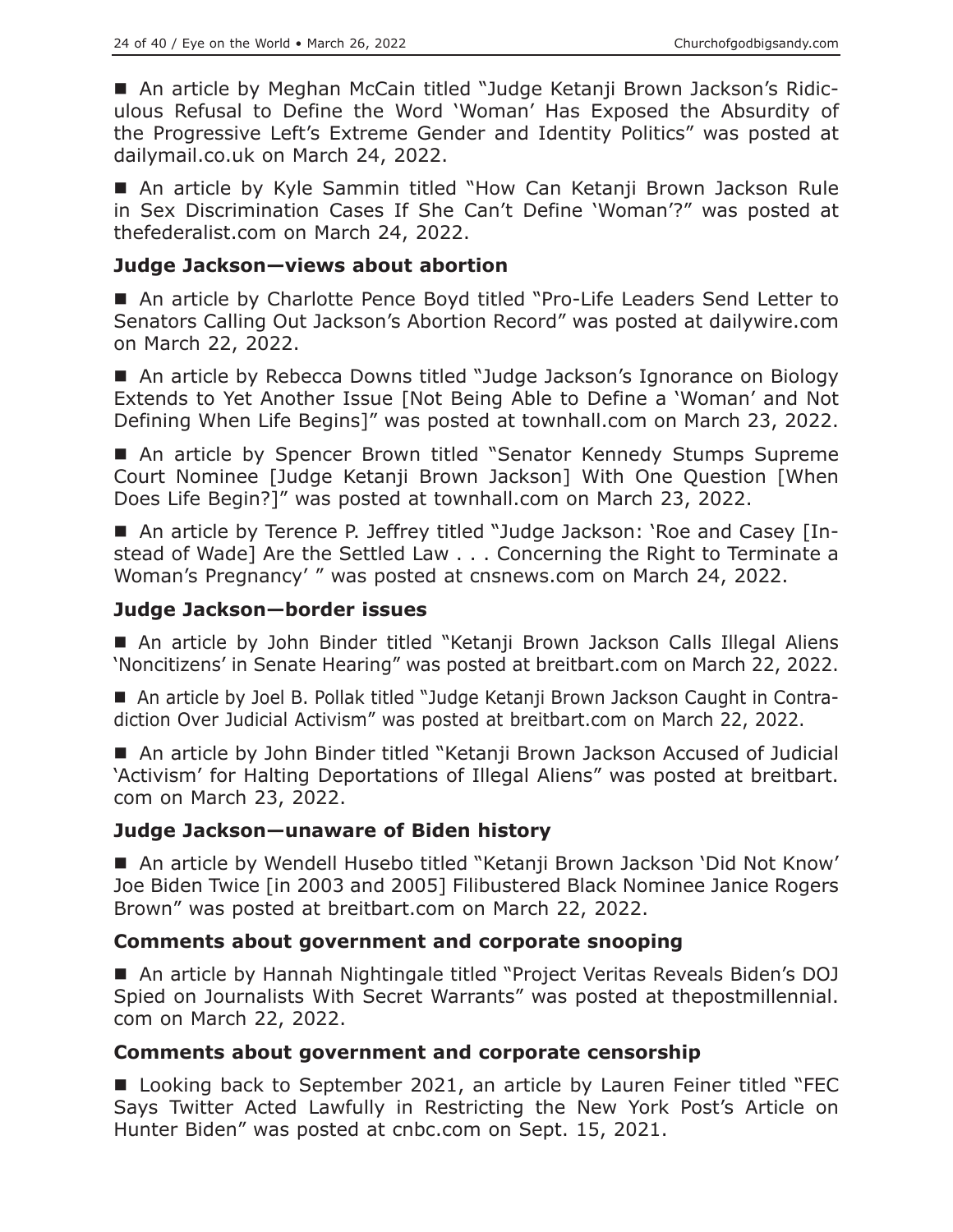■ An article by Betsy McCaughey titled "The NYT Finally Discovers Free Speech —After Years Calling for Big Tech Censorship" was posted at nypost.com on March 21, 2022.

■ An article by Zach Jewell titled "Twitter Locks Out Babylon Bee Over Rachel Levine Tweet [Calling Levine 'Man of the Year']; the Bee Responds, 'Truth Is Not Hate Speech' " was posted at dailywire.com on March 20, 2022.

■ An article by Allum Bokhari titled "Twitter Censors Tucker Carlson for Supporting Babylon Bee" was posted at breitbart.com on March 23, 2022.

■ An article by [Liberal Female Opinion Editor at Newsweek] Batya Ungar-Sargon titled "Big Tech Censorship Isn't Only Bad for Conservatives, It's Devastating for Everyone—Except Hunter Biden and Wealthy, White Progressive Elites Like Him" was posted at dailymail.co.uk on March 21, 2022.

# **Comments about free speech**

■ An article by Betsy McCaughey titled "The NYT Finally Discovers Free Speech —After Years Calling for Big Tech Censorship" was posted at nypost.com on March 21, 2022.

# **Orchestrated reset—about the economy, not climate**

■ Looking back to July 2019, an article by Adam Shaw titled "AOC's Top Aide Admits Green New Deal About the Economy, Not Climate" was posted at foxnews.com on July 12, 2019.

 An article by Tom Brown titled "Elon Musk Rails Against Woke Trend to Make Corporate America More 'Socially Conscious' Saying ESG [a European Union-Sponsored Checklist of 'Environmental, Social and Governance' Criteria Companies] Have Been 'Twisted to Insanity' and Should Be 'Deleted If Not Fixed' " was posted at dailymail.co.uk on March 10, 2022.

■ An article by Trent Baker titled "Rand Paul: Biden Clean Energy Push 'Completely Nonsensical and Tone-Deaf' " was posted at breitbart.com on March 17, 2022.

# **Comments about climate warriors**

 An article by Thomas Catenacci titled "Appeals Court Reinstates Biden Climate Policy, Opening Door for More Regulation" was posted at dailycaller.com on March 17, 2022.

# **Fossil fuel—Biden's plan from day 1**

■ An article by Staff titled "[Journalist Dan] Bongino: Destruction of U.S. Fossil Fuel Has Been Biden Administration's 'Energy Suicide Plan' Since Day 1" was posted at foxnews.com on March 12, 2022.

 An article by Terence P. Jeffrey titled "U.S. Imports From Russia in January Nearly 5 Times as Great as Exports" was posted at cnsnews.com on March 18, 2022.

■ An article by Craig Bannister titled "10 Oil and Natural Gas Associations Blast Biden: 'How Do You Know What Motivates Oil Company Business Decisions?' " was posted at cnsnews.com on March 22, 2022.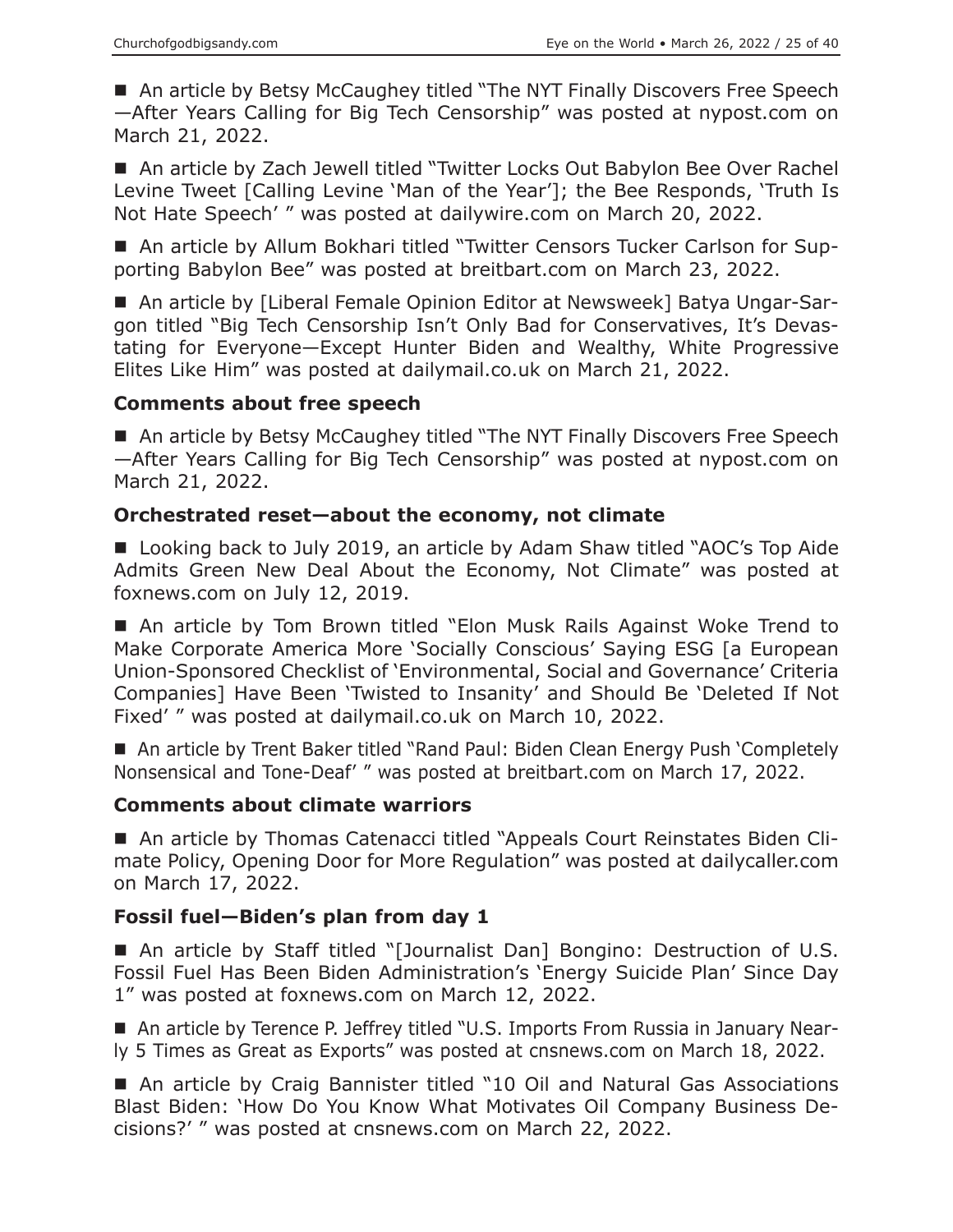# **Fossil fuel—suspending state gas tax**

■ An article by John Rigolizzo titled "Maryland, Georgia Suspend State Gas Tax to Offset Record-High Prices" was posted at dailywire.com on March 20, 2022.

# **Fossil fuel—government gas cards**

 An article by Sophia Cal titled "White House Considered Sending Americans Gas Cards [to Help Offset High Prices]" was posted at axios.com on March 19, 2022.

■ An article by John Rigolizzo titled "Conservatives Roast White House After Report It Considered Giving Americans Gas Cards" was posted at dailywire. com on March 19, 2022.

■ An article by Andrea Cavallier titled "California Gov. Gavin Newsom Wants to Give Tax Breaks and Up to \$800 Debit Cards to All Golden State Drivers as Gas Hits \$5.88 a Gallon—But Experts Warn It Will Drive Up Inflation" was posted at dailymail.co.uk on March 24, 2022.

# **Fossil fuel—government stimulus checks**

■ An article by Rob Crilly and Keith Griffith titled "Democrats Push for \$300 a Month Stimulus Checks to Help Americans Struggling to Pay for Sky-High Gas Prices as a Gallon Soars Past \$6 in LA and 73% of Voters Say They Back Tax Breaks" was posted at dailymail.co.uk on March 23, 2022.

# **Fossil fuel—Is U.S. resuming oil/gas development?**

 A Reuters article by Nichola Groom titled "Biden Administration Plans to Resume Plans for Federal Oil and Gas Development" was posted at reuters. com on March 18, 2022.

 An article by Thomas Catenacci titled "Biden Administration [Apparently] Resumes Some Oil, Gas Leasing After Favorable Court Ruling" was posted at dailycaller.com on March 18, 2022.

■ An article by Thomas Catenacci titled "Biden Administration Backtracks on Media Reports Signaling Oil, Gas Leasing Resumption" was posted at dailycaller.com on March 21, 2022.

# **Fossil fuel—Biden wants to get more gas to Europe**

■ An article by Matt Leach titled "U.S. Natural Gas Can End Europe's Dependence on Russia, Provide Path to Energy Independence, Energy CEO [Jonah Energy President, Tom Hart] Says" was posted at foxnews.com on March 24, 2022.

■ An article by Emily Goodin titled "Biden and EU Announce New Deal to Get More Natural Gas to Europe in Move to Undercut Continent's Dependence on Russia Energy" was posted at dailymail.co.uk on March 25, 2022.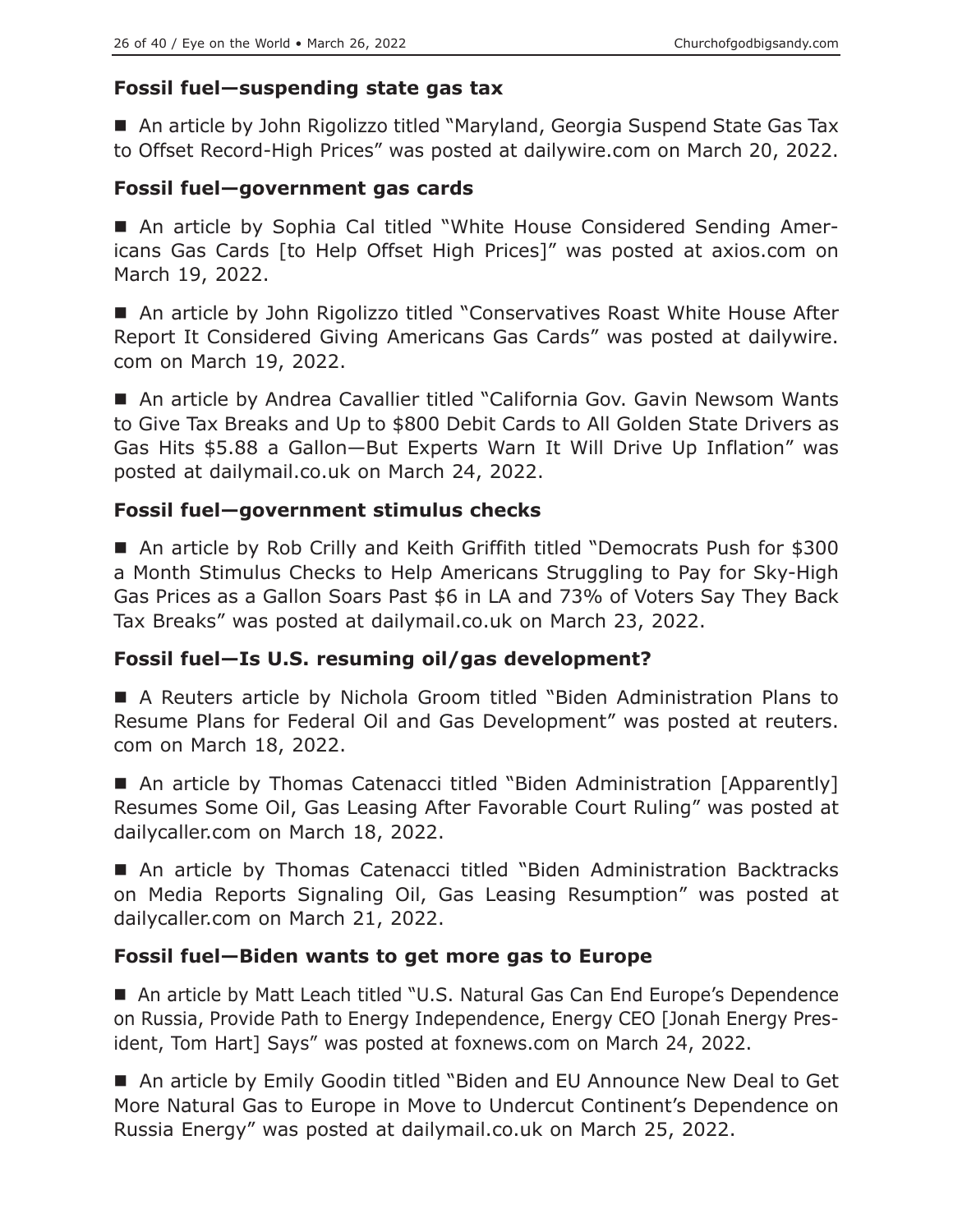# **Stealing gas from vehicles**

■ An article by Penelope Min titled "Gas Thieves Drilled a Hole in My Truck's [Gas] Tank to Steal Fuel as Prices Surge Across U.S. [Costing \$2,000-\$4,000 to Replace the Tank]" was posted at the-sun.com on March 22, 2022.

# **Comments about electric vehicles**

■ An article by Natalia Mittelstadt titled "Biden Pouring Billions Into Electric Public Transit, Undeterred by Failed Obama Bet on Solar" was posted at justthenews.com on March 17, 2022.

 An article by Alasdaire Fleitas titled "Democrats Don't Want You to Know How Much Fossil Fuel It Takes to Power Electric Cars" was posted at thefederalist.com on March 16, 2022.

■ An article by Matt Vespa titled "The Democrats Are Trying to Hide a Very Dirty Secret About Electric Cars [Coal Is What Powers Your Electric Car]" was posted at townhall.com on March 18, 2022.

■ An article by Penny Starr titled "Report: Battery Fires Emitting Toxic Fumes Steer Some Consumers From Electric Vehicles" was posted at breitbart.com on March 18, 2022.

■ An article by Phil Shiver titled "The Cost of Lithium—a Metal Used to Make Electric Car Batteries—Is Up Nearly 500% Since Last Year: 'Supply Is Simply Nowhere Near Enough to Feed This Demand Surge' " was posted at theblaze.com on March 22, 2022.

■ A Reuters article by David Shepardson titled "USPS to Buy 50,000 Delivery Vehicles in \$2.98 Billion Initial Order [Doubling the EV Vehicles From 5,000 to 10,019]" was posted at reuters.com on March 24, 2022.

# **Inflation**

■ An article by Susan Selasky titled "Inflation Hits New 41-Year High, Food Prices Rise Again in February" was posted at freep.com on March 10, 2022.

■ An article by Brooke Singman titled "Biden Blames Putin, Covid for Record-High Inflation in U.S." was posted at foxnews.com on March 14, 2022.

■ An article by Annie Palmer titled "Amazon Flex Drivers Hit by Surging Gas Prices, Demand Relief After Uber and Lyft Offer Help to Workers" was posted at cnbc.com on March 17, 2022.

■ An article by Julia Carpenter titled "Americans Are Having an Inflation 'Aha' Moment" was posted at wsj.com on March 18, 2022.

■ An article by John Nolte titled "Gaslight Fail [of White House and Media] as 64% Blame Biden's Policies for Inflation" was posted at breitbart.com on March 21, 2022.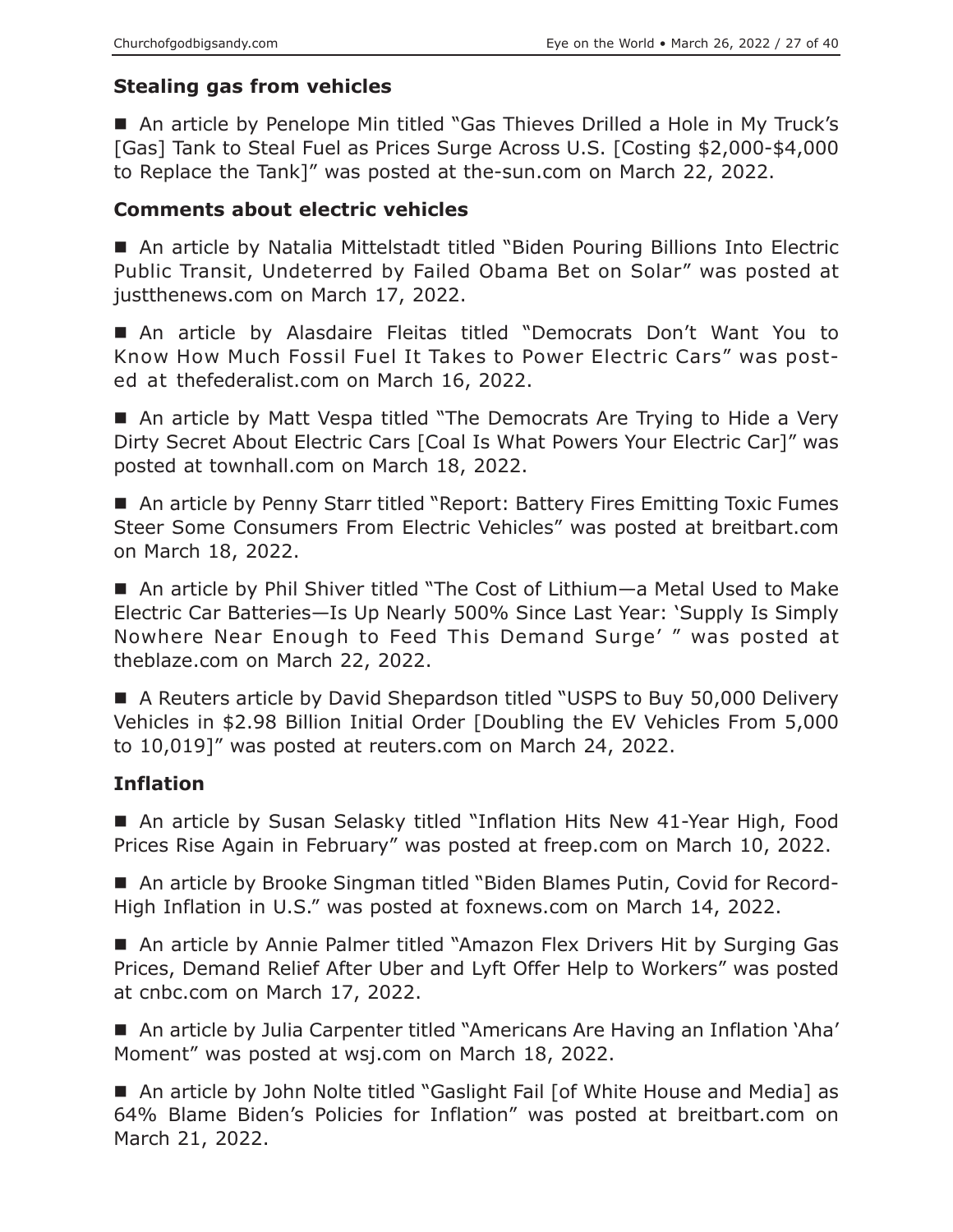■ An article by Trent Baker titled "[Kevin] McCarthy: Inflation Continues to Get Worse Because of Democrat Policy" was posted at breitbart.com on March 23, 2022.

## **Government taxation**

■ An article by Beverly Moran titled "The IRS Already Has All Your Income Tax Data—So Why Do Americans Still Have to File Their Taxes?" was posted at theconversation.com on March 20, 2022.

## **Finances**

■ An article by Vance Cariaga titled "Food Prices to Rise Again as Russia Conflict Further Reduces Fertilizer Supplies" was posted at gobankingrates. com on March 2, 2022.

■ An article by Nathan Bomey titled "Fertilizer Prices Soar, Posing Risk of Further Food Price Increases" was posted at axios.com on March 24, 2022.

■ An article by Kyle Stock titled "Robot Truckers Could Replace 500,000 U.S. Jobs" was posted at bloomberg.com on March 19, 2022.

■ An article by Tony McDougal titled "Major Chicken Company Warns of 15% Inflation as Feed Prices Soar" was posted at poultryworld.net on March 22, 2022.

■ An article by Matthew Fox titled "Lumber Prices Fall 22% in March as Housing Market Cools on Soaring Mortgage Rates" was posted at businessinsider. com on March 23, 2022.

■ An article by Talia Kaplan and Jeff Flock titled "Airfare Skyrockets as Cost of Jet Fuel Takes Off" was posted at foxbusiness.com on March 23, 2022.

# **Illegal immigration**

■ An article by Camilo Montoya-Galvez titled "Ukrainians Can Be Considered for Asylum at U.S. Border, Despite Pandemic Restrictions" was posted at cbsnews.com on March 17, 2022.

■ An article by John Binder titled "Health Care for Detained Illegal Aliens Costs Taxpayers \$316 Million as Millions of Americans Go Uninsured" was posted at breitbart.com on March 21, 2022.

■ An article by Zach Jewell titled "As Midterms Approach, Dems Suddenly Want More Border Security" was posted at dailywire.com on March 24, 2022.

 An article by Jon Feere titled "The Biden Administration Is Cooking the Books on Illegal Immigrant Arrests" was posted at thefederalist.com on March 24, 2022.

■ An article by Julio Rosas titled "Biden's Border Crisis Is Causing Border Patrol Agents to Forego Mandatory Training" was posted at townhall.com on March 24, 2022.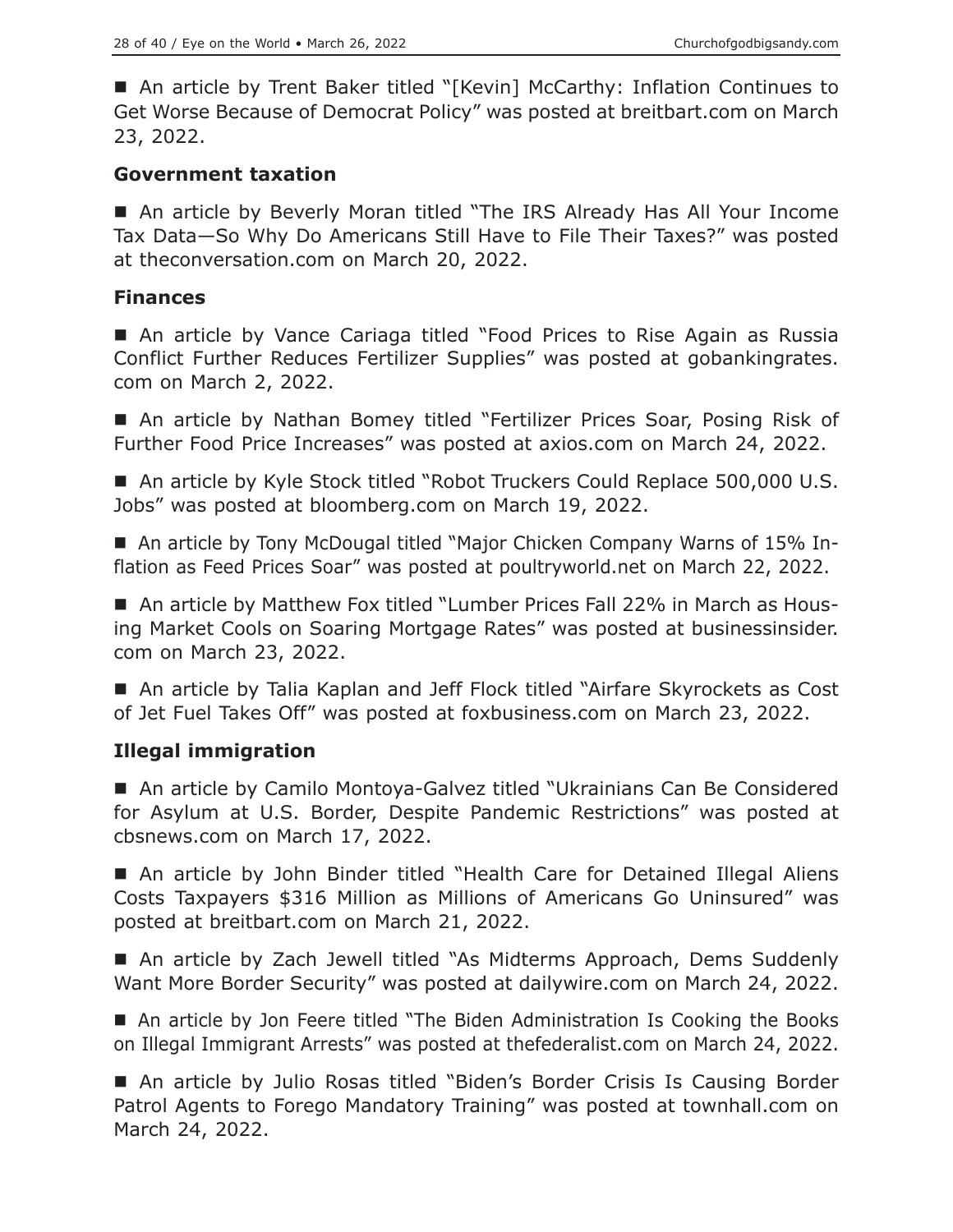# **Truth about immigration and voting**

■ Looking back to July 2021, an article by Julio Rosas titled "There It Is: NYT Op-Ed [by Alossa Araxia Abrahamian] Gives the Game Away by Wanting to Let Non-Citizens Vote in U.S. Elections" was posted at townhall.com on July 29, 2021.

■ Looking back to July 2021, an article by Rebecca Downs titled "NYT Guest Essay Opinion Piece [Alossa Araxia Abrahamian] Claims 'There Is No Good Reason You Should Have to Be a Citizen to Vote' " was posted at townhall.com on July 31, 2021.

# **Comments about election news**

■ An article by Rebecca Downs titled "It Turns Out Americans Aren't as Worried About This One Issue [the Effort to Do Away With Having Photo IDs to Vote] as Democrats, Media Allies Want Them to Be" was posted at townhall.com on March 20, 2022.

# **Comments about defunding the police**

■ Looking back to December 2021, an article by Valerie Richardson titled "From Defund to Refund: Liberal Mayors Reverse Course on Police as Crime Surges" was posted at washingtontimes.com on Dec. 17, 2021.

■ An article by Joshua Q. Nelson titled "St. Louis Businessman Bids to Unseat 'Squad' Member Cori Bush, Says 'Defund Police' Rhetoric Must End" was posted at foxnews.com on March 14, 2022.

■ An article by Jeff Green titled "[Billionaire and Bail Project Chair Michael] Novogratz Calls Defund the Police 'Worst' Words Ever Uttered" was posted at bloomberg.com on March 22, 2022.

# **Comments about excessive violent crime**

■ An article by Matt McNulty and Stephen Wynn-Davies titled "Miami Beach Declares a State of Emergency and Imposes a Midnight Curfew as Spring Breakers Wreak Havoc on the City: Exhausted Cops Demand an End to the Partying and Release Video of Crowds Swarming Their Vehicles After Four Officers Were Injured" was posted at dailymail.co.uk on March 21, 2022.

■ An article by Alastair Talbot titled "Shocking Moment 'Would-Be Rapist' Is Apprehended by Crowd 'After He Tried to Sexually Assault Woman at Miami Walmart" was posted at dailymail.co.uk on March 22, 2022.

■ An article by Stephen M. Lepore titled "Thirty Second Smash-and-Grab Heist Nets Beverly Hills Sledgehammer Gang \$5 Million in Jewelry as Terrified Locals Watch in Disbelief" was posted at dailymail.co.uk on March 22, 2022.

■ An article by Joshua Klein titled "[New York Mayor] Eric Adams Scorned for Consulting [Chicago Mayor] Lori Lightfoot on Tackling Crime—'Blind Leading Blind' " was posted at breitbart.com on March 23, 2022.

 An article by Naomi Lim titled "Crime Looms as Weakness for Bidenand Democrats Amid Supreme Court Hearings" was posted at washingtonexaminer .com on March 23, 2022.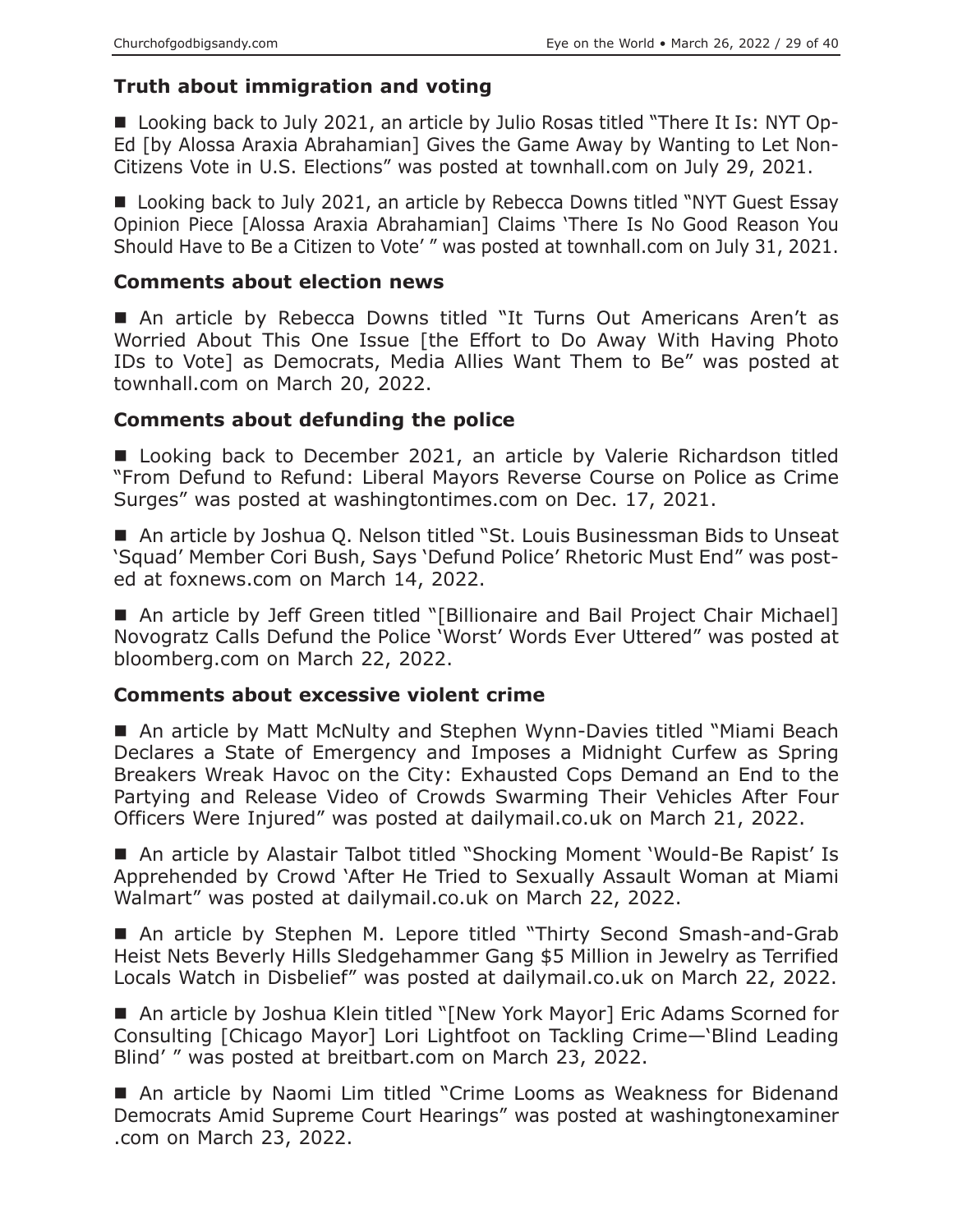# **Comments about investigation by John Durham**

■ An article by Daniel Chaitin and Jerry Dunleavy titled "Durham to Produce 'Large Volume' of Classified Discovery in Steele Dossier Source Case" was posted at washingtonexaminer.com on March 22, 2022.

# **Comments about educating our youth**

■ An article by Zach Jewell titled " 'Blatant Disregard for Parental Rights': A School District [in Eau Claire, Wis.] Is Telling Teachers to Hide Students' Gender Transitions From Parents" was posted at dailywire.com on March 21, 2022.

■ An article by Alex Hammer titled "Parents Slam Woke Colorado [Cherry Creek] School District's Decision to Ax Valedictorians After Bosses Declared 'Learning Is Not a Competition' " was posted at dailymail.co.uk on March 21, 2022.

■ An article by Jason Rantz titled "Washington [State] Schools Adopt Race-Based Discipline, White Students to Get Harsher Punishment" was posted at mynorthwest.com on March 21, 2022.

# **Comments about racism and white supremacy**

■ Looking back to April 2018, an article by Allum Bokhari titled "Lawsuit: Google Instructed [Its] Managers That 'Individual Achievement' and 'Objectivity' Were Examples of 'White Dominant Culture' " was posted at breitbart. com on April 18, 2018.

■ An article by Grayson Quay titled "Colin Kaepernick Compared the NFL to Slavery; Now He Wants Back In" was posted at theweek.com on March 19, 2022.

■ An article by Rich Moran titled "Democrats Consider Altering Primary Calendar to Exclude Too-White Iowa" was posted at pjmedia.com on March 23, 2022.

# **Comments about critical race theory**

■ An article by Landon Mion titled "South Dakota Governor [Kristi Noem] Signs Bill Banning CRT-Based Trainings at Universities" was posted at townhall. com on March 21, 2022.

■ An article by Natashia Mittelstadt titled "SCOTUS Nominee [Judge Ketanji Brown] Jackson Argued Critical Race Theory Should Be Considered During Sentencing" was posted at justthenews.com on March 22, 2022.

# **Comments about 1619 Project Author**

■ An article by Andrea Cavallier titled " 'Tipping Is a Legacy of Slavery': 1619 Project's Nikole Hannah-Jones Claims Tipping Is Tied to Slavery in Twitter Row With Historian" was posted at dailymail.co.uk on March 22, 2022.

■ An article by Paul Bois titled "1619 Project Creator Nikole Hannah-Jones Deletes 'Tipping Is a Legacy of Slavery' Tweet" was posted at breitbart.com on March 23, 2022.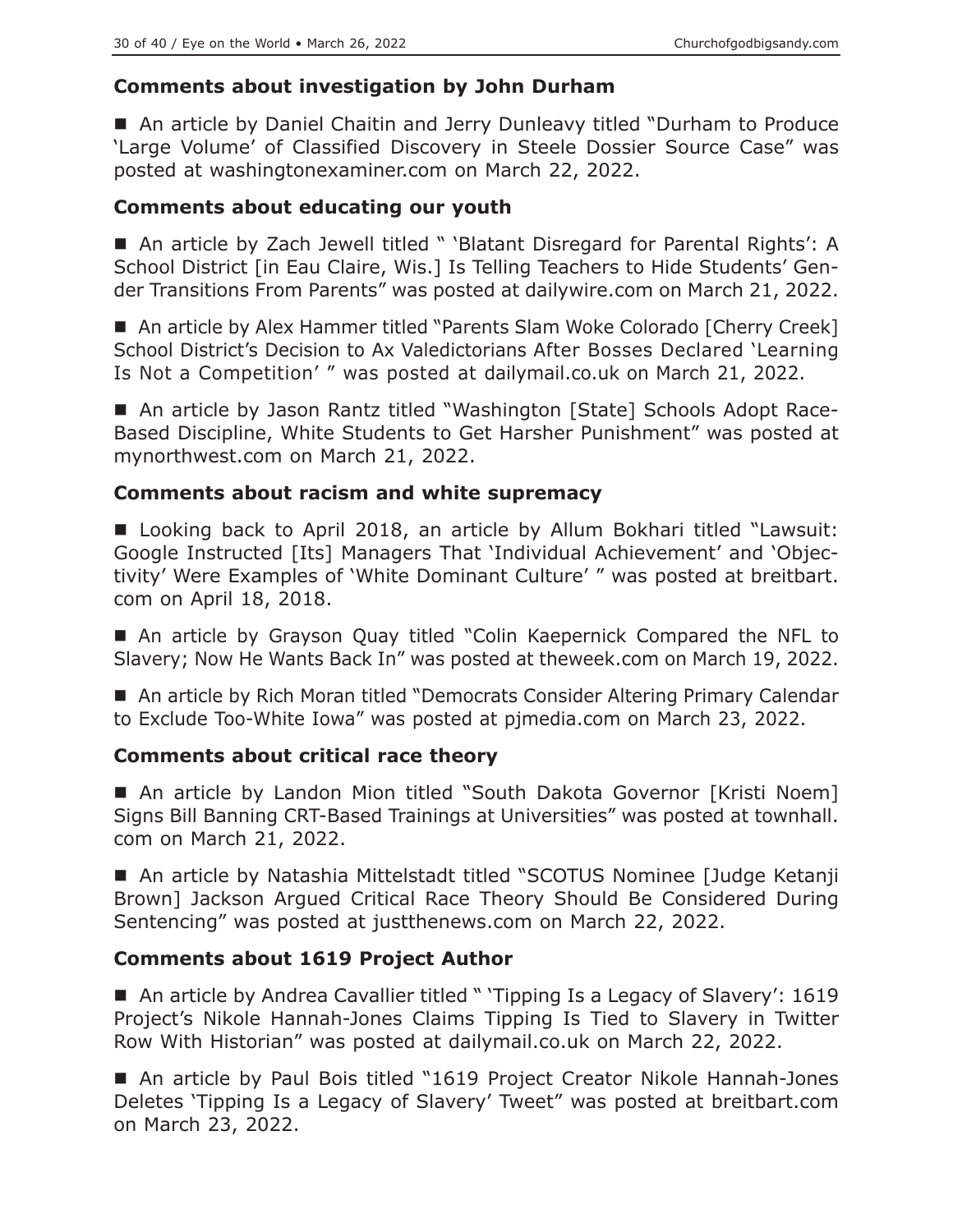# **Comments about harassment of Black citizens**

■ An article by Harriet Alexander titled "Google Is Sued by Black Worker Who Accuses the Company of Favoring White Men for Leadership Roles—and Forcing Security to Stop Black Employees at Its Silicon Valley Headquarters" was posted at dailymail.co.uk on March 18, 2022.

# **Comments about Marxist BLM corporation**

 An article by Paul Best title "BLM Leader Who Threatened 'Riots' If Plainclothes Unit Was Brought Back Says [NYC] Mayor Adams Listened to Activists" was posted at foxnews.com on March 22, 2022.

■ An article by Andrew Kerr titled "[At Least Nine] Senior Democrats Helped Legitimize Indicted BLM Activist [Monica Cannon-Grant]" was posted at washingtonexaminer.com on March 23, 2022.

 An article by Nathan Solis titled "Black Lives Matter Activist Melina Abdullah's 2018 Arrest Is Upheld by Federal Jury" was posted at latimes.com on March 24, 2022.

■ An article by Jason Mastrodonato titled "[Boston] Red Sox to Replace Black Lives Matter Billboard: 'It Was Never a Political Statement' " was posted at bostonherald.com on March 24, 2022.

# **Comments about police misconduct**

 An article by Christina Coulter titled "Black Man Files a Lawsuit After He Was Shot and Left Paralyzed From the Chest Down by 'Masked' Plain-Clothed Officers While Grabbing an Iced Tea From His Car" was posted at dailymail. co.uk on March 19, 2022.

■ An article by Bethany Dawson titled "Uproar After Police Strip Search a Black Child at School, Forcing Her to Remove a Sanitary Pad and Reveal Intimate Body Parts" was posted at businessinsider.com on March 19, 2022.

 An article titled "Wrongfully Convicted Man Sues Kansas County [Wyandotte County and Kansas City, Kansas] for \$93 Million" was posted at apnews. com on March 19, 2022.

■ An article titled "Black Store Owner [in Decatur, Ala.] Reports Robbery, Gets Punched by Officer" was posted at apnews.com on March 20, 2022.

■ An article by Maki Becker titled "Bodycam Footage of Fatal Police Shooting [After a Lengthy Police Chase] Shows Motorist Telling Trooper to 'Go Away' [as He Reaches Toward the Center Console]" was posted at buffalonews.com on March 23, 2022.

■ An article by Gina Martinez titled "LA Cop Watchdog [Max Huntsman] Says There Are 41 Members of the Executioners [30] and Banditos [11] Gangs Operating Out of Compton and East Los Angeles Sheriff's Stations" was posted at dailymail.co.uk on March 23, 2022.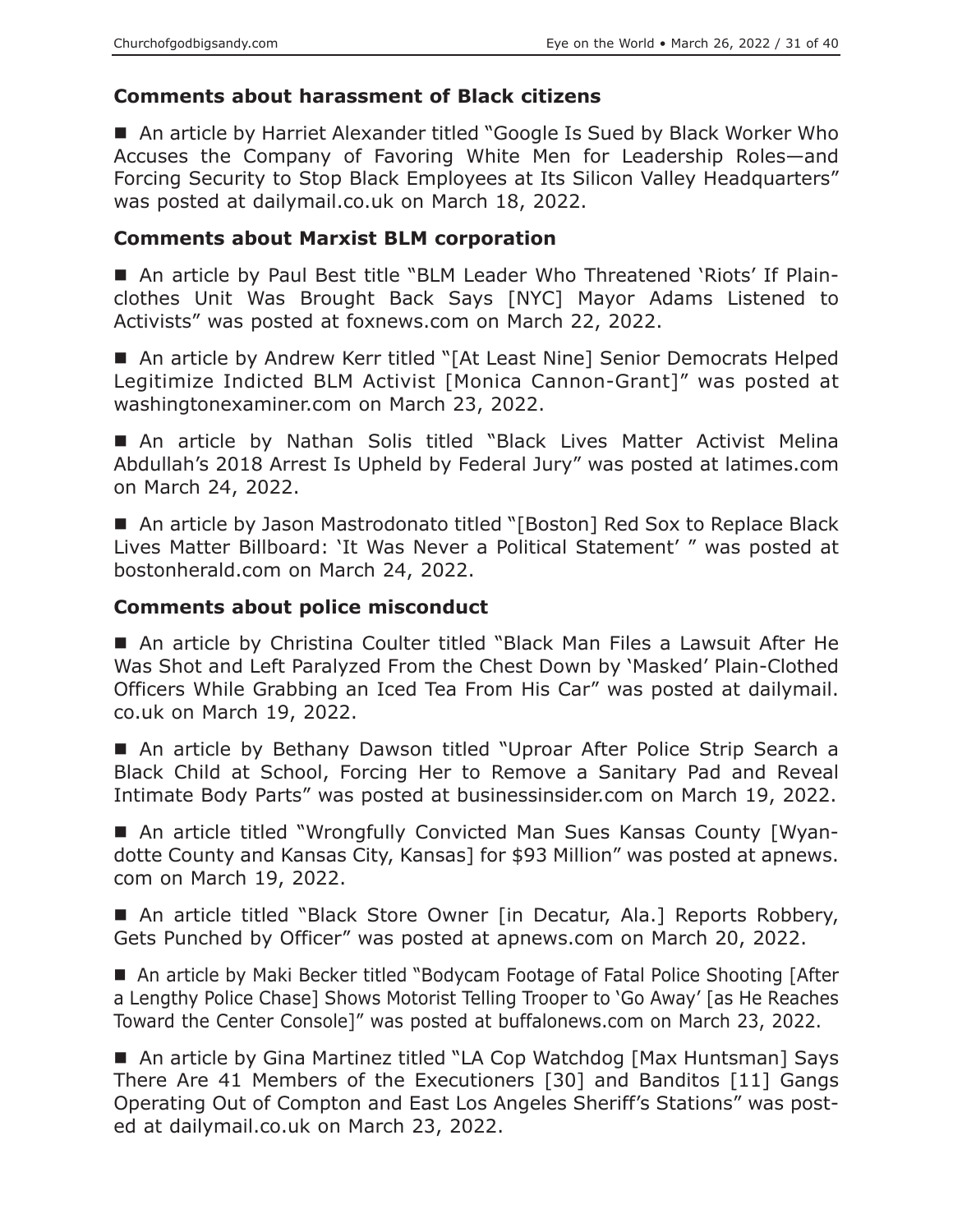# **Comments about district attorney misconduct**

■ An article by Stephen M. Lepore titled " 'I Steal for a Living': Homeless Man, 50, With Almost 200 Arrests for Theft Is Released Without Bail After Being Collared Again for Stealing in Eric Adams' Soft-on-Crime NYC" was posted at dailymail.co.uk on March 24, 2020.

# **Comments about Anthony Fauci**

■ An article by Susan Jones titled "Fauci Anticipates 'An Uptick' in Covid Cases, A 'Pivot' Back to Masking" was posted at cnsnews.com on March 18, 2022.

■ An article by Trent Baker titled "Rand Paul: 'Menace' Anthony Fauci 'Hasn't Been Right Really About Anything Since the Start' of Pandemic" was posted at breitbart.com on March 23, 2022.

# **Erroneous reporting by CDC**

■ An article by Katie Pavlich titled "The CDC Quietly Updates Data on Child Covid Deaths" was posted at townhall.com on March 17, 2022.

■ An article by Staff titled "CDC Overreported Covid-19 Deaths by More Than 70,000" was posted at dailywire.com on March 23, 2022.

## **New variant**

■ An article by Andrew Marquardt titled "America Is Moving On From Covid, but the New Omicron Subvariant Is Already Here and Experts Say It's 50% More Contagious" was posted at fortune.com on March 21, 2022.

## **Vaccines—follow the money**

■ An article by Ariel Zilber titled "Moderna CEO [Stephane Bancel] Sold More Than \$400 Million in Company Stock During Pandemic" was posted at nypost. com on March 17, 2022.

# **Comments about vaccine mandates**

■ An article by Joe Morgan titled " 'We're Not There Yet': NYC Mayor Eric Adams Denies Unvaxxed Professional Athletes, Again" was posted at dailywire.com on March 22, 2022.

 An article by Alex Raskin titled "Welcome Back, [NBA Player] Kyrie [Irving]! New York City Lifts Vaccine Mandate for Athletes, Allowing the Nets' Irving and Any [Professional Baseball] Yankees or [Professional Baseball] Mets Players Who Have Refused the Shot to Play Home Games" was posted at dailymail.co.uk on March 23, 2022.

■ An article by Alex Hammer titled "NYPD Union Slams Mayor Eric Adams for Axing Vaccine Mandate for 'Famous People' Immediately: NYC Mayor Rolls Back Mandate for Athletes, Like Kyrie Irving and Performers—but Not for Cops and Kids Under Five Who Have to Wait Until April" was posted at dailymail.co.uk on March 24, 2022.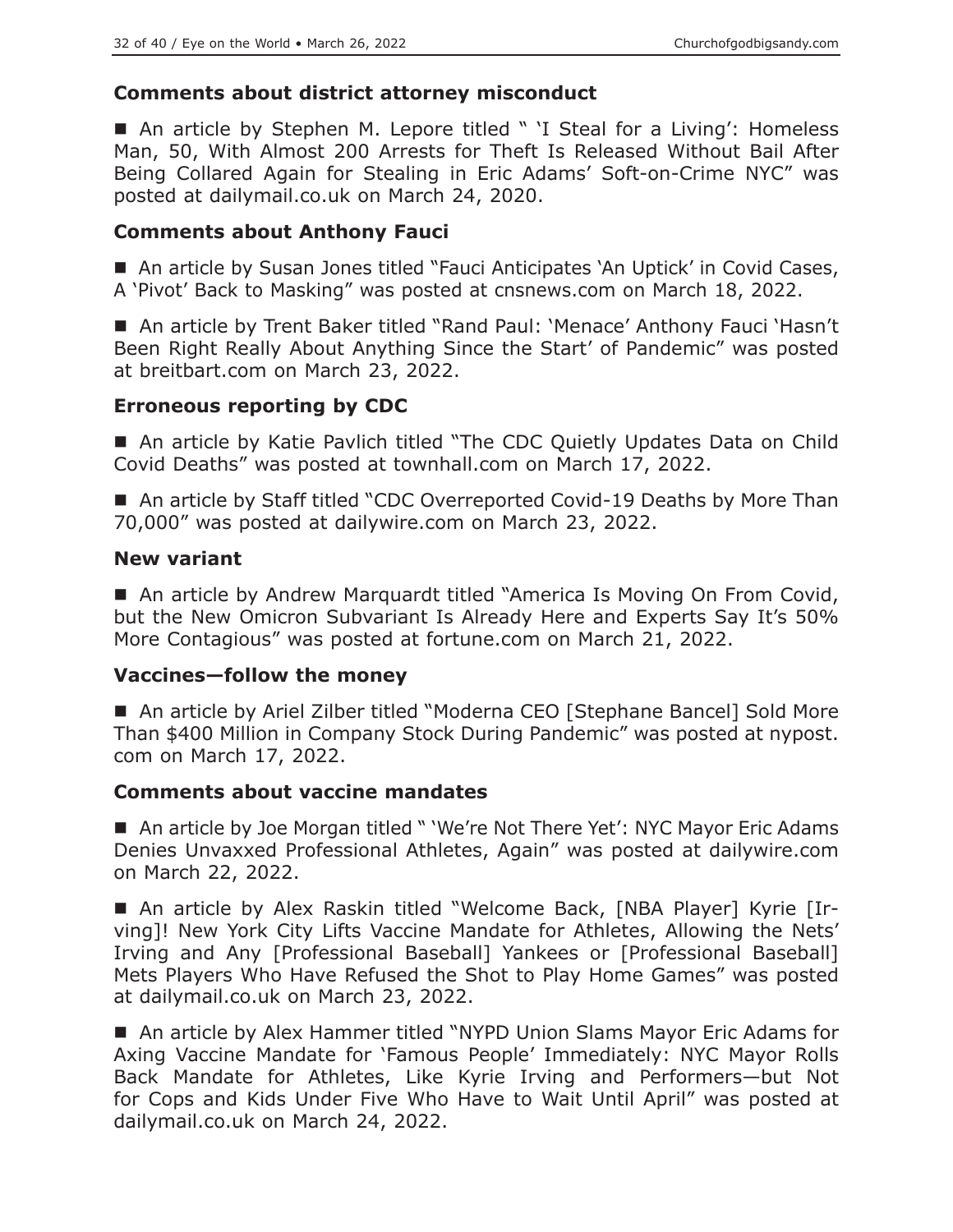# **Comments about vaccines**

■ An article by Eric Boehm titled "NIH [National Institutes of Health] Awarded More Than 56,000 Grants in 2020; Just 2 Percent Were for Studying Covid" was posted at reason.com on March 18, 2022.

■ An article by Barbara Loe Fisher titled "What Mothers Should Know About Covid and Covid-19 Vaccine for Children" was posted at mercola.com on March 20, 2022.

■ An article by Shira Silkoff titled "Fourth Vaccine Offers Little Protection Against Covid-19: Study" was posted at jpost.com on March 21, 2022.

■ An article by Mansur Shaheen titled "Moderna Says Its Covid-19 Vaccine Safe for Children as Young as Six Months Old After 'Successfully' Completing Clinical Trail" was posted at dailymail.co.uk on March 23, 2022.

■ An article by Jonathan Sherman titled "[Retired NBA Player] John Stockton Says He Stands With [NBA Player] Kyrie Irving and [NFL Player] Aaron Rodgers [About Resisting Covid Jab], Claims to Have a List of 'Hundreds' of Vaccinated Athletes That Have 'Dropped Dead' on the Field" was posted at ahnfiredigital.com on March 24, 2022.

■ An article by Dr. Joseph Mercola titled "How the Covid Vaccine Altered These People's Lives" was posted at mercola.com on March 24, 2022.

# **Comments about masks in schools**

■ An article by Stan Greer titled "Union Bosses: We'll Say When, If Ever, School Mask Mandates End" was posted at cnsnews.com on March 17, 2022.

 An article by Natasha Anderson, Janon Fisher and Manshur Shaheen titled "New Woke NYC Health Commissioner [Dr. Ashwin Vasan] Sparks Fury as He Orders Under-Fives to Be Masked Forever and Says His Four-Year-Old Isn't 'Safe' Without One: Furious Parents Slam the Defund the Police Supporting Mental Health Expert for 'Torturing' Kids" was posted at dailymail.co.uk on March 18, 2022.

■ An article by Christina Coulter titled "Los Angeles School District Finally Scraps Mask Mandates for Students Starting March 23—as NYC Under-Fives Will Be Masked Forever" was posted at dailymail.co.uk on March 19, 2022.

■ An article by Andrea Cavallier titled "Eric Adams Finally Bows to Parent Pressure and Vows to Lift NYC Mask Mandate for Under-Fives on April 4: Mayor Jokes That Woke Health Commissioner [Dr. Ashwin Vasan] Who Wanted to Mask Kids Forever 'Got Even More Press' Than Him" was posted at dailymail.co.uk on March 22, 2022.

■ An article by Darcel Rockett titled "The Mask Mandate Returns to Six Chicago Public Schools Classrooms Amid Covid-19 Spike at School" was posted at chicagotribune.com on March 21, 2022.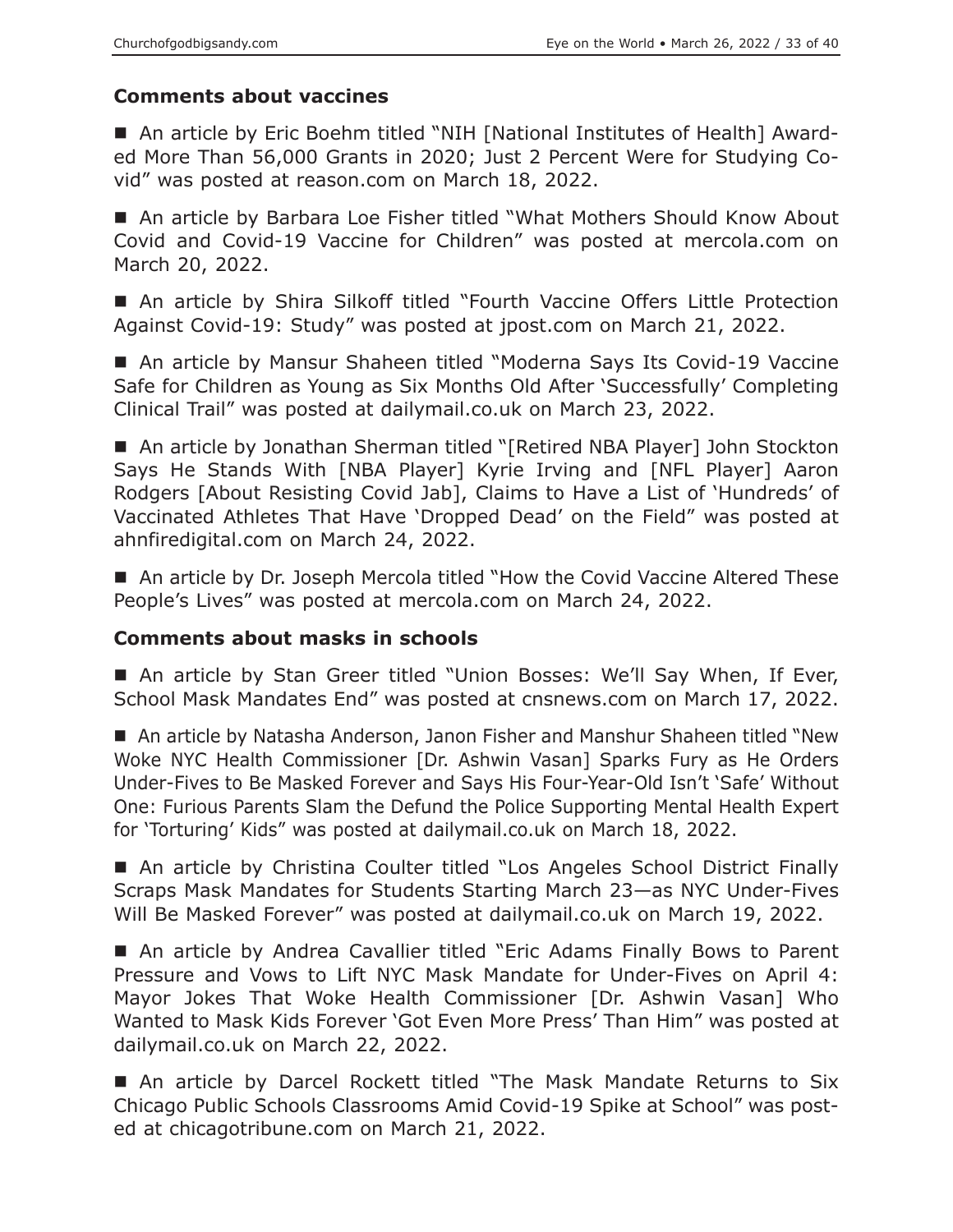# **Comments about masks for on planes**

■ An article by Daniella Genovese titled "JetBlue, American, Southwest Pilots Sue CDC Over Federal Mask Mandate" was posted at foxbusiness.com on March 16, 2022.

■ An article by Katie Pavlich titled "Citing Unconstitutional Overreach, Pilots Sue Over Mask Mandate Extension [Until April 18]" was posted at townhall. com on March 17, 2022.

■ An article by Katelyn Caralle titled "CEOs of 10 Major Airlines and Cargo Operators Including American, Southwest, JetBlue and FedEx Tell Biden to Drop 'Outdated' Mask Mandates and Tests for Travelers" was posted at dailymail.co.uk on March 24, 2022.

# **"Grooming" youth about gender and orientation**

■ An article by DeClan Leary titled "Florida's Anti-Grooming Bill [Grooming Is Building an Emotional Relationship of Trust With a Child to Manipulate or Exploit Him or Her]" was posted at theamericanconservative.com on March 12, 2022.

■ A video and an article by Warner Todd Huston titled "Watch: ESPN Takes Moment of Silence to Protest Florida's Don't-Groom-Kids Bill" were posted at breitbart.com on March 18, 2022.

■ An article by Warner Todd Huston titled "ESPN Launches Another Protest of Anti-Grooming Laws" was posted at breitbart.com on March 22, 2022.

 An article by Andrea Blanco and Alex Hammer titled "Disney CEO Bob Chapek Tells Workers in Townhall-Style Meeting [That] the Company Made a Mistake by Not Publicly Opposing Florida Bill That Bans Teachers From Giving Lessons on Gender Identity in Kindergarten Through Third Grade" was posted at dailymail.co.uk on March 21, 2022.

 An article by Slade Hale titled "Disney's Latest Debacle Over Florida's Anti-Grooming Bill Just the Latest Piece of Evidence Exposing Corporate America's Sickening Hypocrisy" was posted at boundingintocomics.com on March 22, 2022.

■ An article by Jacob Smith titled "Disney, Marvel Studios, Hulu, ESPN and Other Appear to Support Teaching Kindergartners About Gender Identity and Sexual Orientation" was posted at boundingintocomics.com on March 22, 2022.

# **Comments about transgenders**

■ An article by Cheryl Cooky titled "Lia Thomas' NCAA Championship Performance Gives Women Sports a Crucial Opportunity [Likening the Individual to the Accomplishments of Jackie Robinson]" was posted at nbcnews.com on March 21, 2022.

■ An article by Staff titled "DeSantis Signs Proclamation Declaring Florida Swimmer [Emma Weyant] 'Best Women's Swimmer' After Loss to Trans Athlete" was posted at dailywire.com on March 22, 2022.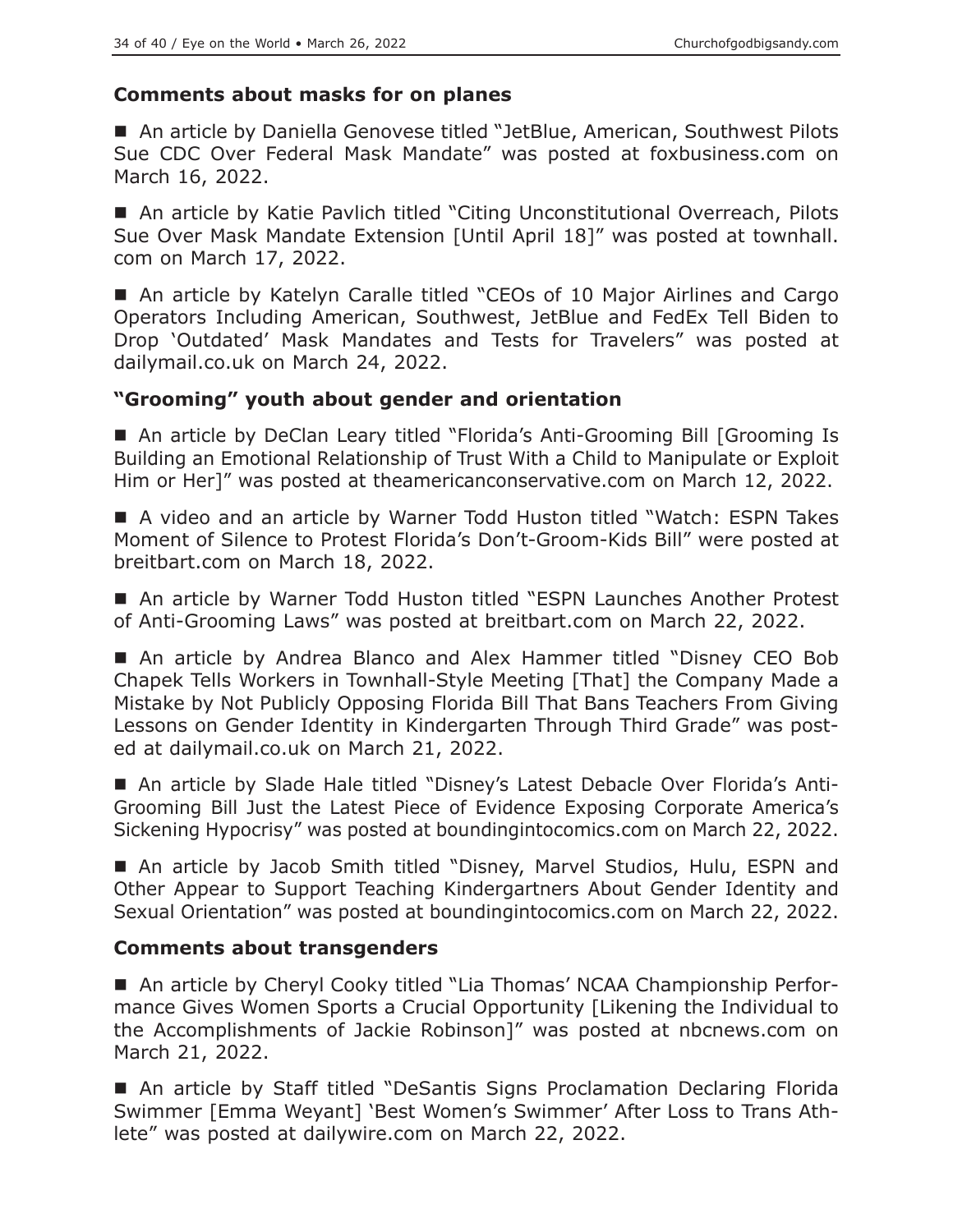An article by Alyssa Guzman and David Averre titled " 'It's Not Transphobic, It's Common Sense': Caitlyn Jenner Says Lia Thomas Is Not the 'Rightful Winner' of the NCAA Championships and the Title Belongs to Emma Weyant" was posted at dailymail.co.uk on March 24, 2022.

■ An article by Katie Jerkovich titled "Report: Disney Actress [Natasha Ward] Blasted After Calling It 'Make Believe' to Pretend Trans Women in Sports Aren't Violating 'Rights' of Women" was posted at dailywire.com on March 24, 2022.

■ A Reuters article by Dan Whitcomb titled "Texas Demands Drug Companies Turn Over Documents on 'Puberty Blocking' Drugs for Children" was posted at reuters.com on March 24, 2022.

## **Comments about biological differences in fitness tests**

■ Looking back to December 2020, an article by Kyle Rempfer titled "Defense Bill Would Pause Army Combat Fitness Test Roll-Out Pending an Independent Study" was posted at armytimes.com on Dec. 8, 2020.

■ Looking back to February 2021, an article by Kyle Rempfer titled "Army Looking at Ways to 'Account for Biological Differences' With New Fitness Test" was posted at armytimes.com on Feb. 12, 2021.

■ Looking back to March 2021, an article by Corey Dickstein titled "Army Rolls Out Latest Combat Fitness Test With Different Scoring Tiers for Male, Female Soldiers" was posted at stripes.com on March 22, 2021.

■ Looking back to May 2021, an article by Sarah Cammarata titled "House Lawmaker [Debbie Wasserman Schultz] Grills Army Officials on Gender Bias, Including 'Lopsided' Combat Fitness Test" was posted at stripes.com on May 25, 2021.

■ An article by Jannon Fisher titled "Woke Army Introduces New Easier Combat Fitness Test That Swaps Tough Leg Tucks for Planks, and Lowers Standards Across the Board to Be More Inclusive for Women" was posted at dailymail.co.uk on March 23, 2022.

## **Media comments about New York Post and Hunter Biden**

■ Looking back to October 2020, an article by Natasha Bertrand titled "Hunter Biden Story Is Russian Disinformation, Dozens of Former Intel Officials Say" was posted at politico.com on Oct. 19, 2020.

■ Looking back to October 2021, an article by Staff titled "One Year Later, The Post's Hunter Biden Reporting Is Vindicated—but Still Buried" was posted at nypost.com on Oct. 12, 2021.

■ An article by Wendell Husebo titled "Media Fail to Retract 'Russian Disinformation' Claim About Hunter's Laptop" was posted at breitbart.com on March 18, 2022.

■ An article by Alex Hammer titled " 'They're Willing to Ignore Facts to Push Their Narrative': Joe Rogan Slams Liberal Media for Suppressing Hunter Biden Laptop Story Before the Election" was posted at dailymail.co.uk on March 21, 2022.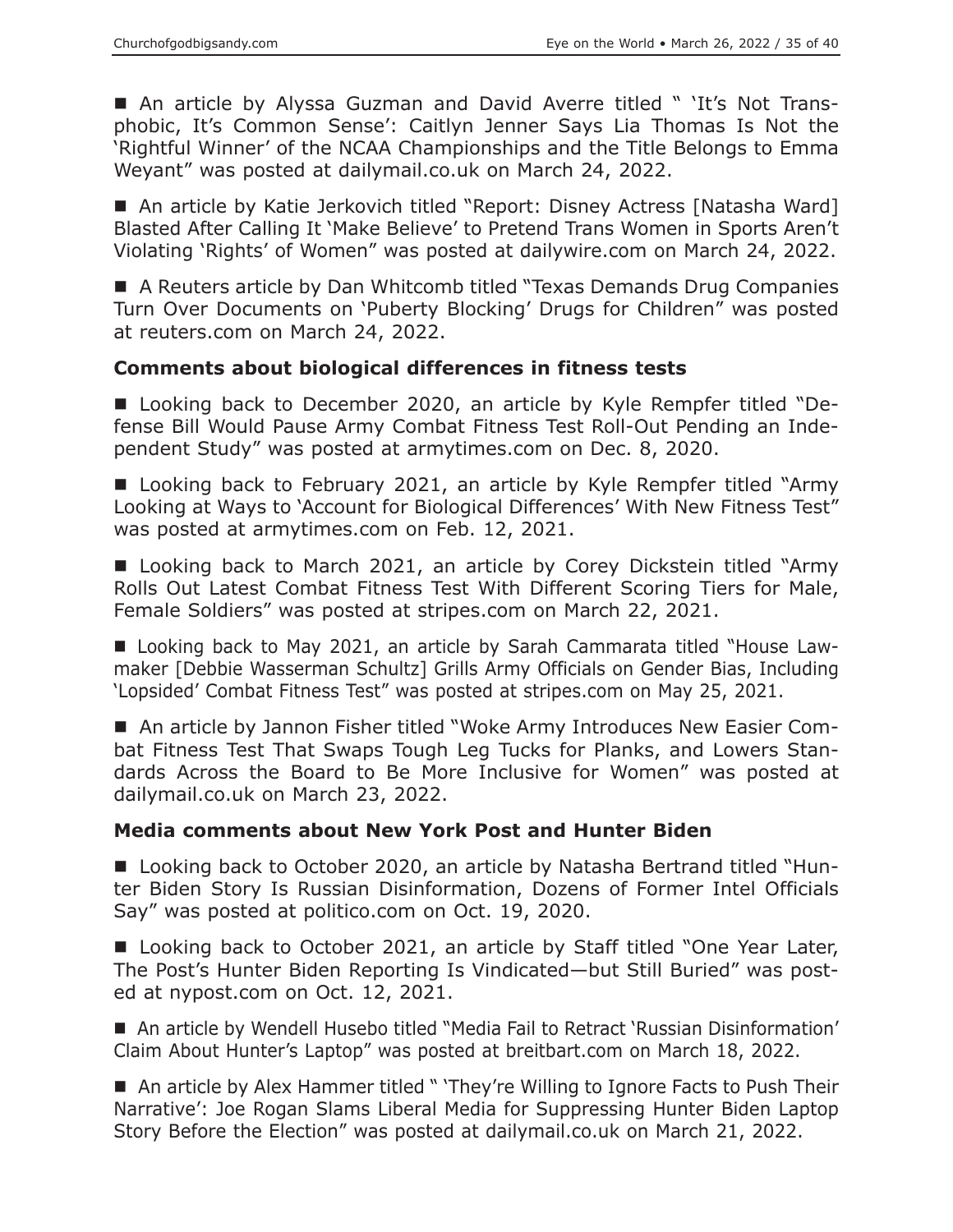■ An article by Allum Bokhari titled "Media Research Center: Newsguard Gives Perfect Ratings to Outlets That Spread False Claims About Biden Laptop" was posted at breitbart.com on March 23, 2022.

## **Other comments about the media**

■ An article by James Gordon titled "Tucker Carlson Suggests U.S. Government Officials Wanted Russia to Invade Ukraine Because Emergency Covid Powers Had Expired and the War Would Distract From Domestic Issues" was posted at dailymail.co.uk on March 12, 2022.

■ An article by Nicholas Fondacaro titled " 'Very Normal': The View Defends [Judge] Jackson Taking It Easy on Pedophiles, Child Porn Sentences" was posted at newsbusters.org on March 22, 2022.

■ An article by Pam Key titled "MSNBC's [Joy] Reid: GOP Attempted to Tie Judge Jackson Child Pornography 'To Activate Qanon Voters' " was posted at breitbart.com on March 22, 2022.

■ An article by Stephen M. Lepore titled "BuzzFeed Shareholders Urge CEO Jonah Peretti to Shut Down the Entire News Operation Which Has '100 Staff and Loses \$10 Million a Year': Staff Bombarded Execs With Questions in Leaked Audio of Tense Meeting About the News" was posted at dailymail. co.uk on March 22, 2022.

■ An article by Pam Key titled "Howard Stern: Anti-Mask, Anti-Vaccine 'Wacko' Republicans Are Winning" was posted at breitbart.com on March 23, 2022.

■ An article by Kyle Drennen titled "Biden Loses It When CBS Points Out Sanctions Failed to Deter Putin" was posted at newsbusters.org on March 24, 2022.

■ An article by Joseph A. Wulfson titled "USA Today Claims 'There's No Simple Answer' to What Defines a Woman Following Jackson-Blackburn Exchange" was posted at foxnews.com on March 24, 2022.

# **LeBron James' priorities switch from winning to scoring**

■ Looking back to May 2017, an article by Marcel Mutoni titled "LeBron James: Chasing Michael Jordan a 'Personal Goal' " was posted at slamonline. com on May 25, 2017.

■ Looking back to May 2017, an article by Ryne Nelson titled "LeBron James: 'I'm Not a Scorer—I'm a Playmaker' " was posted at salmonline.com on May 26, 2017.

■ Looking back to May 2021, an article by Wil Leitner titled "[Black Journalist] Rob Parker: LeBron's Game Isn't 'Pretty' Enough to Be Known as a 'Scorer' " was posted at iheart.com on May 19, 2021.

■ An article by Daniel Chavkin titled "LeBron James Names One Thing That Ticks Him Off Regarding His Legacy [That He Is Not Mentioned as a Scorer]" was posted at si.com March 4, 2022.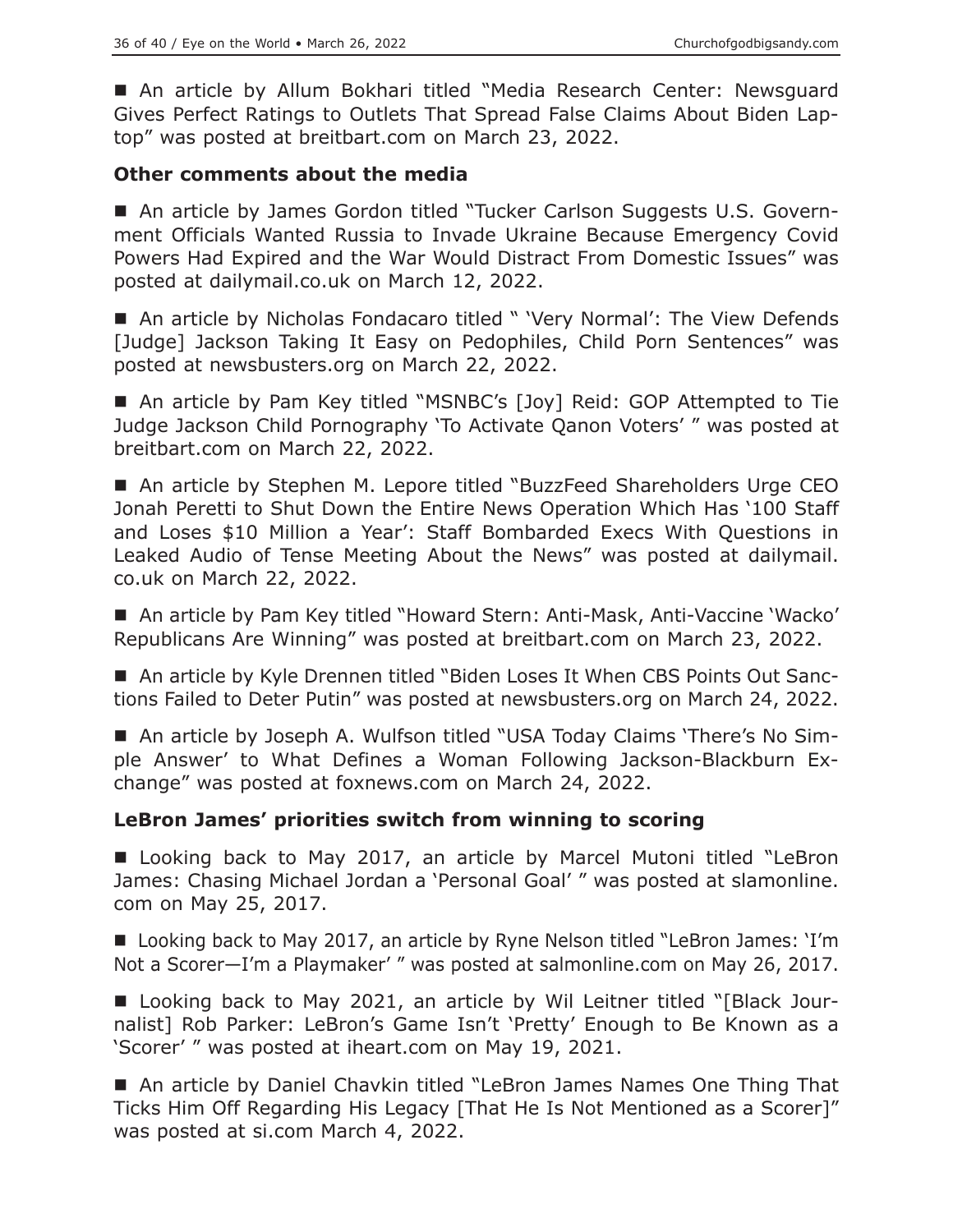# **Was LeBron James telling the truth?**

■ An article by David Hookstead titled "LeBron James Says He's 'Having the Time Of' His 'Life' as the Lakers Struggle to Remain Relevant" was posted at dailycaller.com on March 22, 2022.

■ Looking back to December 2021, an article by Michael Corvo titled "Frustrated LeBron James Lashes Out on Lakers Having 'No Chemistry' " was posted at clutchpoints.com on Dec. 23, 2021

 An article by David Hookstead titled "LeBron James and the Lakers Get Booed at Home During Blowout Loss to the Pelicans" was posted at dailycaller.com on Feb. 28, 2022.

■ An article by Tom Parmenter titled "A Frustrated LeBron James Curses at Teammates and Throws Basketball at Opposing Player in Latest Loss" was posted at odu.biz on March 15, 2022.

 A video titled "LeBron James Slams Ball Into Ground, Then Yells at Teammates for Getting No Help From Them" was posted at youtube.com on March 18, 2022.

# **Democrats worried about Kamala Harris**

 An article by Katelyn Caralle titled "Kamala Harris Talks About the 'Significance of the Passage of Time' Four Times in a Row in Bizarre Speech Touting High-Speed Internet in Louisiana" was posted at dailymail.co.uk on March 21, 2022.

■ An article by Robert Spencer titled "White House Alters Transcript to Cover for Kamala [Mistake About Ukraine and NATO]" was posted at frontpagemag. com on March 22, 2022.

 An article by Eugene Daniels and Rachael Bade titled "Politico Playbook: Friction Between Harris and Biden Camps Revealed in New Book [by NYT's Jonathan Martin and Alex Burns]" was posted at politico.com on March 22, 2022.

■ An article by Virginia Kruta titled "New Book [by NYT's Jonathan Martin and Alex Burns] Claims Jill Biden Didn't Want Harris as VP: 'Why Do We Have to Choose the One Who Attacked Joe?' " was posted at dailywire.com on March 22, 2022.

■ An article by Morgan Phillips titled "Kamala Harris' Office Was Furious at Anna Wintour [of Vogue] for Using the Photo of Her Wearing Converse for the Front Cover of Vogue, and Felt 'Belittled'—Book [by NYT's Jonathan Martin and Alex Burns] Claims" was posted at dailymail.co.uk on March 22, 2022.

 An article by Brittany Bernstein titled "Biden Team Regularly Clashes With Harris Over Focus on 'First-World Problems'—New Book [by NYT's Jonathan Martin and Alex Burns] Reveals" was posted at nationalreview.com on March 22, 2022.

■ An article by Virginia Kruta titled " 'A Sign of Disrespect': New Book [by NYT's Jonathan Martin and Alex Burns] Claims VP Wanted Biden's Staff to Stand Whenever She Walked In [Which Is Done for Presidents, Not VPs]" was posted at dailywire.com on March 22, 2022.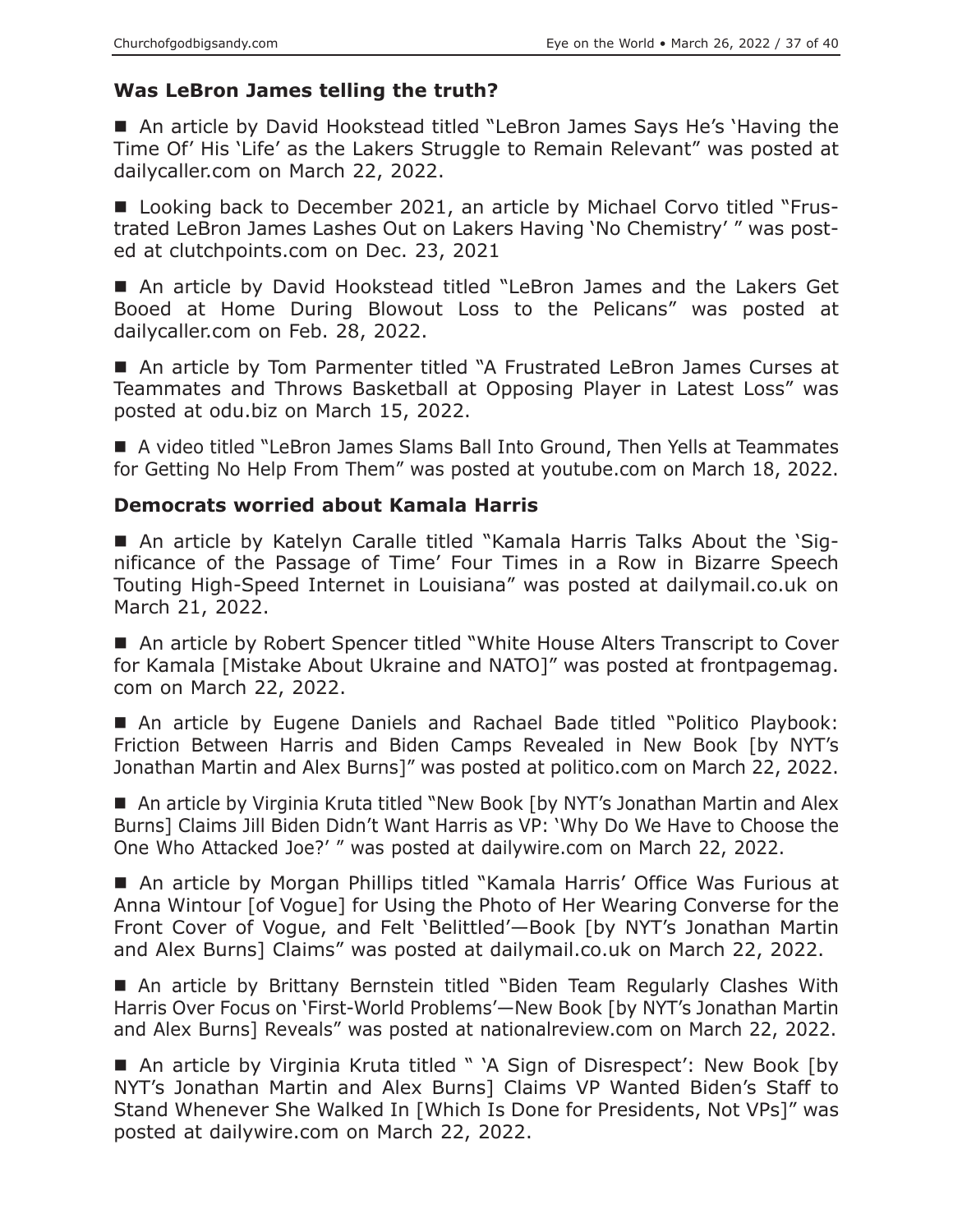■ An article by Elizabeth Elkind titled "Biden Warned Staff After Kamala Harris' Disastrous Guatemala Trip That Anyone Leaking Negative Stories Would Be Fired as VP Grew 'Agitated' at Her Portfolio and White House Blamed Her for 'Falling Short of Sky-High Expectations', New Book [by NYT's Jonathan Martin and Alex Burns] Claims" was posted at dailymail.co.uk on March 22, 2022.

# **Biden's mental capacity**

■ An article by Jack Montgomery titled "Kremlin Takes Jab at Biden's 'Irritability, Fatigue and Forgetfulness' " was posted at breitbart.com on March 19, 2022.

■ An article titled " 'Russia Wants U.S. to Be Responsible Superpower, Not a Refuge for the Senile'—Says [Dmitry] Medvedev" was posted at tass.com on March 23, 2022.

■ An article by Emily Goodin and Geoff Earle titled " 'I Don't Think You'll Find Any European Leader Who Thinks I'm Not Up to the Job': Biden Says He Has the Backing of His Allies in the West Before 2024 and Would Be 'Fortunate' to Run Against Trump" was posted at dailymail.co.uk on March 24, 2022.

# **Biden and Harris supporters and detractors**

■ An article by Staff titled "Here's the Full List of Every Lie Joe Biden Has Told As President: 140 and Counting" was posted at thefederalist.com on March 8, 2022.

 A video and an article by Virginia Kruta titled "Watch: Biden Straight Up Ignores Reporters' Questions, Calmly Shuffles Papers Instead" were posted at dailywire.com on March 18, 2022.

■ An article by Wendell Husebo titled "AOC Claims 'Ruthless' Oil Industry Correlates With 'Abductions and Murders of Indigenous Women' " was posted at breitbart.com on March 18, 2022.

 An article by Ashley Parker and Ellen Nakashima titled "How Russia's Aggression in Ukraine in 2014 and 2015 Is Shaping Biden's Actions Today" was posted at washingtonpost.com on March 21, 2022.

■ An article by Ian Hanchett titled "[Kevin] McCarthy: Biden Needs to Tell Putin He Can't Cyberattack U.S., Not Tell Us [Citizens] to Be Ready for It" was posted at breitbart.com on March 23, 2022.

■ An article by Staff titled "Top U.S. Senator [Mitch McConnell] Comes Out Against Biden SCOTUS Nominee: 'Cannot and Will Not Support Judge Jackson' " was posted at dailywire.com on March 24, 2022.

# **Comments about conservatives**

■ An article by Kurt Schlichter titled "Hey GOP, There's More Than Just Ukraine Going On" was posted at townhall.com on March 21, 2022.

■ An article titled "Ginni Thomas (Justice Clarence Thomas' Wife) Exchanged Texts With Mark Meadows About Efforts to Overturn the 2020 Election" was posted at cbsnews.com on March 24, 2022.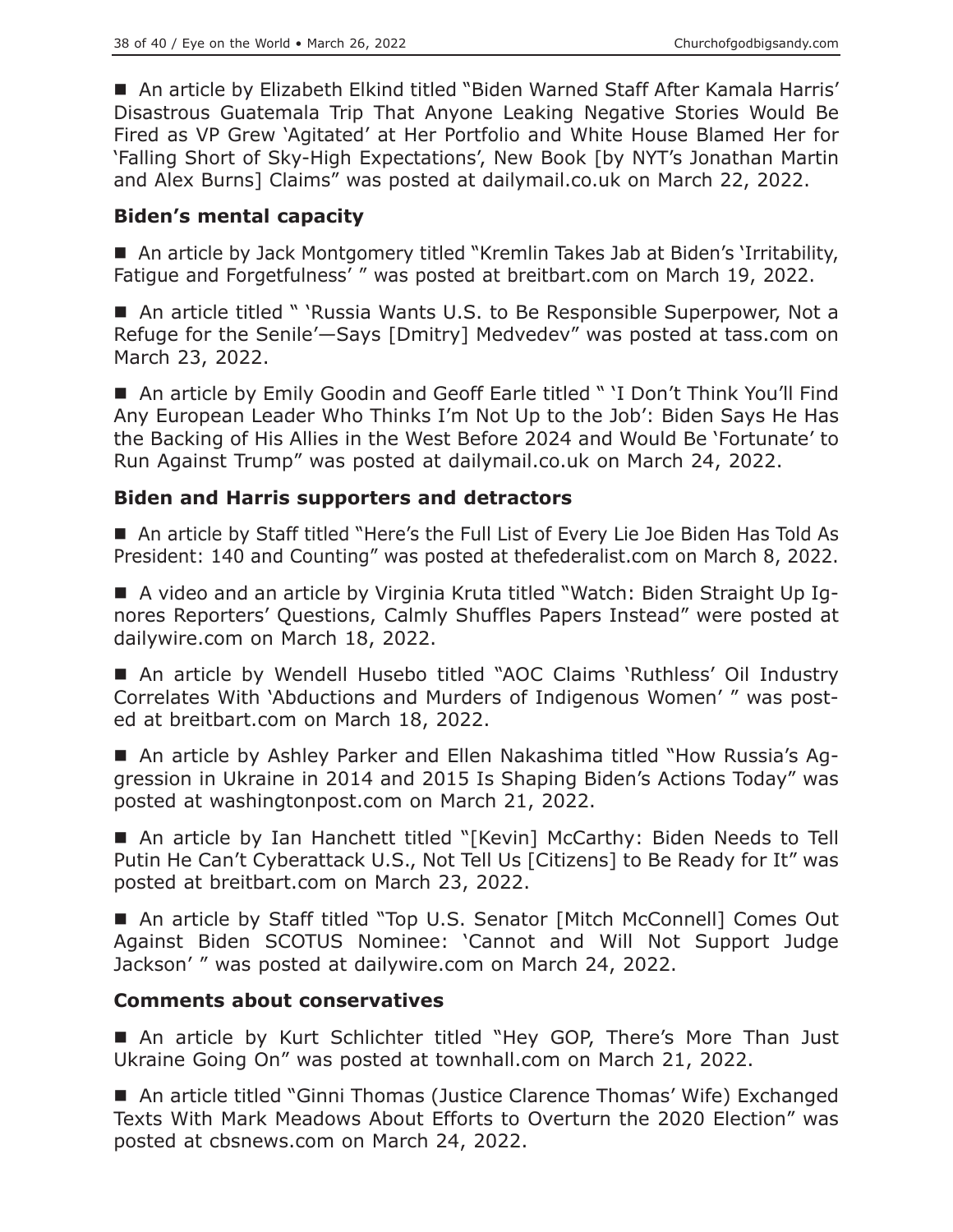# **Trump supporters and detractors**

■ An article by Morgan Phillips titled " 'I Fled the Soviet Union When I Was 12 for Freedom in the U.S.; Now I'm Seeing Socialism Here': Ukrainian-Born NYC Councilwoman Reveals Why She Backs Trump and How She Is Terrified America Is Turning Into Russia She Experienced as a Child" was posted at dailymail.co.uk on March 21, 2022.

■ An article by Meghan McCain titled "I'm No Fan of Donald Trump, but I Want Joe Rogan to Interview the Ex-President Because the Cancel Culture Mob Would Lose Its Mind—and That's Reason Enough for Me" was posted at dailymail.co.uk on March 22, 2022.

■ An article by Sonam Sheth and Laura Italiano titled "A Top Prosecutor Who Abruptly Left the Manhattan DA's Office Said in His Resignation Letter There's 'No Doubt' That Trump Committed 'Numerous' Felonies" was posted at businessinsider.com on March 23, 2022.

■ An article by Rob Crilly titled "Trump Sues Hillary, Her Indicted Lawyer, Jake Sullivan, James Comey, Christopher Steele and the DNC for 'Crippling' His 2016 Race by 'Weaving a False Narrative He Was Colluding With Russia' " was posted at dailymail.co.uk on March 24, 2022.

# **General interest**

■ An article by Chris Melore titled "For the Best Sleep, Survey Finds You Should Get to Bed by 9:39 p.m." was posted at studyfinds.org on March 17, 2022.

■ An article by Joe Morgan titled "ESPN Announcers Take Moment of Silence in Protest of So-Called 'Don't Say Gay' [Florida] Bill" was posted at dailywire.com on March 18, 2022.

■ An article by Molly Crane-Newman titled "Overwhelmed [New York City] Prosecutors Quitting 'in Tears' Amid Staffing Crisis, NYC District Attorneys Say" was posted at nydailynews.com on March 18, 2022.

■ A Reuters article by Daniel Trotta titled "Texas Wildfires Destroy 86 Homes and Most of Small Town [Carbon, Texas]" was posted at reuters.com on March 19, 2022.

■ An article by Michelle De Pacina titled "New York Pastor Warns Parents That Pixar's 'Turning Red' Is 'Demonic' in Film Review" was posted at nextshark. com on March 21, 2022.

■ An article by Mansur Shaheen titled "Pfizer Recalls Three Blood Pressure Pills—Including Accuretic and Two Generic Brands—After Finding It Contains Elevated Levels of Nitrosamines—a Cancer Causing Impurity Also Found in Cured Meats" was posted at dailymail.co.uk on March 22, 2022.

■ An article by Sumathi Reddy titled "Why Permanent Daylight-Saving Time Is Bad for Your Health, Sleep Scientists Say" was posted at wsj.com on March 23, 2022.